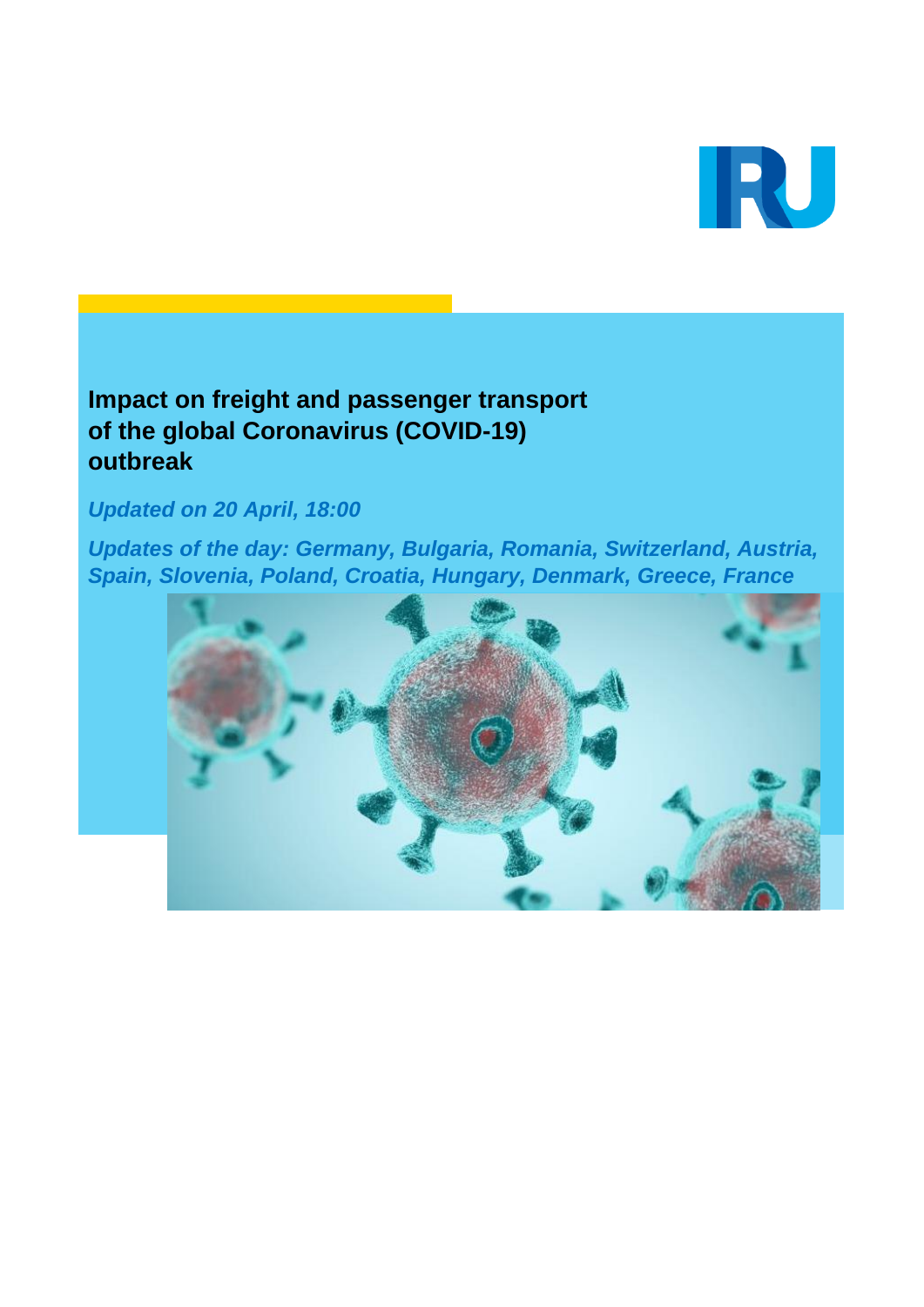



## **Albania**

*Updated on 22/03/20*

From March 22th, the following applies:

#### **Restrictions on movements**

- o Tirana airport suspends all flights to and from Germany, Switzerland, Austria and Hungary. Very limited connection to Istanbul is maintained.
- o Movement of people outside their home/household is strictly limited from 05.00h -13.00h. People can leave their home only for professional interests and for buying goods or medical supplies. From 13.00h until 05.00h of the next day, only authorised personnel can leave their home.
- o International and domestic passenger transport is forbidden.
- $\circ$  Transport of goods and medical supplies is exempted from the provision, prior to authorisation.

#### **Source: ANALTIR**

### **Argentina** *Updated on 23/03/20*

#### **Facilitation measures**

o The [Decree of Necessity and Urgency,](https://www.boletinoficial.gob.ar/detalleAviso/primera/227042/20200320) established on 19 March by the National Executive, has determined preventive and compulsory social isolation for the general population, but has excluded the motor transport of cargo as it is considered essential for the normal functioning of society. It therefore ensures the flow of the transport of goods, oil, fuels and LPG, any activities related to agriculture, fishery and food production and distribution. This essential service also includes the home delivery of food, medicines, cleaning and hygiene products and other necessities, as well as the collection, transport and treatment of urban, hazardous and pathogenic solid waste.

#### **Recommendations of the association**

 $\circ$  FADEEAC recommends reducing staff to a minimum, leaving in place a dedicated team to enable the smooth operation of each company until 31 March. These might include administrative workers or mechanics, among others, According to FADEEAC, it is also important to remember that based on previous experience, complications may arise in some parts of the country with the application of these rules, and that in this instance some jurisdictions may apply exceptional measures and restrict freight transport operations. That is why the FADEEAC COVID19 Crisis Committee is available to provide legal support and assistance to resolve any doubts and discuss potential conflicts detected by carriers along the country's routes. To request information and for enquiries or complaints about irregular situations, contact the CRISIS Committee FADEEAC COVID19 via Whatsapp message only, +549 11 37649391, 7 days per week, from 08:00 to 22:00.

#### **Source: FADEEAC**

**Armenia** *Updated on 7/04/20*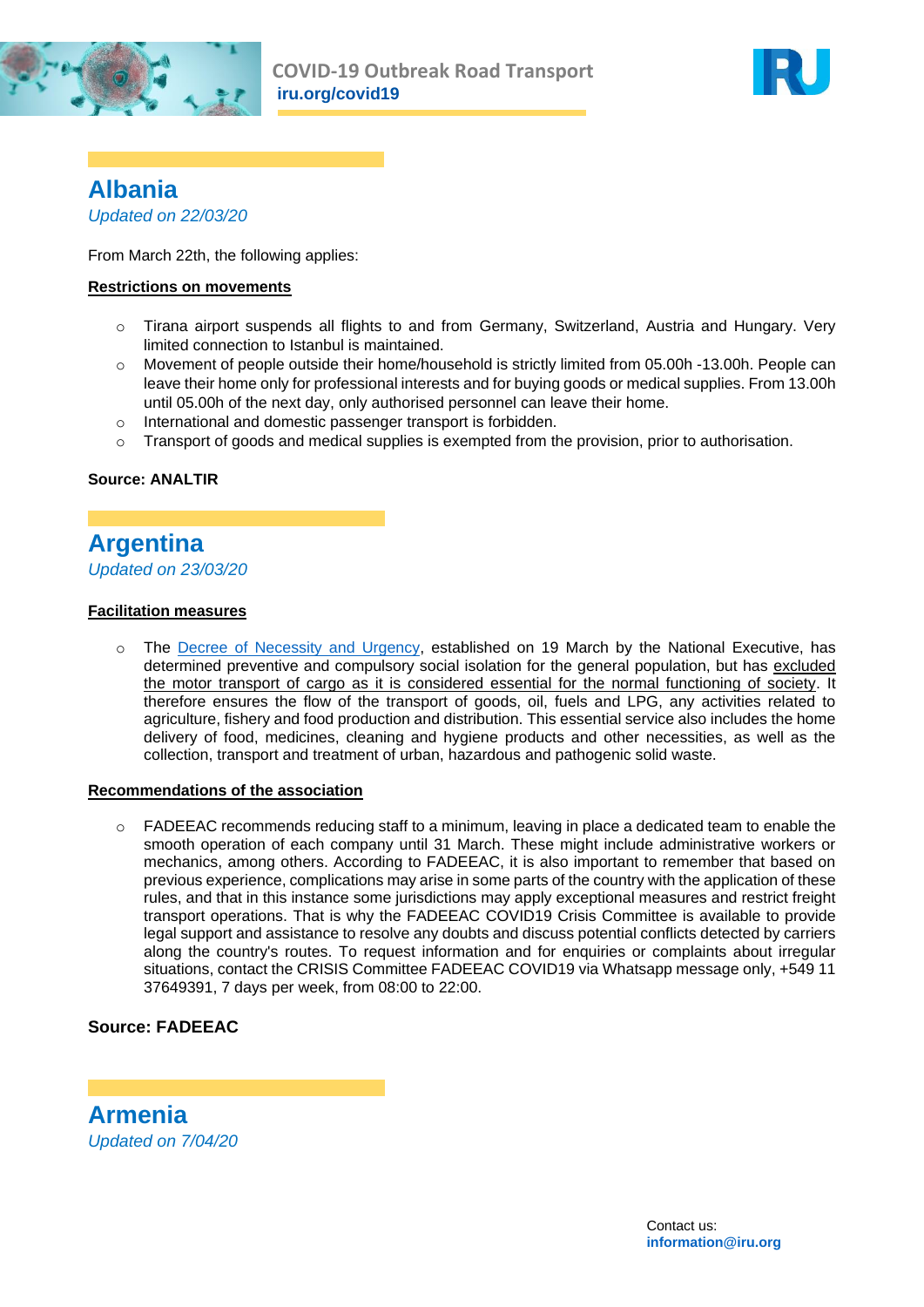



#### **Restrictions at borders**

- o According to Decision No.31 of the Commandant's Office of the Republic of Armenia, dated 3 April 2020, the transportation of all types of goods between the Islamic Republic of Iran and the Republic of Armenia (export, import, transit) can be carried out at the Meghri border crossing point.
- $\circ$  All goods from the Islamic Republic of Iran are subject to transhipment, except for those goods which have the written permission of the State Revenue Committee.
- o Armenia has no transport restrictions affecting any other country.

#### **Source: AIRCA**

### **Austria**

#### *Updated on 20/04/20*

#### **Restrictions at borders**

#### **Entry to Austria (generic rules):**

o Persons from the following neighbouring countries - Italy, Switzerland, Liechtenstein, Germany, Hungary, Slovenia, Slovakia, and the Czech Republic - wanting to enter Austria must present a [medical certificate](https://www.wko.at/service/II_87_2020_Anlage_A.pdf) that can be filled out in German, English or Italian, which proves that their test for SARS-CoV-2 is negative. The medical certificate must not be older than four days at the time of entry, otherwise the authorities may refuse entry.

**This regulation does not apply to freight or commuter traffic**. The regulation is in for until 30 April (included).

#### o **Health checks are carried out at all border crossings.**

#### **Austria-Italy:**

o Austria has reintroduced temporary border controls at the borders with Italy. Truck drivers must undergo official health checks when entering Austria.

#### **Austria-Germany:**

 $\circ$  On the Austrian side, border controls have been implemented at the border with Germany since 19.03.2020. Persons entering or transiting through Austria are obliged to undergo a medical examination for suspected COVID-19 before crossing the border by order of the health authorities. This medical examination may also be carried out for persons crossing the border for the purpose of goods or commercial transport or for commuting.

#### **Austria-Switzerland:**

 $\circ$  Freight traffic and cross-border commuters can cross the Swiss border and return to Austria without restrictions.

#### **Austria-Hungary:**

- $\circ$  The following border crossings are available for international goods traffic (traffic to and from Hungary):
	- Hegyeshalom/Nickelsdorf
	- Sopron/Klingenbach (the driving ban on the AT side for trucks over 7.5t was lifted until 30.4.2020)
	- Rábafüzes/Holy Cross
- o Exclusively for bilateral Austria-Hungary freight traffic (driver must citizen from Hungary or Austria), the following border crossings are also available:
	- Bucsu/Schachendorf
	- Köszeg/Rattersdorf
	- Kópháza/Deutschkreutz (the driving ban for trucks over 7.5t was lifted until 30.4.2020)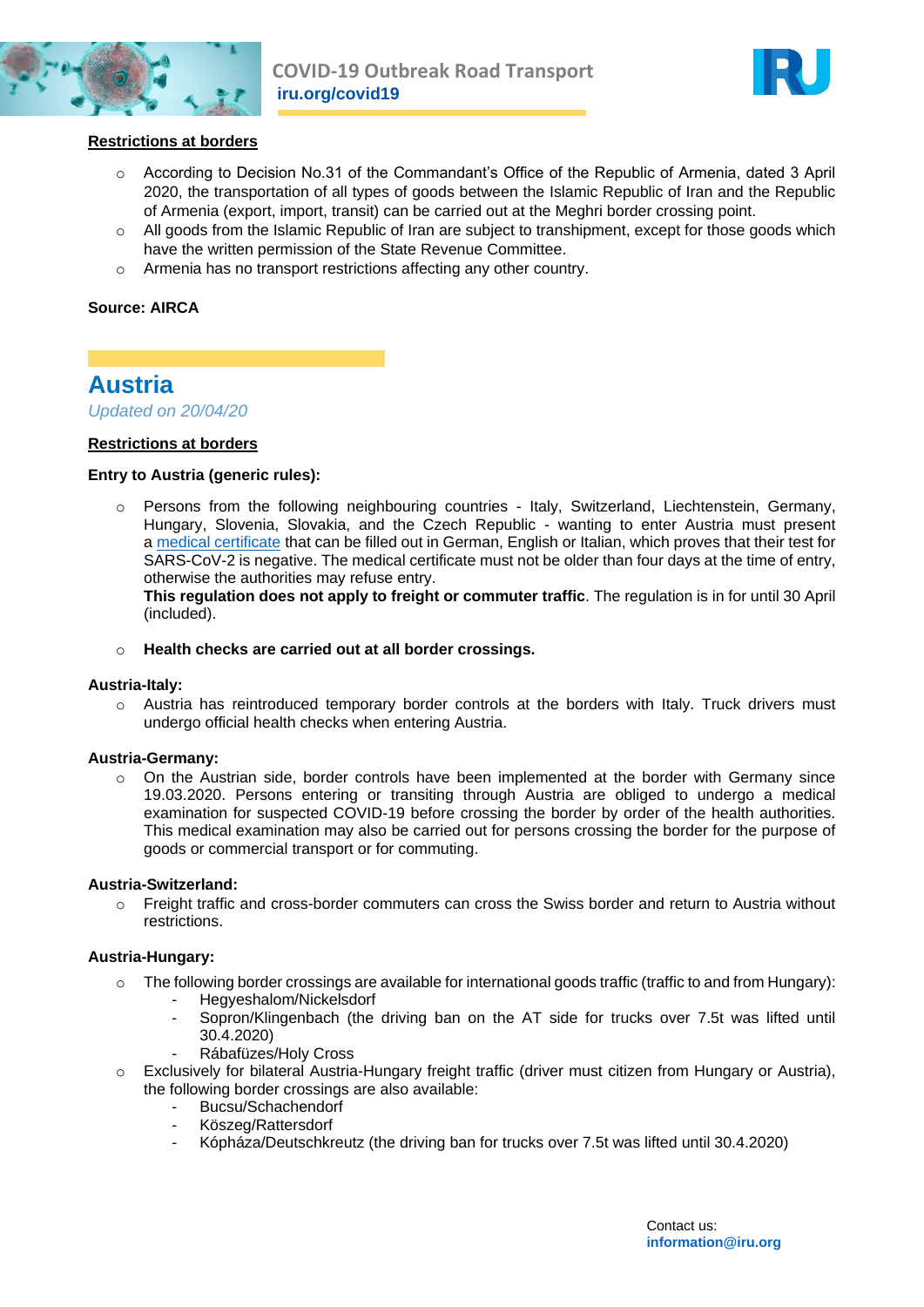



#### **Austria-Slovenia:**

- o Since 18.3.2020 midnight, small border crossings between Austria and Slovenia are closed. The following border crossing points are still open for international traffic:
	- Bonisdorf Kuzma
	- Mureck Trate (5:00 21:00)
	- Radlpaß Radeli (5:00-21:00)
	- Sicheldorf Gederovci
	- Spielfeld (Autobahn) Šentilj
	- Bad Radkersburg Gornja Radgona
	- Karawankentunnel (A11) Karavanke (A2)
	- Loibltunnel Ljubelj (5:00 21:00)
	- Lavamünd Vič  $(5:00-23:00)$
	- Grablach Holmec (5:00-08:00 und 15:00-18:00)
	- Freight traffic is excluded from the restrictions on both sides and for the most part circulates without problems.

#### **Austria-Slovakia:**

 $\circ$  From 10 April, Austria introduces border controls with Slovakia. Furthermore, from 14/04, new requirements also apply: if requested by the health authorities, drivers should be subject to medical examination. Freight transport and commercial transport (with the exception of commercial passenger transport), and commuters are not affected by these measures.

#### **Austria-Czech Republic:**

o From 10 April, Austria implemented controls at the border with the Czech Republic (especially checking travel documents). From the same date, additional health checks are also introduced at the Austrian border. Czech commuters, as well as freight transport and commercial transport, currently do not require a medical certificate.

#### **Facilitation measures**

- o On 10 April, the Austrian Government granted a further [relaxation](https://www.iru.org/apps/cms-filesystem-action?file=/flashinfo/Erlass_Ruhezeiten_20200410.pdf) of driving and rest time rules. The following relaxations apply to national and international transport from **until 31 May**:
	- Art. 6.1: replacement of the maximum daily driving limit of 9 hours with one of 11 hours.
	- Art. 6.2: replacement of the maximum weekly driving limit of 56 hours with one of 60 hours.
	- Art. 6.3: replacement of the maximum fortnightly driving limit of 90 hours with one of 100 hours.
- o Relaxations set out by the previous decree are no longer in place.

**Source: AISÖ**

## **Azerbaijan**

*Updated on 9/04/20*

#### **Restrictions on movements**

#### *Goods:*

- In accordance with the decision of the Government of the Republic of Azerbaijan, foreign drivers of freight vehicles will be able to enter the territory of Azerbaijan or transit through Azerbaijan without obstacles.
- o *Maritime transportation* (including trucks and container trans-shipment) with certain restrictions with neighbouring countries (Turkmenistan and Kazakhstan) is open and ongoing.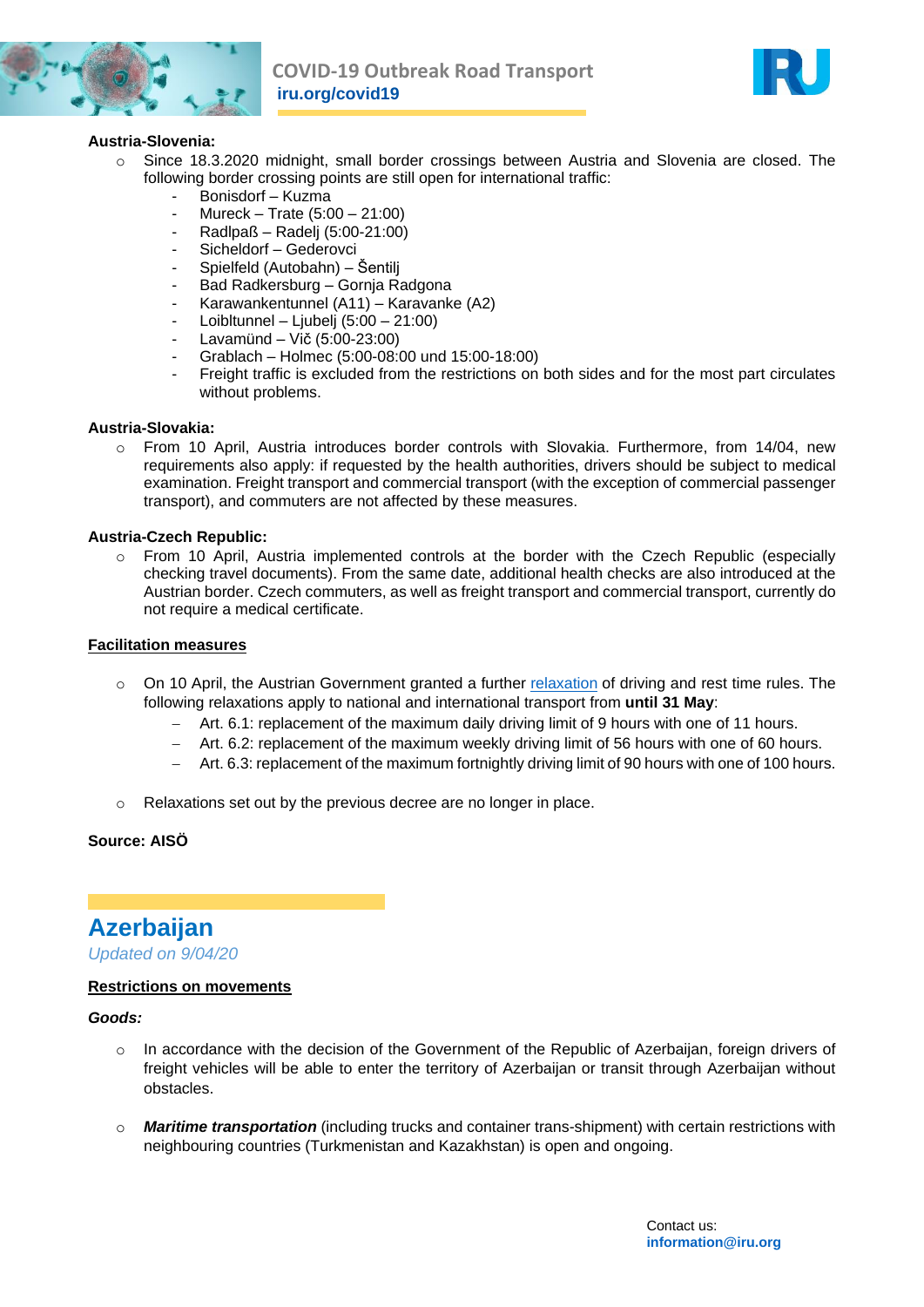



- Only Turkmen freight drivers can use Turkmenistan ships heading to their country. Also, only trailers and semi-trailers will be allowed to be loaded on to the Turkmen ships.
- All drivers are obliged to test in the Port of Baku, in the guarantee zone before loading. Only the drivers with negative test result certificates can enter Turkmenistan and Kazakhstan. The test results are made available within 6-8 hours.
- At the Port of Baku, truck drivers wait for the ship in dedicated clean zones and food is being provided.
- o *Road Transport:* all border-crossing points (with Iran, Russia, Georgia and Turkey) are open for road transport (only for freight).
	- Accompanied (police escort) freight vehicles from Iran and from Alat port, heading in the Georgia direction, are allowed to cross the borders of Azerbaijan.
	- According to the order of the President of the Republic of Azerbaijan, free food and rest places are provided for international truck drivers.

#### *Passengers:*

- o The border between Azerbaijan and Iran is closed to all passenger traffic as of 29.02.2020.
- o The border between Azerbaijan and Georgia is closed to all passenger traffic as of 14.03.2020.
- o The border between Azerbaijan and Turkey is closed to all passenger traffic as of 14.03.2020.
- o The border between Azerbaijan and Russia is closed to all passenger traffic as of 18.03.2020.

*Note: In all these cases, allowances are made for citizens of Azerbaijan to cross the border to return home, and vice-versa.*

#### *Other:*

 $\circ$  The visa registration through "ASAN Viza" electronic portal is suspended due to the global epidemic situation.

Useful links and hotline:

- The [State Agency on Mandatory Health Insurance](https://its.gov.az/page/general-situation-in-the-country) (TABIB)
- COVID-19 Hotline of TABIB: **1542**
- [Operational Headquarters](https://nk.gov.az/en/) under the Cabinet of Ministers of the Republic of Azerbaijan
- [Ministry of Emergency Situations of the Republic of Azerbaijan](http://www.koronavirusinfo.az/) (information in Azerbaijani only)

#### **Source: Ministry of Transport, Communications and High Technologies of the Republic of Azerbaijan**

## **Belarus**

*Updated on 10/04/20*

- o Belarus still doesn't close its borders for international road transport.
- $\circ$  In accordance with Governmental regulation No. 171, all persons arriving to Belarus from countries where COVID-19 infection has been registered, are obliged to put themselves into self-isolation for 14 calendar days and are not allowed to cross the Belarusian border until self-isolation period is over. **The above requirement is not applicable to drivers engaged in international road transport.**
- o Transport operators in transit shall take designated highways and locations for stopping/parking and fuelling as well as to exit Belarus no later than the next day after entry. [Read more in Russian…](http://bamap.org/information/news/2020_03_27_117994/)
- $\circ$  For convenience of drivers in transit Ministry of Transport issued a map in ENG and RUS: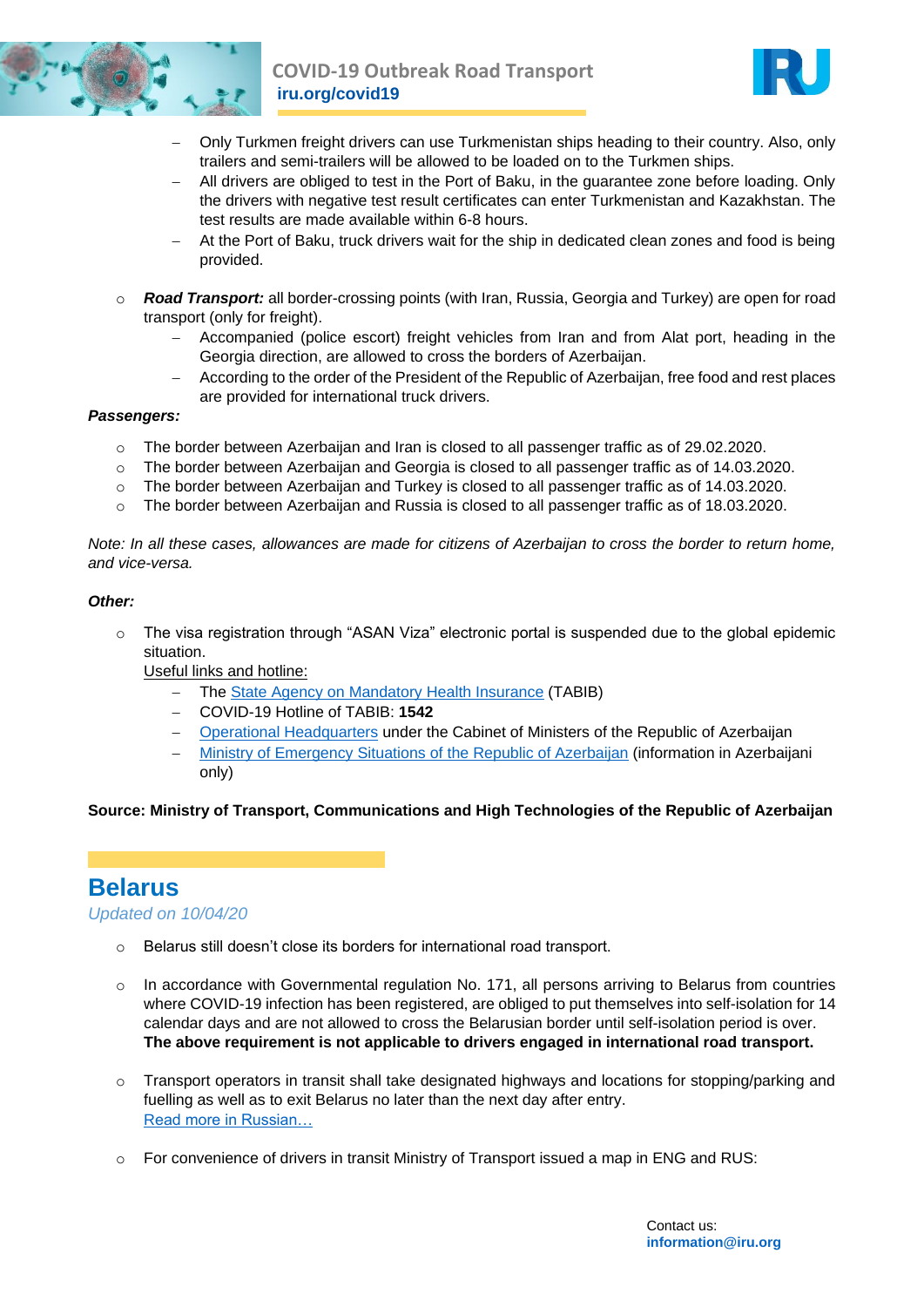



[Карта](https://yadi.sk/i/ReRbBcazi5aE5Q) (рус) [Map \(eng\)](https://yadi.sk/i/kkMS2hnATmaimA)

- $\circ$  Comments of customs authorities of Belarus regarding transit in such a serious epidemiologic situation can be found [here…](http://bamap.org/information/news/2020_04_03_118280/)
- $\circ$  The Government of Belarus has issued a [Regulation No. 208 of 8 April 2020](http://pravo.by/document/?guid=12551&p0=C22000208&p1=1&p5=0) which introduces additional restrictive measures. This document shall enter into force on 10 April 2020. The new regulation notably requires that self-isolation requirements shall also be applicable to drivers after completion of international road transport of goods in the territory of Belarus. This also includes drivers who were replaced, in the course of the transit transport operation, and are arriving from countries where COVID-19 has been registered. This applies until the next road transport operation or within 14 calendar days.

The regulation also requires that drivers performing international road transport operations across the territory of Belarus, must have personal protective equipment (medical masks, gloves) on board and use them when they leave the cabin. [Read more in Russian…](http://bamap.org/information/news/2020_04_09_118528/)

#### **Sources: BAMAP (from the Ministry of Health, State Border Committee of Belarus and Council of Ministers of the Republic of Belarus)**

# **Belgium**

#### *Updated on 17/04/20*

#### **Restrictions on movements**

- The Belgian government took additional measures on 15 April 2020 introducing further measures to encourage teleworking and closing all non-essential stores (only pharmacies, food stores and newspaper stores remain open) to prevent the spread of the Coronavirus (COVID-19). Measures are **valid until 3 May 2020**. The objective is to limit public gathering.
- $\circ$  These measures have no consequences for international freight transport and drivers. However, a number of companies have been forced to close because they are unable to respect the social distancing rules or are short of material to continue the production process.
- o For passenger transport, the social distance measure of 1.5m must be respected for all types of collective transport of passengers still operational and allowed, including public bus transport. In line with the advice regarding unnecessary journeys abroad, all coach services are in a lockdown phase. As schools have been closed, all related transport has been suspended, apart from schools requiring transport to respect their duty of day care for children from families working in key roles, such as health care workers. The professional training for driving licences or continuous education, and even MOT control have been suspended and appropriate measures are taken to waive the potential validity violations.

#### **Facilitation measures**

- On 13 April, relaxations on driving and rest time rules in Belgium have been slightly adapted and [limited.](https://www.iru.org/apps/cms-filesystem-action?file=/flashinfo/Prolongation%20tcr%20Belgique.pdf) For drivers transporting essential goods (food supplies, medicines, medical equipment, fuel), the following applies:
	- Increase of the maximum weekly driving limit from 56 hours to 59 hours.
	- Increase of the maximum fortnightly driving limit from 90 hours to 96 hours.
	- Possibility to postpone a weekly rest period beyond seven-24 hour periods (instead of six).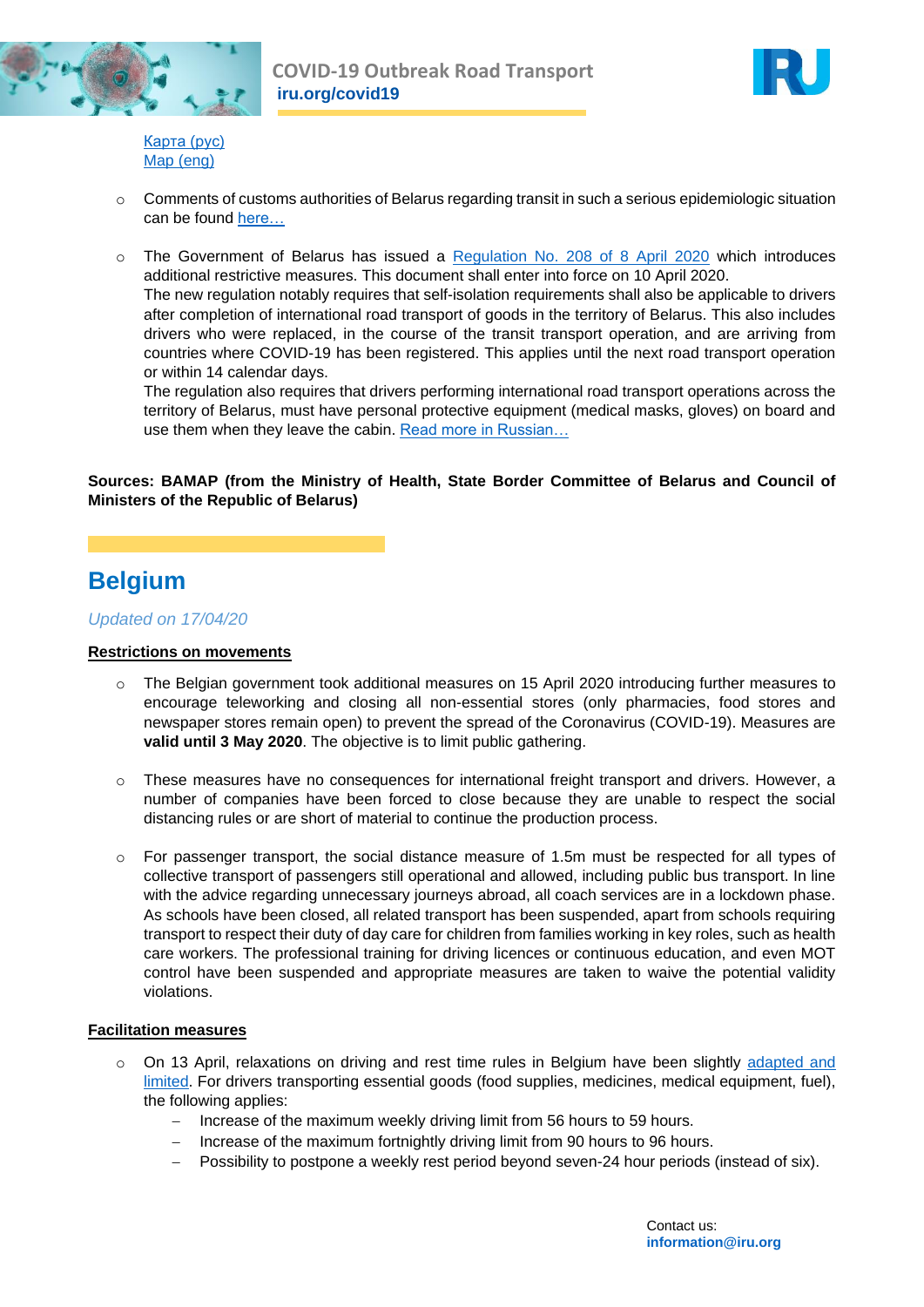



- Possibility to take 2 consecutive reduced weekly rest periods, provided that:
	- a) the driver takes at least 4 weekly rests in 4 consecutive weeks, of which 2 are regular weekly rests; and
	- b) compensation for a reduced weekly rest shall be taken before the end of the fourth week.
- $\circ$  For all other drivers, there is the possibility to take the regular weekly rest in the vehicle, provided that it has suitable sleeping facilities and is maintained. Such exemptions apply to national and international goods transport.
- Exemptions for both categories **apply until 31 May.**

FEBETRA has created a comprehensive webpage on measures taken in Belgium. The page can be consulted in [Dutch](https://febetra.be/belgie/) and [French.](https://febetra.be/fr/belgique/)

#### **Sources: FEBETRA, FBAA and Official News Agencies**

## **Brazil**

#### *Updated on 23/03/20*

- IRU member NTC & Logística has reported that in spite of the critical situation in Brazil, and considering the crisis ahead, all entities representing road freight transport and logistics are committed to sharing as much information as possible with transporters: "We are monitoring all measures being taken by public and private agencies in relation to traffic, working conditions, preventive measures for the health and safety of employees and service providers, the closing of establishments, problems and difficulties in fulfilling their transportation contracts, restrictions of any kind and all measures of an economic nature that are being studied by the government, in all areas.
- $\circ$  The situation calls for organised planning and responsibility in guaranteeing the supply of essential items concerning public health, i.e. items in relation to personal hygiene, medicines, food and hospital supplies, as well as other priorities.
- o We are aware of the concern of businesses in the sector and their desire to maintain that business, along with jobs and their financial commitments, and we confirm that we are in constant discussion with the government on all levels.
- $\circ$  The link below accesses a guide to actions that can be taken by companies in relation to labour issues, which will be updated as the government discloses new legislative measures on this matter: [Coronavirus Specific Legislation Impacting Operations.](http://t.email.portalntc.org.br/ls/click?upn=z-2BhzRxWdk5v4-2FGjSrhULsRv74gJMQvsdJOUjmcPxbGWdw9wH4pGREUMJUdAa44cZgOTJ9qXJ-2BAi4tPo7MhAprGKMUQOkGsSjvaIaLZ5LUl0SMNRlMmoUFhbgm9mMv2Xp6FkTYkN5LuJn-2FPr7z54USYE82EKw7a-2FmEtFaJvdzdbmyXcE-2B0R7QzDbhAdV318bL1-2FXP1R7IsUwtAzEw5m5PHA-3D-3D7NAV_BzL71Iq2G9-2F1EmNzIPxI-2B2HmHA44GiXxt4A8ICgEG3P1wENSkyqtZDJ2oELfUA-2FZhjQm8Hr29rkpugJu9EdTHn-2Bis1SpbDeLdKbYmM4nqU1KlN0qRWDcHHbQZfHHayu0NdQH5StZgyYn-2F-2BG2ykC-2F9aRnUZTutibKNhNTuPyKuFwoKMhQGS1tqbZUBLGQKAM150WovwtuEK-2BZzcEIZfeM3exVb-2FWBRF-2FChfE2msXKY-2FlFRUWaEuwMcdsMKwjwP3SFXu4brmby08qC4mXau3RCRJXW8vwJMHXMoS3oRz5o-2FgJkmHfVXorxix0YCF88xIOgQI8jUNI-2FDdcfUB03q9iFCRVjFY3oWsoXRcz0Ij9tMPxy1kZj-2Bh55w4VpoYjW0AiVHgksrTI2k0VGfdv2ArMV9iKc-2FDEIttaFsZU4K-2FPC8B94FrhTeo6bIQrYwonnLTsgPXuXDDX5X4NsuG-2FOHrK0pYmQY15O5N0nwnOB2GZoJDWuVmnWDerG3rmDgA-2FFx4FXFTg-2FbRIDEcLI1vHuzcNY3Q-3D-3D)"

#### **Source: NCT & Logística**

## **Bulgaria**

*Updated on 20/04/20*

#### **Restrictions on movements**

 $\circ$  On 13 March 2020, Bulgarian authorities introduced a state of emergency in the country. Currently the state of emergency has been **extended until 13 May**.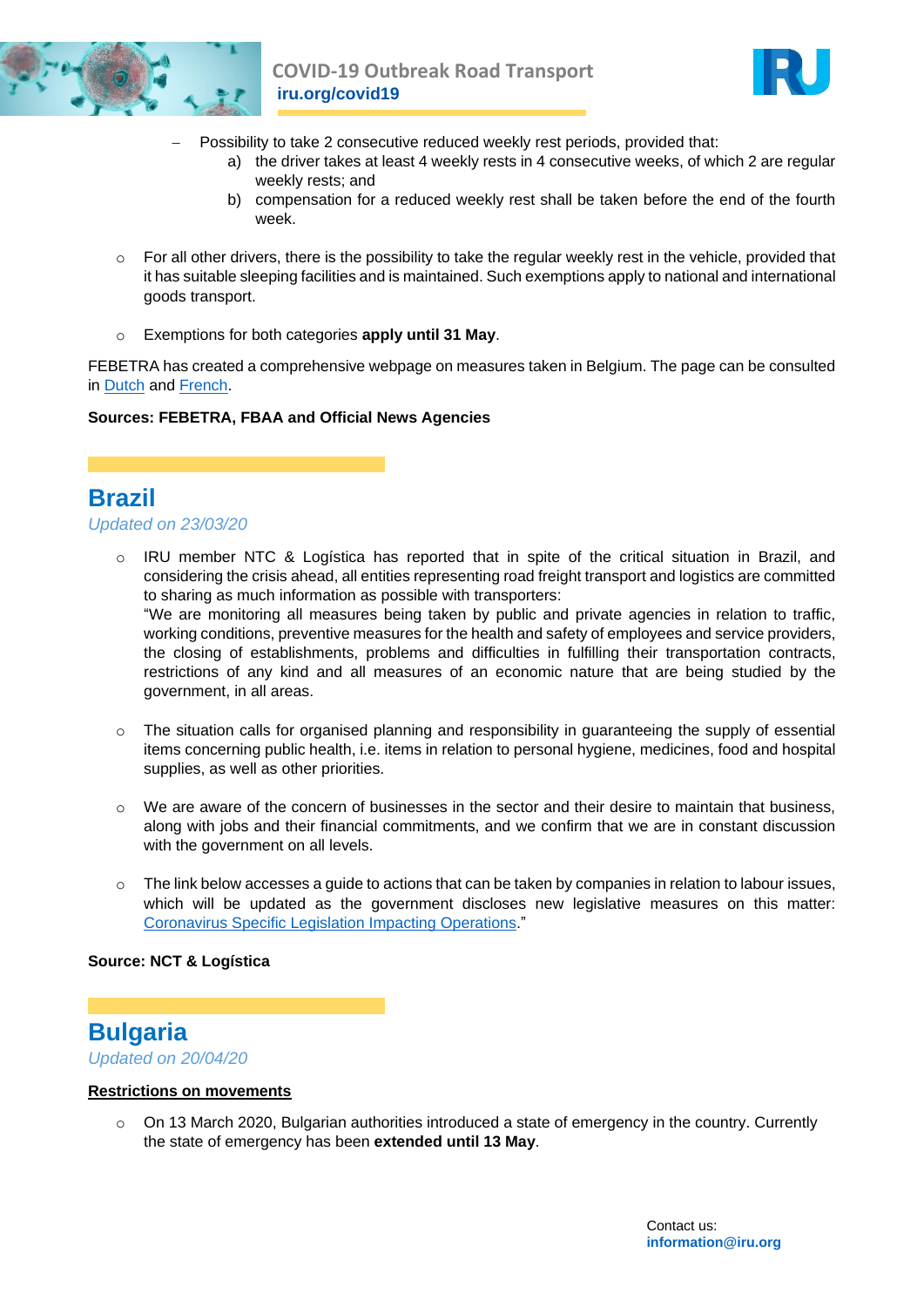



- $\circ$  In a new order issued on 6 April, the Minister of Health has confirmed the temporary entry ban for all third country (non-EU) nationals through all border crossing points by all means of transport. Entry bans apply to all persons coming from the following countries, irrespective of their nationality: Italy, Spain, France, United Kingdom, Germany, the Netherlands, Switzerland, Austria, Belgium, Lichtenstein and Luxembourg.
- o The following categories are excluded from the prohibitions above:
	- Bulgarian citizens, family members of Bulgarian citizens, persons with permanent, long-term residence status in the territory of the Republic of Bulgaria and members of their families;
	- Medical professionals, medical scientists and social workers, if the purpose of their journey is linked to their professional work;
	- Transport personnel engaged in the carriage of goods, aircraft crews engaged in commercial air transport and other transport personnel, as appropriate;
	- Foreign officials (Heads of State, Government, etc.) and members of their delegations, as well as diplomats, officials of international organisations, military personnel and humanitarian workers carrying out their duties;
	- Persons travelling for humanitarian reasons;
	- Nationals of Member States of the European Union and Schengen States (including San Marino, Andorra, Monaco and the Vatican) and third-country nationals directly involved in the construction, maintenance, operation and security of strategic and critical infrastructure of the Republic of Bulgaria; and
	- Frontier workers and seasonal farm workers.
- o Transit through the territory of the Republic of Bulgaria is allowed for:
	- Nationals of Member States of the European Union and Schengen States (including San Marino, Andorra, Monaco and the Vatican) and their family members in order to return to their country of residence;
	- Third-country nationals who hold a long-term residence permit in another Member State of the European Union or in a Schengen country (including San Marino, Andorra, Monaco and the Vatican) and their family members in order to return to their country of residence;
	- Citizens of Serbia, the Republic of Northern Macedonia, Montenegro and Turkey in order to return to their country;
	- Transport personnel engaged in the carriage of goods, aircraft crews engaged in commercial air transport and other transport personnel, as appropriate, to which the special rules apply.
- o Bulgarian truck drivers arriving from a country with registered Covid-19 cases are subject to the 14 day quarantine period. During the quarantine period they are permitted to transit Bulgaria for the purpose of carrying out or completing international transport:
	- to transit through the territory of the Republic of Bulgaria
	- $-$  to be in the cab of the truck:
	- $-$  to drive the truck:
	- to carry out loading and unloading activities; and
	- to leave the territory of the Republic of Bulgaria before the quarantine period has ended.
- $\circ$  The following regime has been introduced for non-Bulgarian drivers citizens of the above countries or coming from them or having passed through the territory of such a country:
	- drivers of goods vehicles transporting goods destined for the Bulgarian market should enter the territory of the Republic of Bulgaria, unload the goods transported and/or load goods, and immediately leave the territory of the Republic of Bulgaria; and
	- drivers of goods vehicles transporting goods destined for other countries are permitted to transit through the Republic of Bulgaria on a route determined by the Road Infrastructure Agency.
- $\circ$  The National Toll Administration shall issue an instruction note to drivers passing through the territory of the Republic of Bulgaria which shall specify: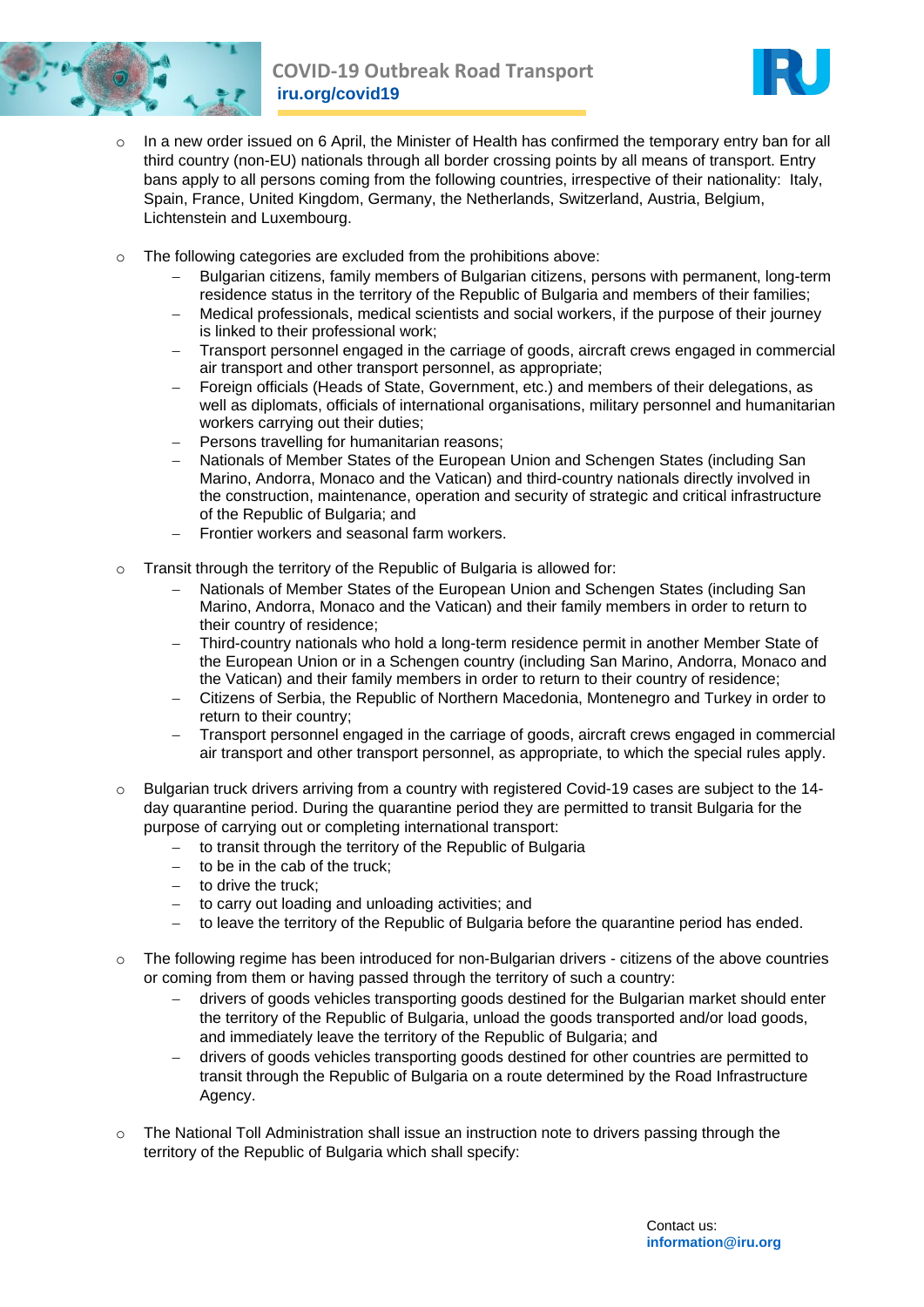



- the date and time at which they should leave the territory of the Republic of Bulgaria; and
- $-$  the border crossing point at which they have to exit.
- $\circ$  The determined deadline for leaving the territory of the Republic of Bulgaria may not exceed 24 hours from the issuance of the instruction note.
- $\circ$  In cases where drivers of goods vehicles which are allowed to transit Bulgaria, but due to a ban by a neighbouring state cannot leave Bulgaria, a place will be determined where the truck and the driver must stay until the ban is abolished, after that he has to leave the country.
- $\circ$  On 30 March 2020 and until further notice, the border crossing point between Bulgaria and Greece "Zlatograd-Thermes" has been closed due to the spread of Covid-19 and a quarantine has been announced in the respective Greek border region.
- o Special check-points have been established at all entries and exits of the town of Bansko and of all regional centres: Blagoevgrad, Burgas, Varna, Veliko Tarnovo, Vidin, Vratsa, Gabrovo, Dobrich, Kardzhali, Kyustendil, Lovech, Montana, Pazardzhik, Pernik, Pleven, Plovdiv, Razgrad, Ruse, Silistra, Sliven, Smolyan, Sofia, Stara Zagora, Targovishte, Haskovo, Shumen, Yambol.
- $\circ$  People can enter and exit these cities only to work, for medical reasons, care of their relatives, and to buy essential basic products and medicines.
- $\circ$  Truck drivers are allowed to pass through these check points but delays are possible.
- $\circ$  On 14 April, the Bulgarian Road Infrastructure Agency has published an interactive map of the green corridors for road transport of goods transiting the territory of the Republic of Bulgaria. The map contains useful information on rest areas and the respective number of parking slots, sanitary facilities, possibility to buy food, availability of internet connection, lighting, video surveillance, fuel station, nearest emergency services, number of slots for refuelling refrigerated trucks, etc.: <http://www.api.bg/index.php/en/green-corridors> or <https://www.bgtoll.bg/en>

#### **Facilitation measures**

- o On 14 April, the Bulgarian Road Infrastructure Agency has issued an order temporarily suspending the official holidays driving ban for trucks over 12 tonnes. In addition, the Bulgarian Government has granted further temporary tolerance concerning the enforcement of driving and rest time rules for drivers under Reg. (EC) 561/2006 regarding the national and international transport of goods. **This exception applies until 31 May 2020**. Measures lifted are the following:
	- Art. 6.1: replacement of the maximum daily driving limit of 9 hours with one of 11 hours;
	- Art. 7: replacement of the minimum daily break requirements by imposing a break of 45 minutes after 5 and a half hours;
	- Art. 8(6): possibility to take two consecutive reduced weekly rest periods of minimum 24 hours, provided that
		- $\checkmark$  the drivers take at least 4 weekly rests within these 4 consecutive weeks and at least two of them should be regular weekly rests
		- $\checkmark$  the two reduced weekly rests should be compensated before the next rest period
	- Art. 8.8: possibility for the driver to take the regular weekly rest in the vehicle, as long as it has suitable sleeping facilities for each driver and the vehicle is stationary.

#### **Sources: AEBTRI and EC, DG MOVE**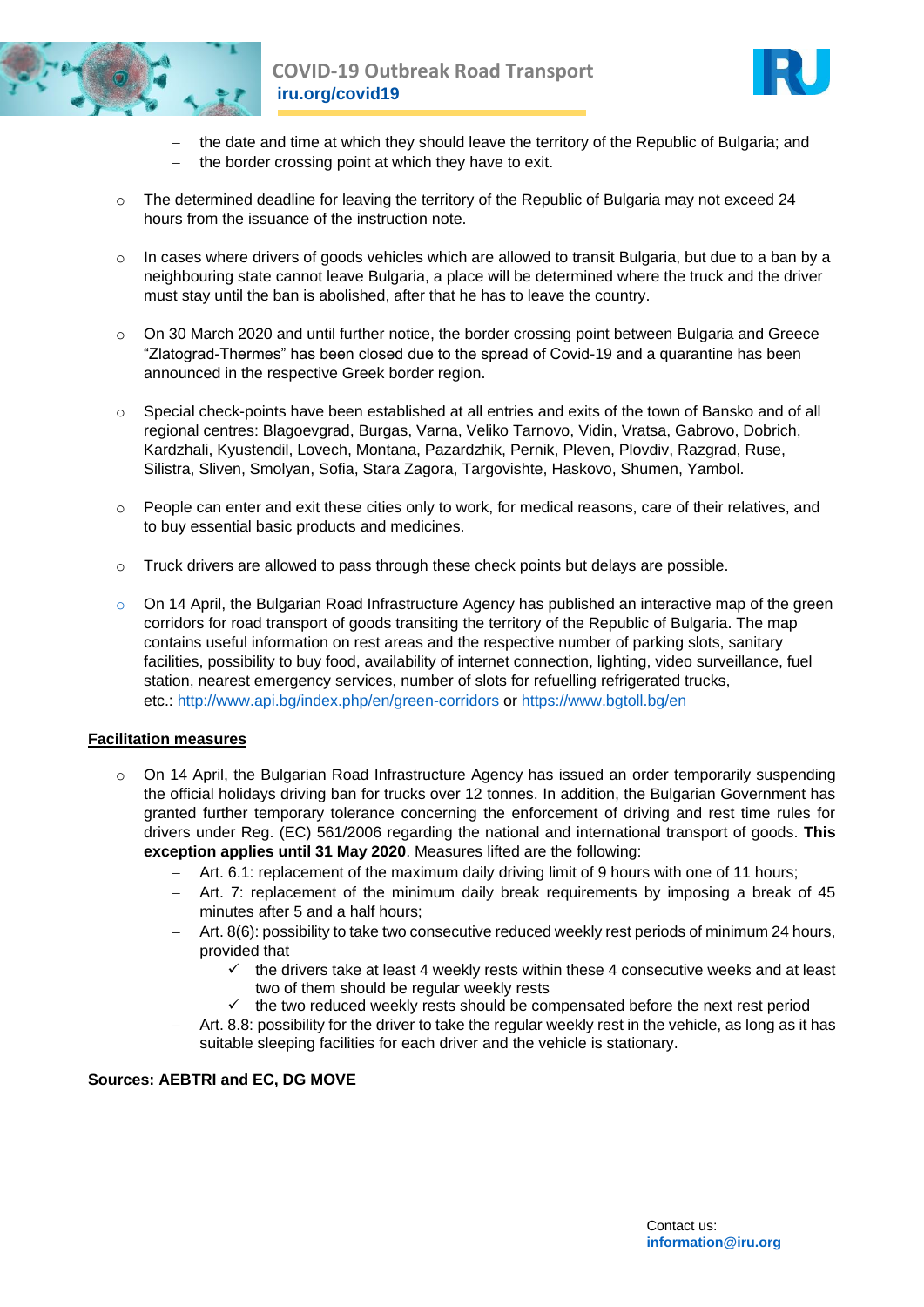



# **Canada**

#### *Updated on 17/04/20*

- o The Canadian Trucking Alliance (CTA) was informed on 15 April, by the Canadian Border Services Agency (CBSA), that the Public Health Agency of Canada (PHAC) is directing the agency, effective immediately, to implement a policy requiring all essential workers crossing the border to wear a nonmedical mask or face covering and to provide drivers with a mask should they not have one.
- $\circ$  CBSA informed CTA that no drivers will be turned away from entering Canada as a result of this policy and CBSA will be attempting to provide drivers with a mask, should they not have one.
- o The direction from the PHAC also states all travellers arriving in Canada will be required to wear a non-medical mask or face covering to proceed to their final destination, where they will isolate or quarantine.

#### **Source: Canadian Trucking Alliance (CTA)**

# **China (People's Republic of)**

*Updated on 16/04/20*

#### **Restrictions at borders**

#### *Goods*

 $\circ$  China has decided to temporarily suspend the entry into China by foreign nationals holding valid visas or residence permits due to the rapid global spread of COVID-19, according to an announcement by the Foreign Ministry and the National Immigration Administration on Thursday. The suspension - starting on Saturday 28 March - is a temporary measure that China is compelled to take in light of the coronavirus (COVID-19) pandemic and the practices of other countries. In addition, entry with diplomatic, service, courtesy or C visas will not be affected, and foreign nationals coming to China for necessary economic, trade, scientific or technological activities, or out of emergency humanitarian need, may apply for visas at Chinese Embassies or Consulates. (*Note: C visas are issued to air crew members, railway and maritime staff, and international road transport drivers. Therefore, international drivers will be exempted from the above policy*).

#### **Sources: the Foreign Ministry, the National Immigration Administration, [China Daily](http://www.chinadaily.com.cn/a/202003/27/WS5e7cd340a310128217282520.html)**

- o Chinese authorities have urged strict measures to prevent the return of a domestic outbreak while controlling the import of new cases of coronavirus. The central government have urged local governments to perform their duties in preventing cases, imported or exported through land and waterway transport, and implement measures to suspend cross-border international road transport and enhance management on international waterway transport.
- o The Ministry of Transport of the People's Republic of China published new rules on 11 April 2020 *notification on further prevention and control of overseas epidemic importation and strengthening the closed management of international road freight drivers*. Specific requirements for foreign drivers are as follows:
	- In principle, foreign freight vehicles entering the border should unload at the port. Foreign drivers shall leave China on the same day, and shall not contact the management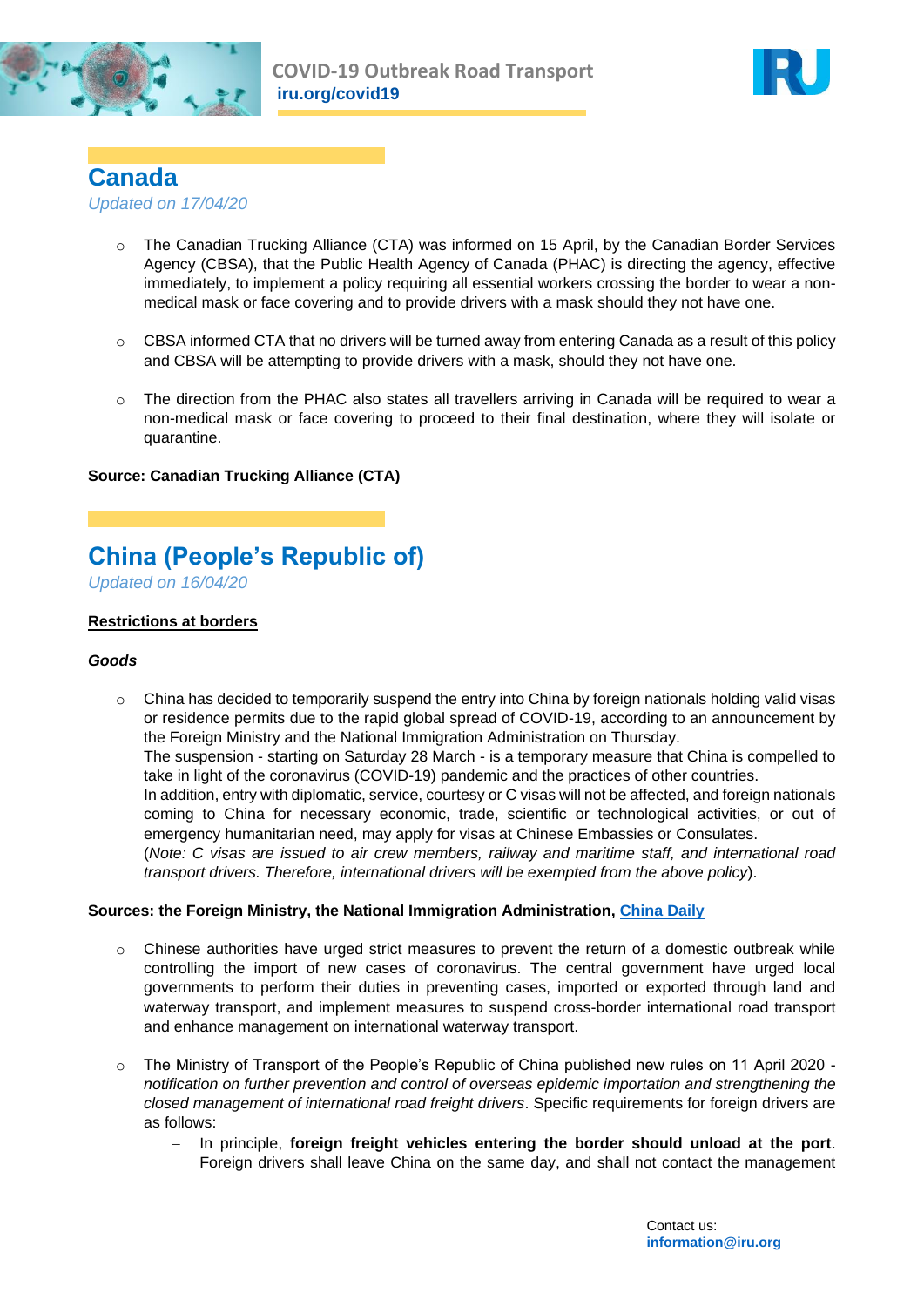



personnel of the freight terminal and the cargo handling personnel during the loading and unloading period.

- Foreign drivers who are unable to leave China on the same day due to genuine difficulties will be subject to temperature check, and will be directly transferred from the port to a designated place under the supervision of the local authority responsible for the prevention and control of the epidemic. It will not be permitted to go out of the designated place before leaving China.
- During their stay in China, foreign drivers shall comply with the relevant provisions on the prevention and control of the epidemic situation at the place where the port is located, strengthen their own protection, take the initiative in health declaration, and promptly report any suspected symptoms such as fever, dry cough and fatigue.
- Foreign drivers who make multiple trips to and from cross-border transport shall be subject to regular testing (nucleic acid testing).
- Drivers who refuse to comply with the epidemic prevention and control regulations will be placed on a blacklist.

#### **Sources: CRTA and the State Council of the [People's Republic of China](http://english.www.gov.cn/premier/news/202003/26/content_WS5e7caf41c6d0c201c2cbf8a2.html)**

#### *Passenger*

 $\circ$  According to a notice published on 20 March by The State Council of The People's Republic of China, China will suspend cross-border road transportation for passengers and hold back inbound and outbound tourist services as part of a broader effort to curb the importation of novel coronavirus (COVID-19) cases from 20 March until further notice.

#### **Sources: National Immigration Administration, Chinese Customs and**

**<https://www.chinadaily.com.cn/a/202003/20/WS5e740aa9a31012821728095b.html>**

- o On 30 March 2020, the Ministry of Transport of the People's Republic of China issued a notice on the prevention and control of imported coronavirus from overseas.
- o The following items are related to border crossing point (BCP) closures and operations of foreign trucks:
	- **For road BCPs**. Those closed passenger and cargo transport BCPs and passenger transport BCPs will continue to be closed for transport operations until further notice; the opening of international passenger transport at seasonal BCPs will be postponed.
	- **For truck drivers**. Foreign trucks will unload cargo at BCPs, and foreign truck drivers will return on the same day of arrival in China. Those foreign truck drivers who have difficulty returning will stay in accommodation designated by local disease prevention and control agencies.

#### **Source: China Transportation News**

- o With effect from 6 April, the passing of road freight through the Russian-Chinese border crossings points of Poltavka-Dongning and Turirog-Mishan is no longer permitted. The Pogranichny-Suifenhe border crossing point is closed for passenger transport, **however currently remains open for freight transport**. These measures have been put in place in order to ensure centralised inspections and/or quarantine in relation to the flow of goods and passengers through these ports.
- $\circ$  With effect from 8 April, due to the rapidly increasing flow of passengers, the Manzhouli-Zabaikalsk border crossing point has been closed for passenger transport until further notice, as it has exceeded its capacities for inspection, quarantine and virus testing. **Freight transport will remain open for operations**.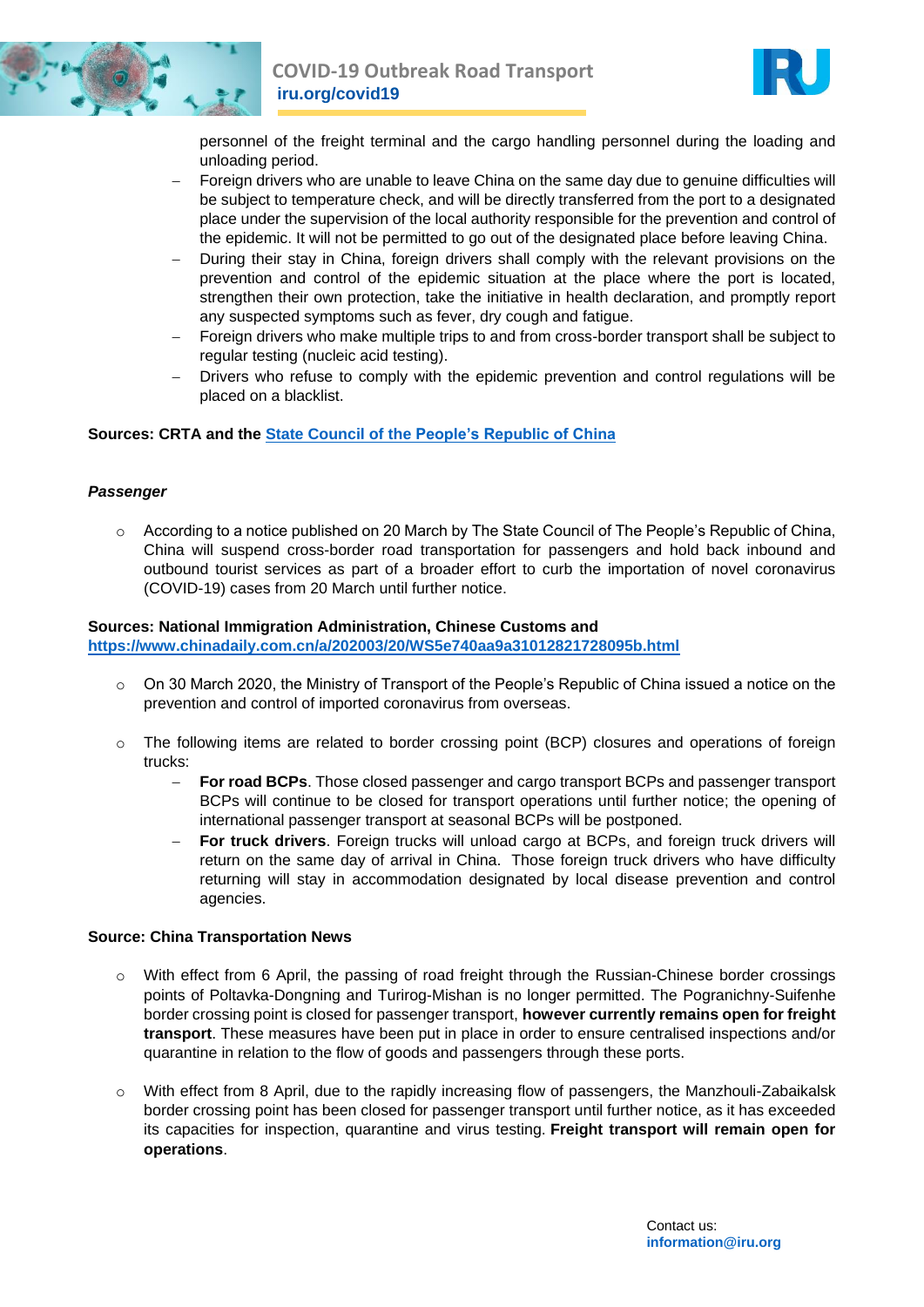



 $\circ$  On 14 April, the border crossing point of Irkeshtam, on the China-Kyrgyzstan border, has been reopened to freight transport. Goods entering both countries in foreign trucks have to be unloaded and loaded onto domestic vehicles driven by domestic drivers. Passenger transport remains banned.

**Sources: Foreign Affairs Office of the People 's Government of Heilongjiang Province; People's Daily; Irkeshtam Customs**

## **Colombia**

#### *Updated on 23/03/20*

#### **Restrictions on movements**

- $\circ$  International air transport flights for passengers are suspended from 23 March to 23 April. This suspension includes both arrivals and any connecting flights. National air transport flights will be suspended with effect from 24 March.
- $\circ$  The transportation of passengers by road will be suspended with effect from 24 March, with the exception of passengers providing services related to the production of food, public services or the health service.
- $\circ$  Urban transport is continuing to operate, although in lower volumes and with strict sanitation standards regarding vehicle washing and the state of health of drivers.
- o Taxi services are continuing to operate, but only those requested through mobile applications or by telephone.

#### **Source: CST**

**Croatia** *Updated on 20/04/20* **Restrictions on movements:** 

#### *General information for travellers*

- $\circ$  There is a compulsory 14-day quarantine or self-isolation measure in place for travellers arriving from specific countries (list available [here;](http://www.mvep.hr/en/info-servis/press-releases/coronavirus-control-strengthening-measures-for-croatian-and-foreign-nationals-entering-the-republic-of-croatia,32735.html) Italian citizens included).
- o The following are **exempt** from the implementation of this measure:
	- Healthcare professionals, healthcare researchers and collaborators, experts in care for the elderly, and persons requiring urgent medical treatment;
	- Cross-border workers;
	- **Goods carriers and other transport personnel, to the extent necessary;**
	- Diplomats, police officers while carrying out their duties, civil defence services and teams, international organisation staff and international military personnel while carrying out their duties;
	- Passengers in transit.

The above mentioned exempt persons will be subject to the instructions and measures adopted by the CIPH.

End date: not available Further information [here](http://www.mvep.hr/en/info-servis/press-releases/coronavirus-control-strengthening-measures-for-croatian-and-foreign-nationals-entering-the-republic-of-croatia,32735.html) and [here.](https://www.koronavirus.hr/)

> Contact us: **[information@iru.org](mailto:information@iru.org)**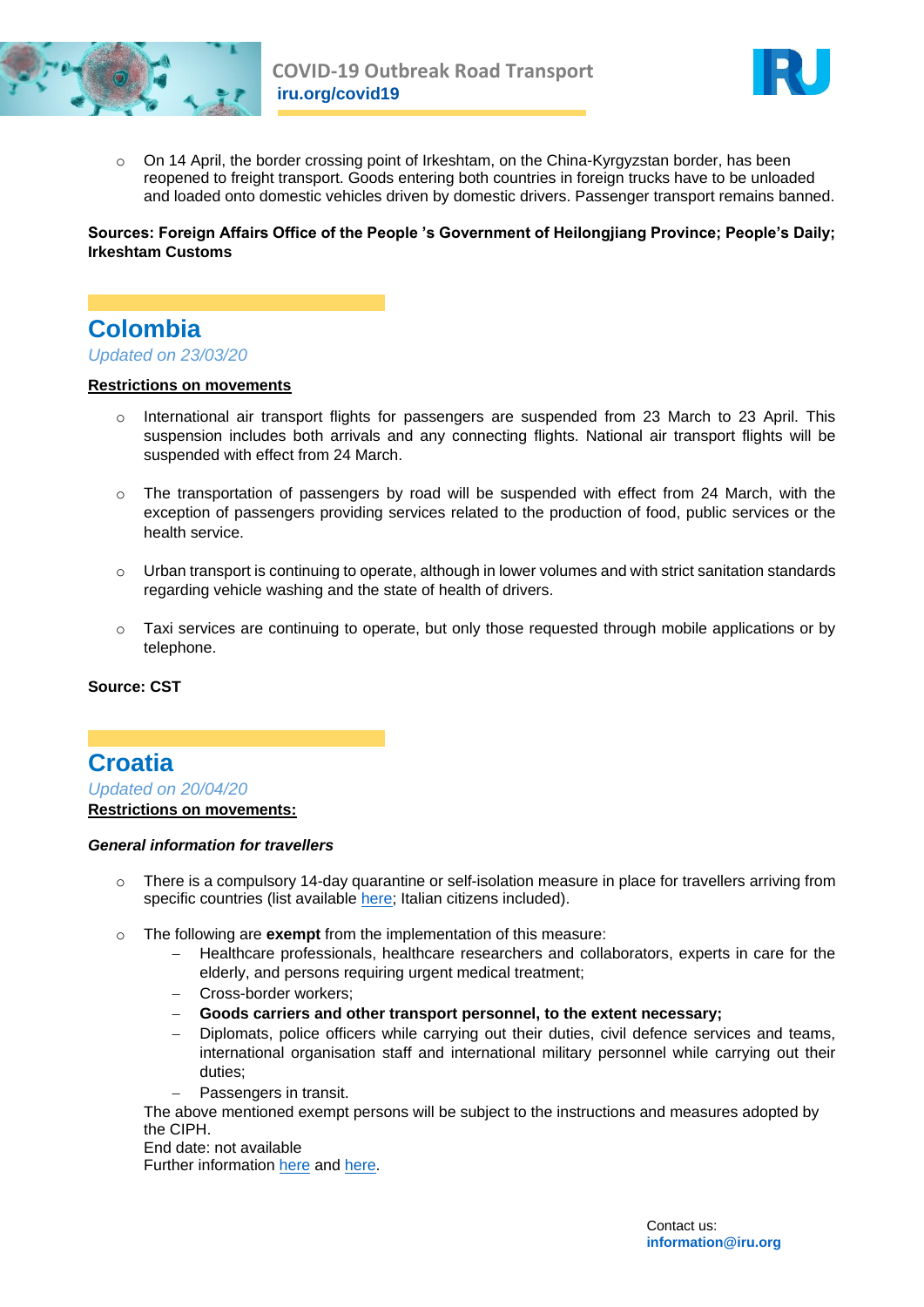



#### *Commercial road transport*

- $\circ$  According to the latest exchange (20 April) with the Croatian authorities, the current situation is the following:
	- There are no limitations to transit at the border crossings when using green lanes, as defined by the European Commissio[n communication](https://ec.europa.eu/transport/sites/transport/files/legislation/2020-03-23-communication-green-lanes_en.pdf) (see Annex 1 and the [green lanes map\)](https://ec.europa.eu/transport/sites/transport/files/green-lanes.pdf). Green lanes are open for both transit and the unloading of trucks in Croatia;
	- With regards to the paper documents, Croatia is following the European Commission communication on the implementation of green lanes in order to demonstrate their flexibility;
	- There is no convoy for goods delivered inside Croatia, and on 18 April, the Croatian Government took the decision to abolish the convoy method for transit operations in Croatia.
- $\circ$  The contact point for the relevant Croatian authority is uprava. infrastruktura@mmpi.hr. Vehicles in transit through Croatia will use the following border crossing points:
	- Croatia Slovenia border: Bregana and Macelj
	- Croatia Hungary border: Goričan and Duboševica
	- Croatia Bosnia and Herzegovina border: Nova Sela, Stara Gradiška and Slavonski Šamac
	- Croatia Serbia border: Bajakovo
- Vehicles in transit will be under police escort. Police authorities will determine the route of the convoy, stopping points and fuel points. Drivers of goods vehicles shall adhere to the instructions given by police officers.

#### **Measures applicable to drivers: Quarantine measures**

- o Following loading or unloading of goods, resident drivers should adhere to self-isolation measures. However, they can start a new transport activities and interrupt the quarantine period at any time. Drivers who show symptoms should contact their family doctor straight away and ask for further instructions. In case the driver cannot spend the self-isolation period at home, the employer should provide him with dedicated premises, subject to approval by the local civil defence authority.
- $\circ$  In case the self-isolation period is shorter than 24 hours, the driver shall take the daily rest in the cabin and within the employer's parking area.
- o Non-resident drivers are not subject to health monitoring measures in case they leave Croatia immediately after unloading. In case their permanence in Croatia is longer than 24 hours, they should make use of self-isolation premises provided by competent authorities.

#### **Facilitation measures**

o **Temporary and limited relaxation of the enforcement of driving and rest times**.

Croatia has reported a temporary and limited relaxation in the enforcement rules regarding driving and rest times for drivers of vehicles engaged in goods transport. This relaxation is granted pursuant to Article 14(2) of Regulation (EC) No 561/2006. It applies to those drivers involved in the domestic and international freight transport of essential items, in particular those related to the distribution of food, animal feed, fuel, the transport of raw materials, medicines and medical equipment, the distribution of equipment to hospitals and other public institutions. Start date: 18.03.2020

End date: 16.04.2020

#### **Sources: Ministry of Foreign Affairs of the Republic of Croatia, European Commission [website](https://ec.europa.eu/transport/coronavirus-response_en) and ITF**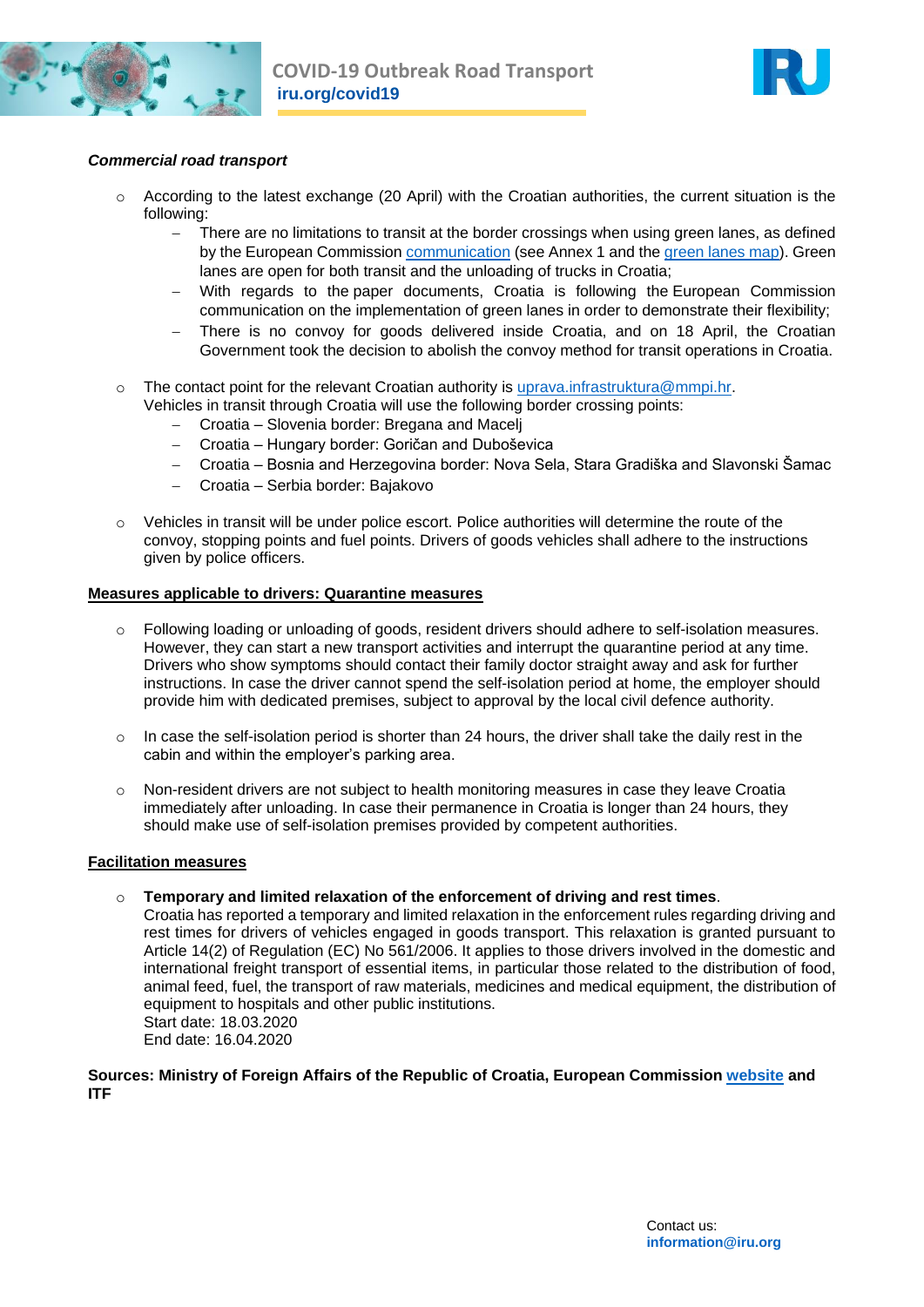



**Czech Republic** *Updated on 18/04/20*

#### **Restrictions on movements**

- $\circ$  The Government has announced a "state of emergency" with a set of bans and limitations, including:
	- Foreigners coming from high risk countries (unless permanent residents) are temporarily banned to enter in the national territory. High risk countries are: Italy, France, Spain, Germany, Switzerland, Norway, Denmark, the Netherlands, Sweden, UK, Belgium, Austria, China and South Korea,
	- Prohibition for Czech citizens and foreign permanent residents to travel to high risk countries,
	- The international transport of passengers by bus is stopped from 00:00 of 14 March
	- International freight transport is exempt of the restriction. However, only major border crossings with Austria (Dolní Dvořiště, České Velenice, Hatě Mikulov) and Germany (Strážný, Pomezí n.O., Rozvadov, Folmava, Žel. Ruda, Krásný Les, H.Sv. Šebestiána) will remain open.
- o The Government of the Czech Republic decided to prolong the "state of emergency" until 24 April 2020.

#### **Facilitation measures**

 $\circ$  Note that the Ministry of Transport, Czech Republic, has granted a general exemption from the driving restrictions on motorways and class I roads in the Czech Republic for trucks and combination vehicles with an MPW of over 7.5 tons and trucks and special vehicles with trailers, if an MPW of the motor vehicle exceeds 3.5 tons.

The exemption is valid **from 15:00 on 13 March 2020 for the time the state of emergency is in force**, but not longer than one year. However, note that from 19 March 2020 for a period of 60 days, the border sections of the D1, D2, D5, D8 and D11 motorways are affected by the following restriction: In the direction of the border crossing points, lorries over 3.5 tonnes are prohibited from overtaking.

- o Exceptions to this prohibition are vehicles used in:
	- The carriage of perishable goods, at least half the volume of the cargo space of a vehicle or combination of vehicles.
	- The transport of live animals.
	- Carriage of fuel intended for petrol stations.
	- Carriage of postal items.
	- The transport of medical and biological material, medicines and material for their manufacture.
- $\circ$  The reason for this restriction is to reduce queues at border crossing points and give preference to essential transport.
- o The restriction applies to the following sections of road:
	- Highway D1 from km 366,300 to the right (direction of state border).
	- Highway D2 from km 35,000 to the right (direction of the state border).
	- Highway D5 from km 136,300 to the right (direction of parking).
	- D8 motorway from km 86,900 to the right (direction of the state border) and from the state border to km 88,200 to the left (direction Prague, due to checks by the Czech Republic police).
- $\circ$  On 22 March, a critical situation was reported on the CZ/SK borders due to drivers taking the 45 min. rest in the right lane blocking the access to the border crossing. Drivers are asked to take the rest elsewhere or to postpone it.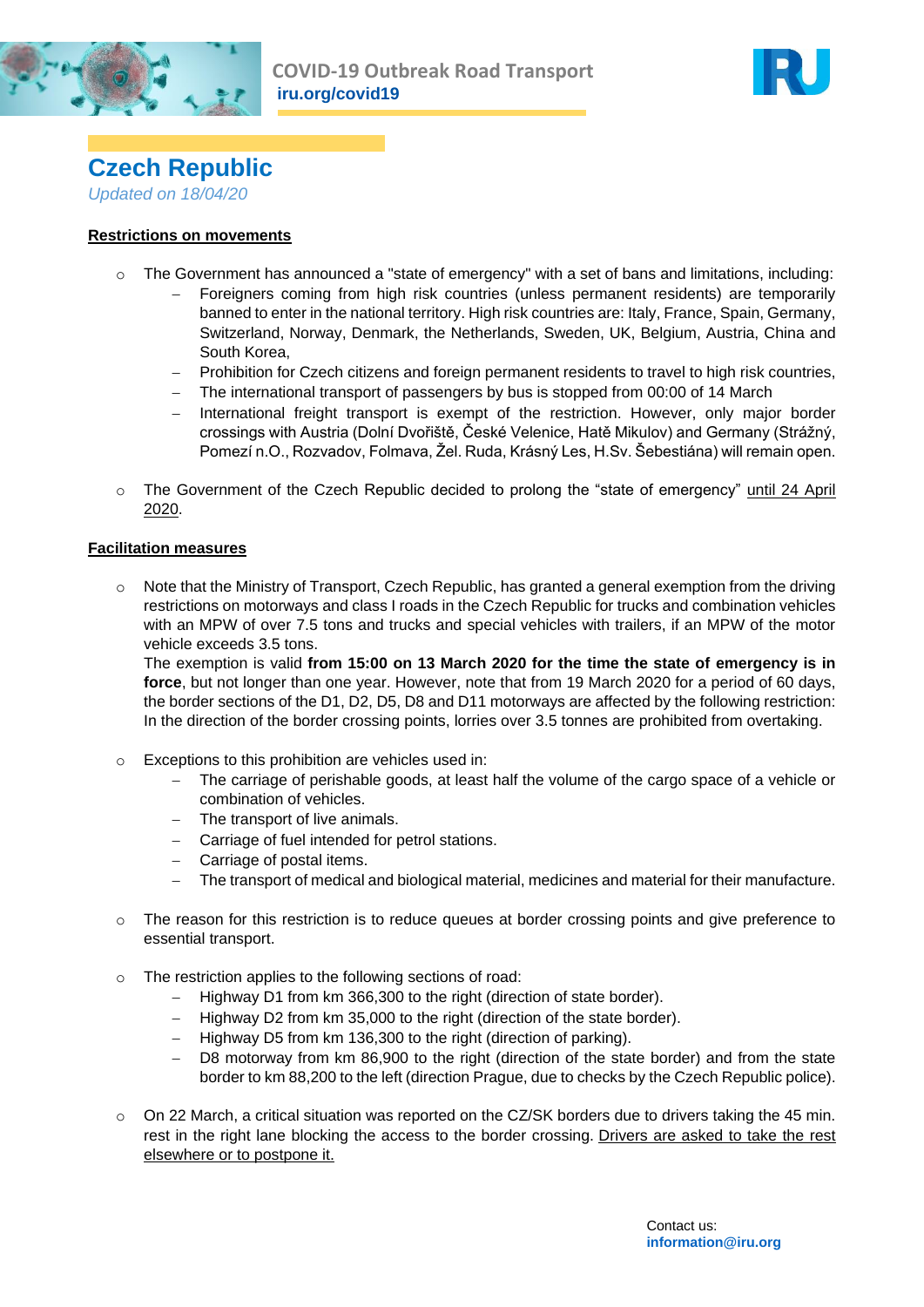



- $\circ$  On 23 March, the Czech Ministry of Transport published a comprehensive overview of the measures taken in the field of transport. The table can be consulted [here.](https://www.iru.org/apps/cms-filesystem-action?file=/Table%20restrictions%20Covid19_%20CZ-%2024.3.2020v2.pdf)
- $\circ$  The Czech government granted relaxations on driving and rest times rules. Relaxations apply from **15 April until 31 May** to all drivers involved in national and international transport of goods being performed within Czech territory and are as follows:
	- Art. 6.1: increase of the maximum daily driving limit from 9 hours to 11 hours
	- Art. 6.2: increase of the maximum weekly driving limit from 56 hours to 60 hours
	- Art. 6.3: increase of the fortnightly driving limit from 90 hours to 100 hours
	- Art. 8.1: reduction of the daily rest requirement from 11 hours to 9 hours
	- Art. 8.6: postponement of a weekly rest period beyond six-24 hours period
	- Art. 8.8: possibility for the driver to take the regular weekly rest in the vehicle, provided that the vehicle is stationary and it has suitable sleeping facilities.

#### **Sources: CESMAD BOHEMIA and Czech Police**

## **Denmark**

*Updated on 20/04/20*

#### **Restrictions on movements**

- o On 6 April, the Danish Prime Minister announced that **restrictions in place at Danish borders will be extended until 11 May**, inclusive; the period could be further extended depending on the circumstances. Goods and freight transport remains exempted. Restrictions on social life currently in place (e.g. bans on events of more than 10 people) are also extended until the same date. Large gatherings are banned until the end of August.
- o Transport of goods will still be possible. All channels of freight transport by road, sea, rail and rail will be kept open without any other control than the normal customs/passport controls on random basis. However, international freight transport (including transit) by road should be operated through the following border crossing points: Frøslev, Sæd or Kruså. Please note that Kruså border crossing point is not accessible for vehicles above 3.5 tonnes. It is recommended for trucks to use Frøslev (E45) border crossing point. Border crossing at Padborg, as well as other smaller border crossing are closed. Freight operations can also be operated through the "blue border" (Øresundbridge and ferries).

#### **Facilitation measures**

o The leading Danish transport and logistics associations have prepared a list of recommendations for the receipt and shipping of freight. The document contains recommendations for transport companies, professional drivers, consignors and consignees and is available in [English,](https://www.iru.org/apps/cms-filesystem-action?file=/flashinfo/Recommendations%20COVID-19%20-%20EN.pdf) [German](https://www.iru.org/apps/cms-filesystem-action?file=/flashinfo/Recommendations%20COVID-19%20-%20DE.pdf) and [Polish](https://www.iru.org/apps/cms-filesystem-action?file=/flashinfo/Recommendations%20COVID-19%20-%20PL.pdf) and [Romanian.](https://www.iru.org/apps/cms-filesystem-action?file=/flashinfo/Recommendations%20COVID-19%20-%20RO.pdf)

#### *Extension of driver licences and certificates*

An order has been issued extending the validity of a number of driver licences and certificates in the transport sector. The ban on exchanging drivers between companies has also been temporarily lifted. These measures have been put it place to prevent driver shortages.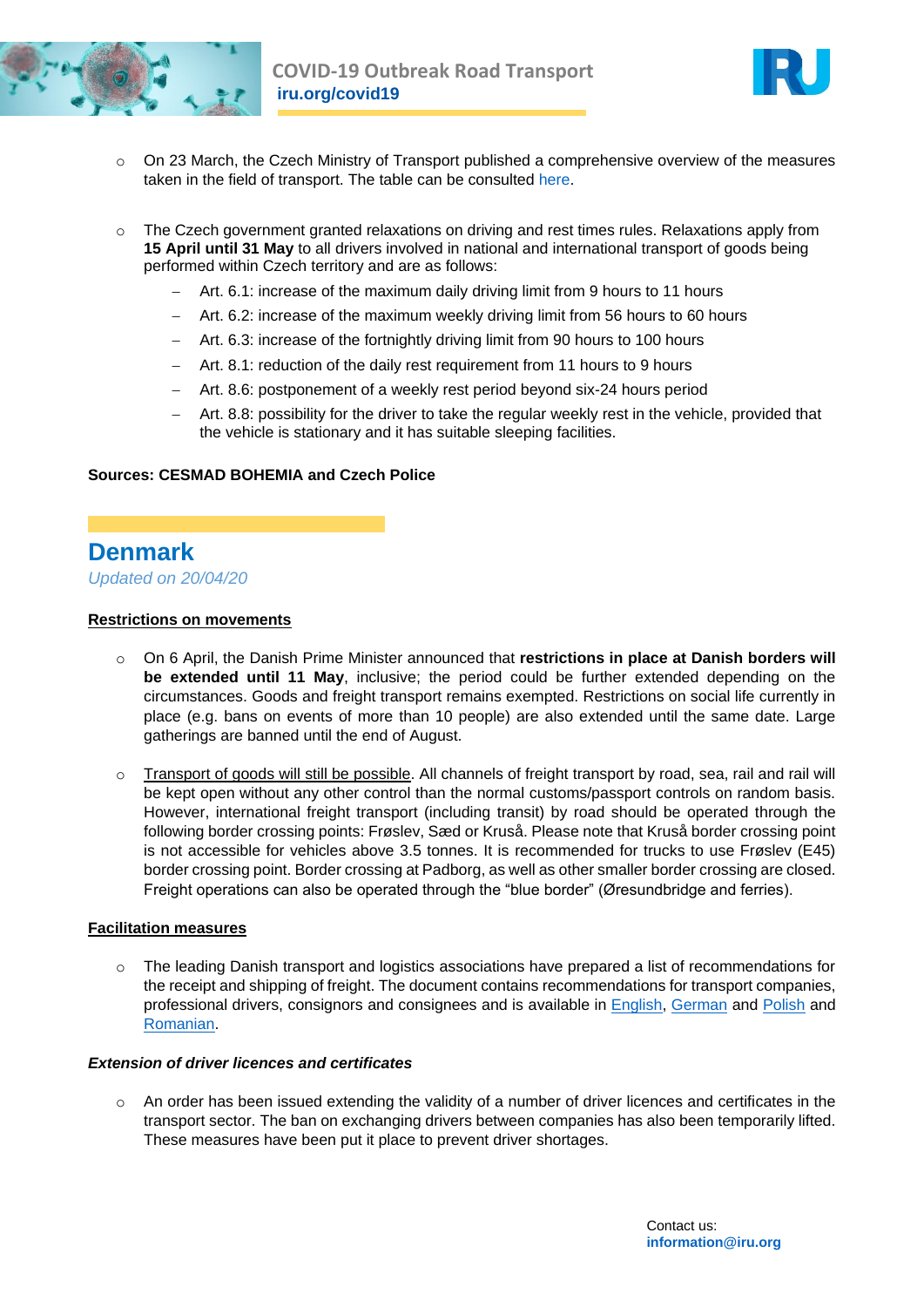



The validity of the following categories of licences and certificates that expire in the period between 1 March and 30 April 2020 will be extended to 31 August 2020:

- Licence types: C1, C1/E, C, C/E, D1, D1/E, D and D/E.
- Driver training certificates issued pursuant to the Executive Order on Qualification Requirements for Certain Drivers of Vehicles in Road Transport.
- Driver training certificates for the carriage of dangerous goods by road issued pursuant to the Order on the Carriage of Dangerous Goods.
- Security Advisor Certificate issued pursuant to Executive Order on Security Advisors for the Transport of Dangerous Goods.

#### **Sources: ITD, DTL and DI Transport**

### **Egypt**

#### *Updated on 7/04/20*

- $\circ$  No restriction on type of goods for import and transit. The only restriction is on exporting medical supplies that are necessary for treatment of the virus, such as masks and oxygen machines.
- o Regarding movements from Safaga Port in Egypt to Dhiba Port in KSA, the Saudi Ports Authority are not allowing drivers from Egypt to land in the Saudi Ports, only Saudi trucks with resident drivers are allowed to pick up the load in coordination with local importers.
- o The Ministry of Transport of Sudan has instructed the complete closure of بر مع يت ك ش أ) Achkit) border crossing with Egypt, except for Sudanese exports transported on Egyptian trucks. Decision dated 31 March 2020.

#### **Source: Egyptian customs authorities**

### **Estonia**

*Updated on 18/03/20*

#### **Restrictions at borders**

- $\circ$  The government has decided to restrict the crossing of the Schengen internal and external border temporarily, and to reintroduce border controls in order to contain the spread of the Coronavirus (COVID-19).
- o Only citizens of Estonia and holders of Estonian residency permits (or rights of residence) can enter Estonia, as well as foreign citizens with family members living in the country. **International road freight is exempt.**
- $\circ$  Foreigners are allowed to transit Estonia if travelling to their home country as long as they are not showing symptoms of COVID-19.
- o At the border control, travel documents and medical symptoms will be checked.
- o There are no restrictions for exiting the country.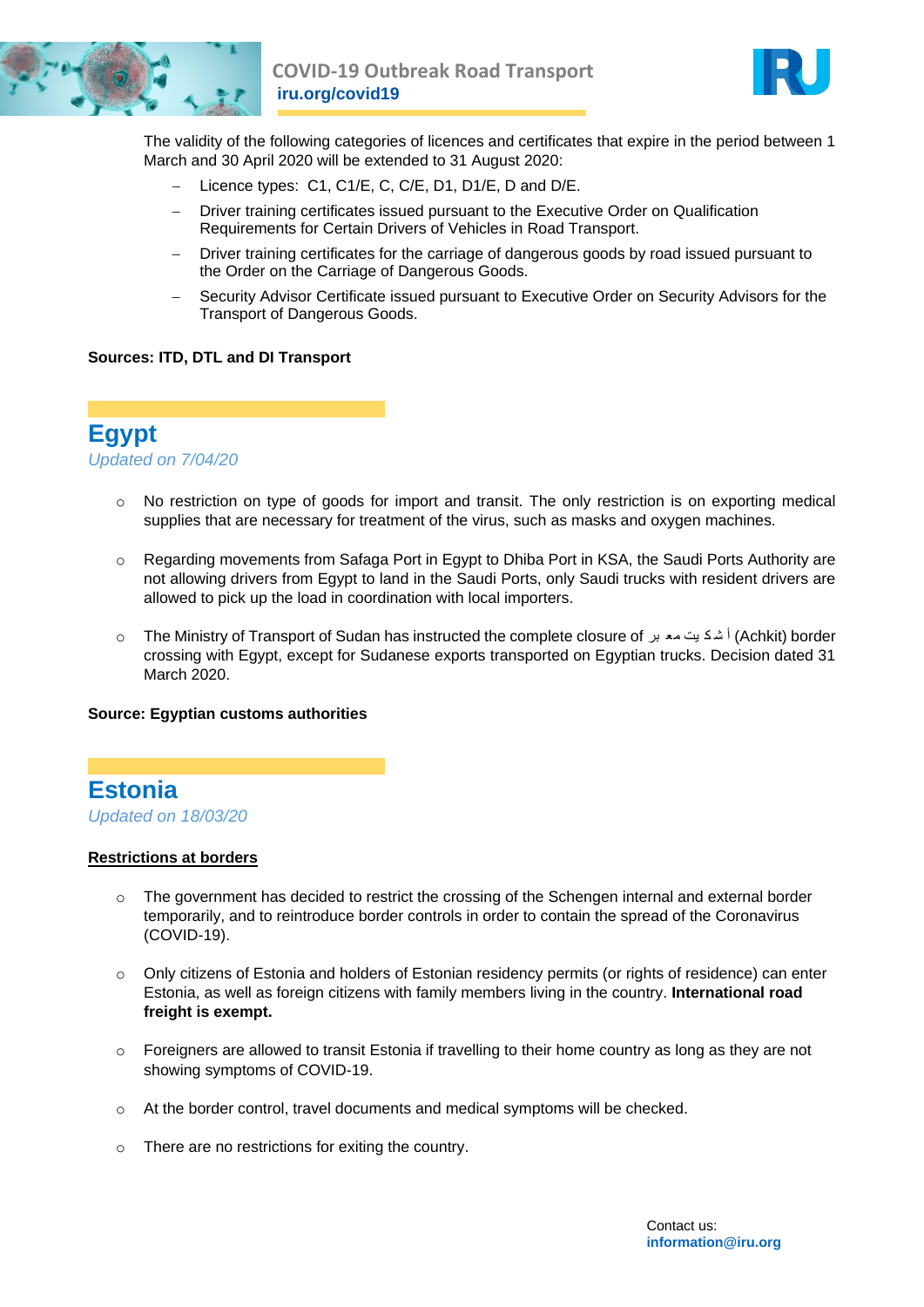



o The border control was reintroduced on 17 March 2020. The temporary restriction of border crossing will be in force until further notice, and the situation will be reviewed every two weeks.

#### **Source: ERAA**

## **Finland** *Updated on 16/04/20*

#### **Restrictions at borders**

- o On 7 April, the Finnish Government decided to prolong the validity of the temporary reintroduction of border controls at the borders and the restrictions on traffic; **border controls will be performed until 13 May 2020**. Related decrees will be issued to Parliament for approval on 8 April and are expected to be approved during this week.
- o Controls aim at further reducing movement at the main commuting border crossing points with Sweden, Norway and Estonia; only work travel that is strictly necessary will be permitted, and employees must carry an employer's certificate stating that the work is essential.
- o Maritime passenger transport is prohibited: companies operating from Sweden, Estonia and Germany to Finland are requested to suspend the sale of tickets for ships departing on or after 11 April 2020. The provision **does not apply to goods and freight transport operations.**
- o Regarding the Åland Islands, air passenger transport is permitted only on scheduled flights from Stockholm, Helsinki and Turku to Mariehamn. Passengers travelling from Åland with the destination of mainland Finland are also permitted to travel.
- o People entering Finland are obliged to remain under quarantine-like conditions for 14 days. Such requirements **do not apply** to essential border crossings of emergency medical services and rescue service personnel or **to freight transport.**
- o Regarding traffic between Finland and non-Schengen countries (i.e. Russia), Finnish Border Guard officials **allow** the entry/exit of the following:
	- $-$  Licence types: C1, C1/E, C, C/E, D1, D1/E, D and D/E.
	- Return to Finland: Finnish nationals and their family members; nationals of other EU and Schengen countries and their family members who are residing in Finland; third country nationals residing in Finland with residence permit.
	- Returning transit traffic to other EU or Schengen countries or via them: nationals of EU and Schengen countries and their family members, third country nationals residing in another EU or Schengen country with residence permit.
	- Exit of third country nationals.
	- Necessary traffic, which is:
		- $\checkmark$  Healthcare and rescue service professionals/personnel, health researchers, and elderly care professionals.
		- $\checkmark$  Transport personnel and other transport staff to the extent necessary. Companies should be aware that, despite additional controls the borders remain open and functional; previous restrictions are still in place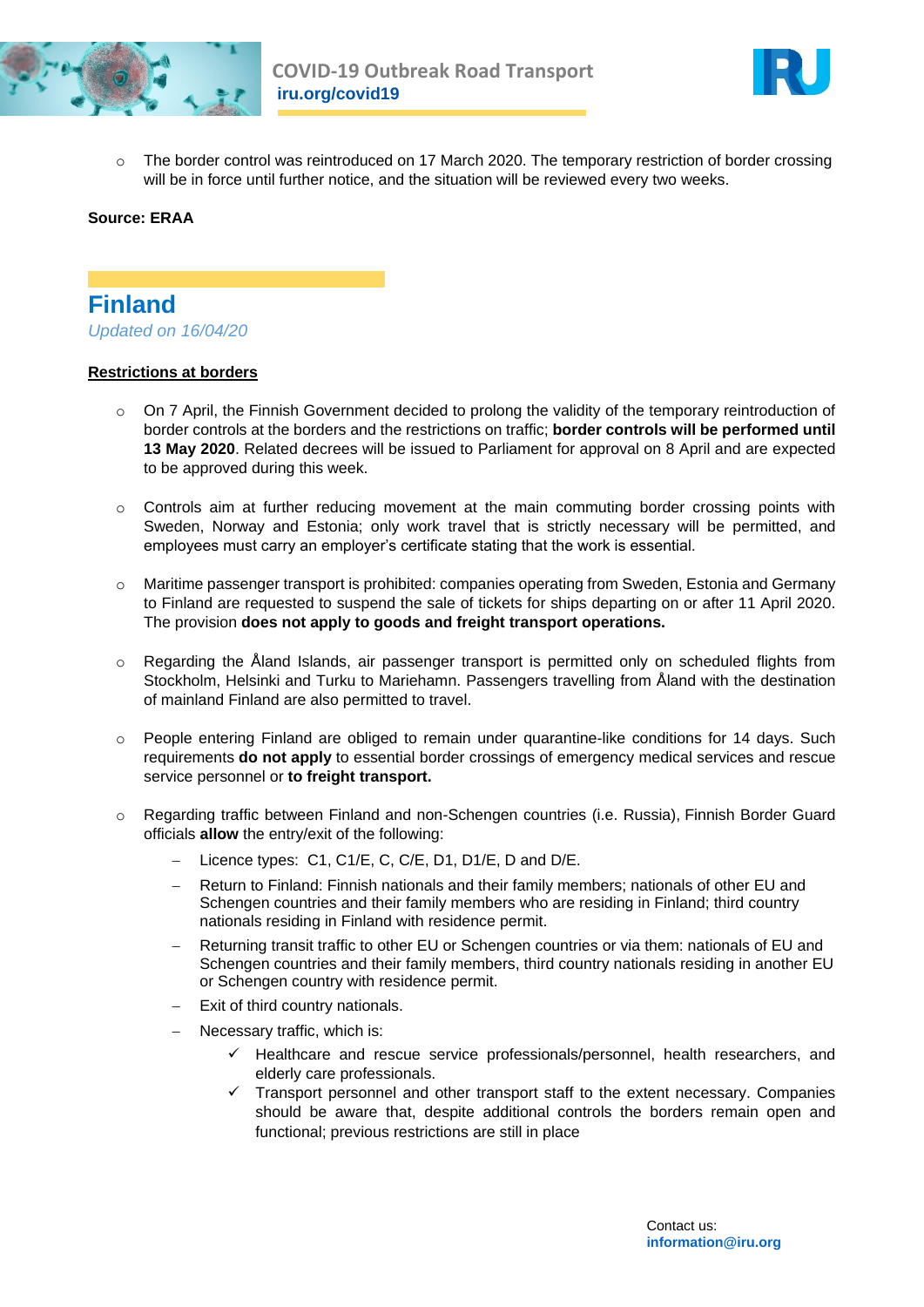



- Diplomats, staff of international organisations, military personnel and humanitarian aid workers carrying out their work.
- $\checkmark$  Necessary transit and return trips.
- $\checkmark$  Passengers travelling for imperative family reasons.
- $\checkmark$  Persons in need of international protection or for other humanitarian reasons.
- $\checkmark$  Other necessary and justified traffic (e.g. maintenance works that require a specific maintenance team or person arriving from another country and whose work cannot be postponed).

Detailed information relating to the travel conditions are available [here.](https://www.raja.fi/current_issues/guidelines_for_border_traffic)

- o The restrictions set by Russia on the **Finland-Russia border apply until 1 May 2020**.
- o On 15 April, the Finnish Government [lifted](https://vnk.fi/en/article/-/asset_publisher/xx-1) the temporary restrictions on movement to and from the Uusimaa region which were enforced on 28 March. This will enter into force immediately following the Government's plenary session, which is scheduled for 13:00 local time.
- o All other measures, including those on external borders, social distancing, restaurants and schools, etc. remain applicable.

#### **Facilitation measures**

- $\circ$  On 26 March 2020, the Government issued a decree on extending the driving times and shortening the rest periods of drivers of buses and heavy goods vehicles due to the coronavirus pandemic. The exemption **would be applied to road transport from 27 March to 25 April 2020**, allowing a shortening of the daily rest period of drivers to 9 hours and weekly rest period to 24 hours. The Government also proposes that the required minimum rest period of 45 minutes be allowed to be more freely split into periods of 15 and 30 minutes within a period of four and a half hours. The full press release can be found [here.](https://www.lvm.fi/-/temporary-exemptions-to-driving-times-and-rest-periods-due-to-coronavirus-situation-1035553)
- o On 2 April, the Finnish Government issued a decree with the aim to ensure continuity of dangerous goods transport operations. Current exceptional circumstances may make it impossible to provide training and tests related to professional qualifications in the transport of dangerous goods, or scheduled and interim inspections of tanks, or vehicle inspections for the carriage of dangerous goods. Therefore, the validity of licences, approvals and certificates which will expire in the near future can, on an exceptional basis, be further extended in 2020.
- On 16 April, the Finnish Government issued new decrees that bring into force special agreements on the transport of dangerous goods. The decrees enter into force on 17 April. With the special agreements (M326, M327 and RID 4/2020), the periodic inspections of pressure receptacles, UN tanks and UN-MEG containers, that would expire during the coronavirus situation, will exceptionally remain in force with special arrangements in Finland and other signatory countries of the agreement. The special agreements may be applied to transport by road and rail that are mostly used for the carriage of dangerous goods.The agreements will be available on the website of the [Transport and](https://www.traficom.fi/en/transport/liikennejarjestelma/transportation-dangerous-goods)  [Communications Agency -](https://www.traficom.fi/en/transport/liikennejarjestelma/transportation-dangerous-goods) Traficom. The Agency will provide information in Finnish and Swedish. For additional information, members can consult the following webpages: [UNECE](http://www.unece.org/trans/danger/multi/multi.html) and [OTIF.](http://otif.org/en/?page_id=176)

#### **Sources: FinMobility, SKAL and Ministry of Transport and Communications**

**France** *Updated on 20/04/20*

**Restrictions on movements**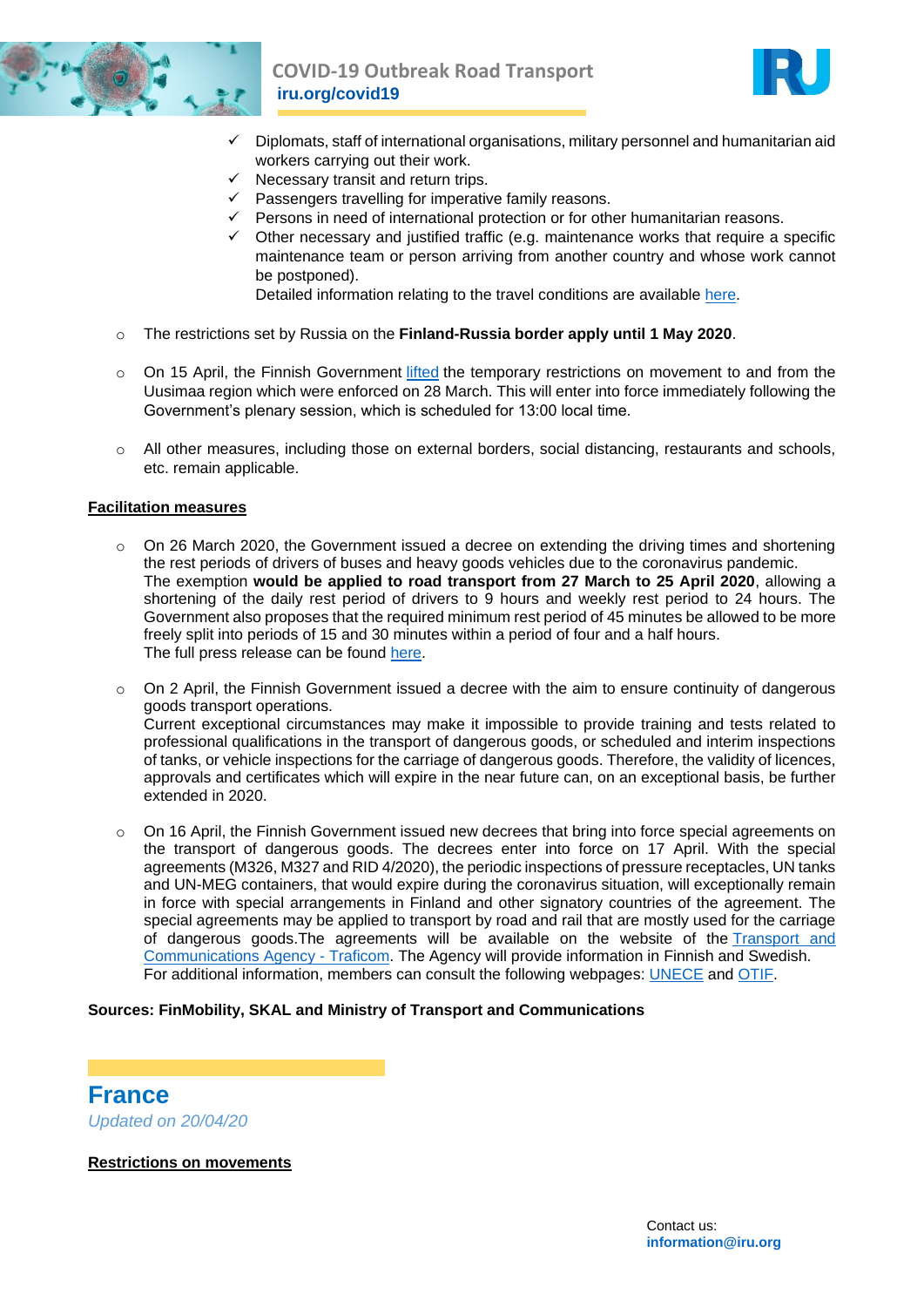



- $\circ$  As from 17 March, 12:00, new measures have entered into force to limit activities and public gatherings in order to limit the effect of the coronavirus (COVID-19) pandemic. A national lockdown has been declared. People are allowed out only in cases of emergencies, to buy food or for work. Freight transport is exempt from the movement restrictions.
- o On 7 April, the French Ministry of Interior published one additional certificate with three variations (to be used according to which type of travel is done) that must be used by people to justify their international movements. The three variations of the certificate cover the following cases and can be downloaded [here:](https://www.interieur.gouv.fr/Actualites/L-actu-du-Ministere/Attestation-de-deplacement-et-de-voyage)
	- $-$  Exit of third country nationals.
	- Travel from mainland France to French overseas territories
	- Travel from abroad to mainland France
	- Travel from abroad to French overseas territory
- o Note that the French authorities are allowing non-French professional drivers and French drivers operating international transport to use the form provided by Annex 3 of the EC communication on green lanes - [Template of Certificate for International Transport Workers](https://www.iru.org/apps/cms-filesystem-action?file=/flashinfo/Annex%203%20EU.pdf) – to enter France. These measures are however not applicable for national transport.
- o Only the Schengen area borders are being closed for the next 30 days (external borders of the European Union).
- o On 20 March 2020, the French Government published a number of additional requirements for passenger transport by bus, coach and taxi, and road freight transport: *Bus and coach*
	- Vehicles must be disinfected once per day.
	- The front door of multi-door vehicles can no longer be used by passengers, unless the driver is completely protected by a transparent barrier.
	- The social distancing rules must be displayed on the vehicle.
	- Tickets are no longer sold on board.

*Taxi*

- Passengers can no longer sit next to the driver.
- The driver can refuse passengers with visible symptoms of the COVID-19 virus.

*Road freight transport (conditions are applicable to drivers and staff at loading and unloading points)*

- Social distancing rules must be observed.
- Where there is no access to water, disinfectant gel must be made available.
- No personal contact is allowed when signing contracts.
- Goods can only be delivered at the place indicated on the transport document.
- Home delivery is only possible by leaving the goods at the door. No physical contact with the customer is permitted.
- Delays for complaints about the delivery have been set.
- FNTR and other French transport associations published guidelines on best practices that workers of goods transport and logistics companies must follow to ensure the continuation of activities whilst preventing the spread of Covid-19 virus. Guidelines can be downloaded and consulted [here.](http://www.centre-val-de-loire.developpement-durable.gouv.fr/IMG/pdf/guide-de-protection-covid-19-ccntr-trm-log.pdf?utm_source=POLITICO.EU&utm_campaign=24e2282812-EMAIL_CAMPAIGN_2020_04_20_04_56&utm_medium=email&utm_term=0_10959edeb5-24e2282812-190552283)

#### **Facilitation measures**

o Following considerable disruption on the road encountered by road freight transport and logistics operators following the announcement of the lockdown, the French Government has issued new measures to facilitate freight transport.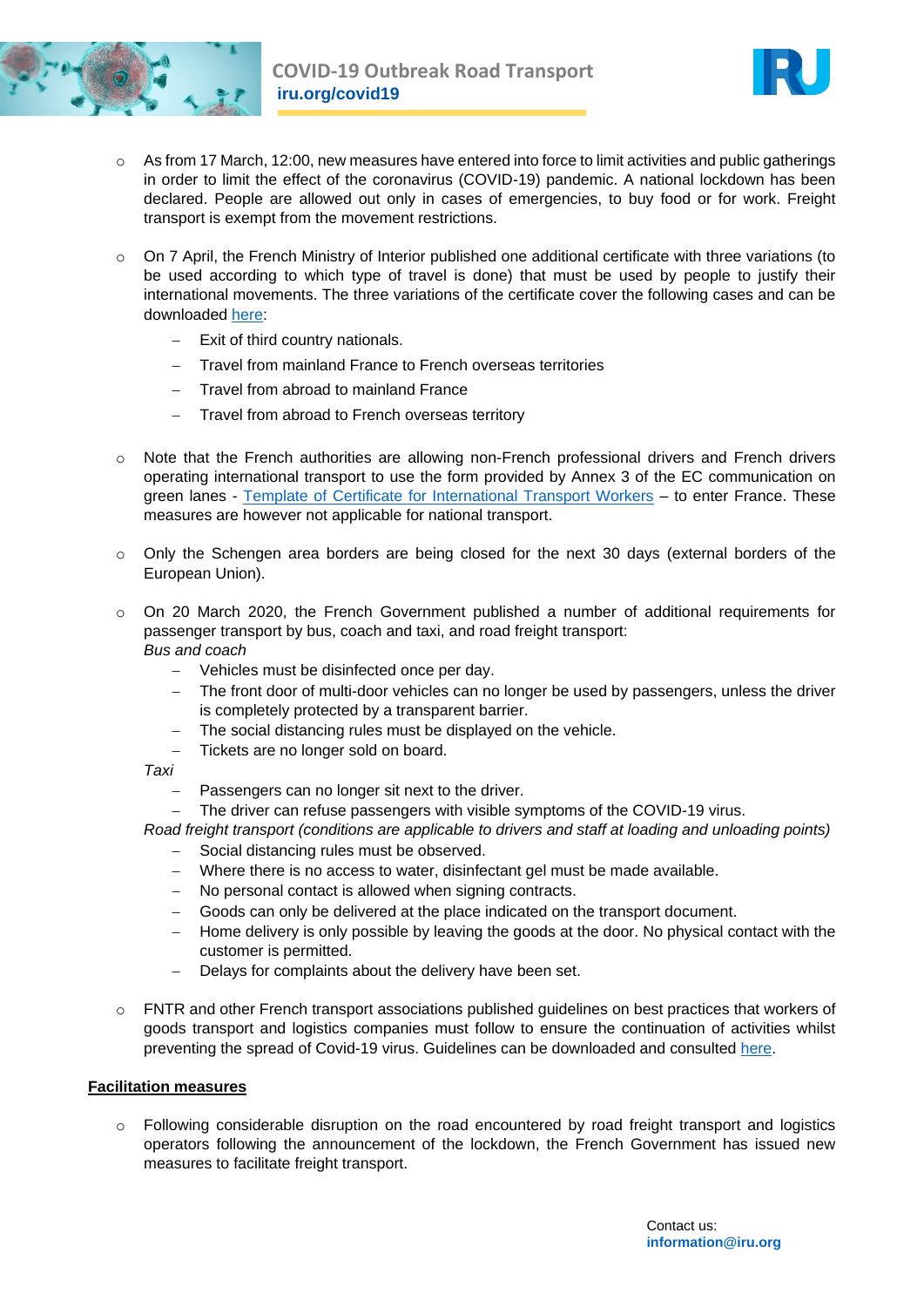



- o These include guarantees for access for freight transport and logistics workers to their workplace and to loading and unloading places, extra protection for freight transport and logistics workers and a derogation to keep stores, restaurants and sanitary facilities open at service stations. The text of the announcement can be found [here.](https://www.ecologique-solidaire.gouv.fr/poursuite-chaine-logistique-du-transport-marchandises) A map on the state of service and rest areas can be consulted [here.](http://umap.openstreetmap.fr/fr/map/cartographie-des-aires-de-repos-et-de-service-rese_433826#6/51.000/2.000) A map showing restaurants that are open is available [online.](https://www.google.com/maps/d/viewer?mid=1oLtr0VI_h9nFtNEy8JPSZgwEi-YtkigB&ll=46.94968780675603%2C4.389147776020309&z=6&fbclid=IwAR0bcG3FI7Z3UD7bcz76qgXCxCDgjEKo-zgfLpragMAjpFhQ4pbbl818Gn4) The company APRR also issued a [communication](https://www.iru.org/apps/cms-filesystem-action?file=/flashinfo/APRP%20communication.pdf) reinsuring the access to sanitary facilities and basis services for trucks drivers on the rest areas operated by the company. On 25 March, AFTRI has shared a [communication](https://www.iru.org/apps/cms-filesystem-action?file=/flashinfo/6448m.pdf) and a [map](https://www.iru.org/apps/cms-filesystem-action?file=/flashinfo/6448m%20annexe.pdf) on the situation of some service and rest areas in Brittany and Pays de la Loire.
- $\circ$  In addition, a decree was published on 20 March 2020 which lifts the weekend and public holidays traffic bans for heavy goods vehicles until 20 April 2020. More details can be found [here.](https://www.fntr.fr/sites/default/files/2020-03/arrete-circulation-reconstitue.pdf)
- o According to a [decree published on 20 March](https://www.iru.org/apps/cms-filesystem-action?file=/flashinfo/D%C3%A9cr%C3%AAt%20d%C3%A9rogation%20temporaire%20France.pdf) and an official e-mail answer seen by the IRU and following the confirmation by IRU's Member Associations in France, FNTR and AFTRI, we inform that a crew of two drivers in the cabin is allowed in France (but not a crew of three), as long as the minimum distance of 1 meter is respected.
- o The following temporary relieves apply:
	- Daily driving times extended to 10 hours a day.
	- Drivers can also choose to drive for 11 hours a day for a maximum of two days during a week
- o Extension of weekly driving times to 60 hours a week and 102 hours on two consecutive weeks, provided such extensions respect legal provisions on driving and rest times applicable to drivers.

#### **Sources: AFTRI and FNTR**

**Germany** *Updated on 20/04/20*

#### **Restrictions on movements**

- $\circ$  As of 16 March, 08:00, Germany has been re-introducing temporary border controls at the borders with Austria, Switzerland, France, Luxemburg and Denmark. Access at these borders must be performed via dedicated border crossings. For a full list of these border crossings please refer to this [link.](https://www.bmi.bund.de/SharedDocs/downloads/DE/veroeffentlichungen/2020/corona/liste-grenzuebergangsstellen.html)
- $\circ$  The following groups of persons may continue to enter German territory via the borders with Austria, Switzerland, France, Luxemburg and Denmark:
	- persons with German nationality.
	- persons with a German residence permit.
	- persons with residence in Germany.
	- professional commuters, regardless of their nationality proof of commuting status should be carried (template for a commuter certificate [here](https://www.bundespolizei.de/Web/DE/04Aktuelles/01Meldungen/2020/03/pendlerbescheinigung_down.pdf;jsessionid=D25697481662ED7557B81EB2ECFCB147.2_cid324?__blob=publicationFile&v=2)). Seasonal workers, EU parliamentarians and accredited diplomats may also enter the country.
	- persons who have urgent reasons for entry proof of urgent reasons should be carried. The Federal Police make individual decisions at their discretion.
- $\circ$  Cross border movement of goods remains guaranteed. BGL is not aware of any cases where cross border goods transports have been refused entry into Germany via the above mentioned borders.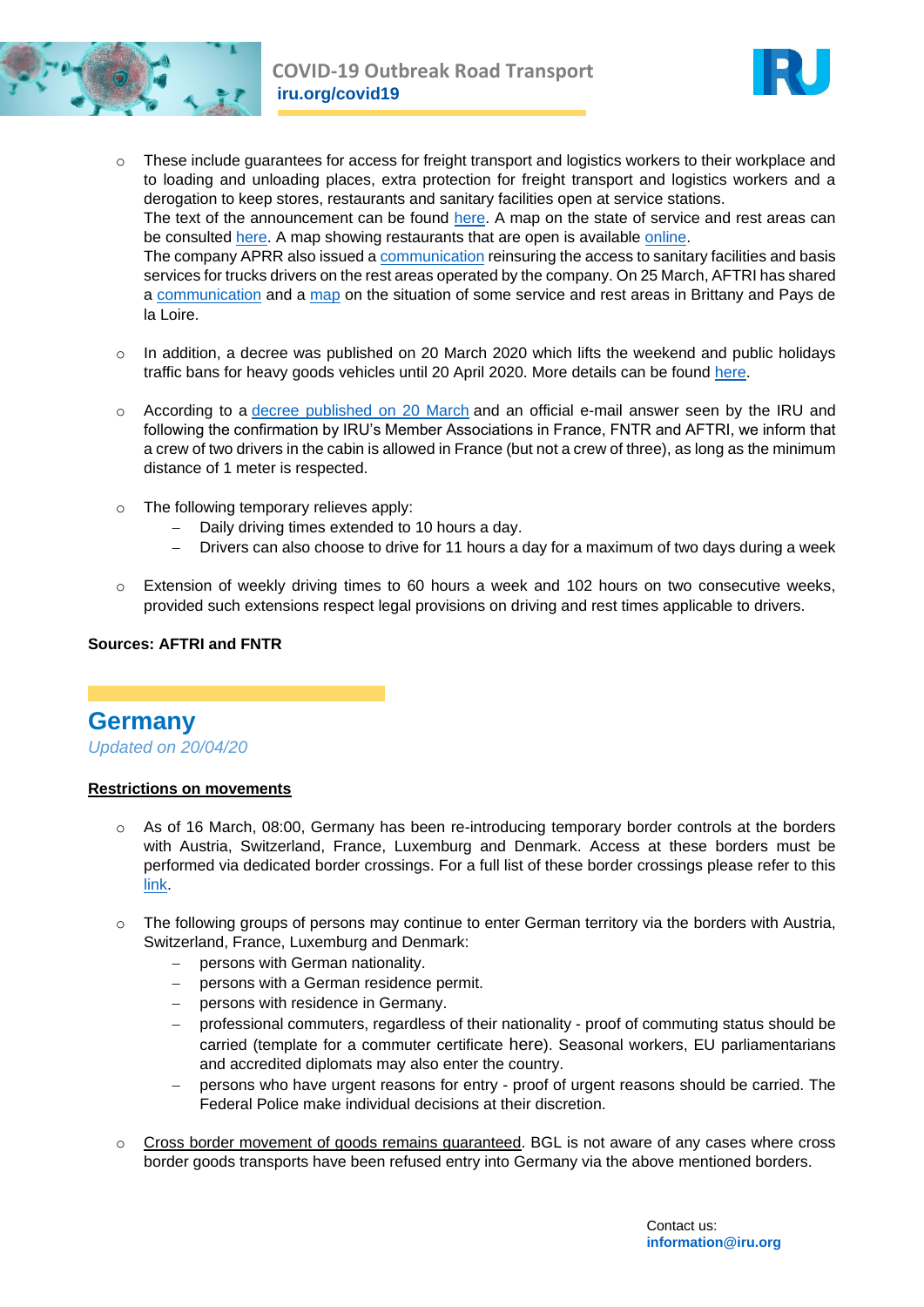



- o The following groups of persons will be refused entry onto German territory via the borders with Austria, Switzerland, France, Luxemburg and Denmark**:**
	- persons who do not belong to any of the above mentioned groups allowed to enter German territory.
	- persons who show symptoms of illness in these cases, the competent health authority will be consulted immediately.

More information is available [here](https://www.bundespolizei.de/Web/DE/04Aktuelles/01Meldungen/2020/03/200317_faq.html) and [here.](https://www.bmi.bund.de/SharedDocs/faqs/DE/themen/bevoelkerungsschutz/coronavirus/reisebeschraenkungen-grenzkontrollen/reisebeschraenkungen-grenzkontrollen-liste.html%20-%20f13819118)

o On 15 April, the Federal Minister of the Interior has decided to extend border controls at the internal borders with Austria, Switzerland, France, Luxembourg, Denmark, Italy and Spain by a further 20 days until 4 May.

Further details can be found [here.](https://www.bmi.bund.de/SharedDocs/pressemitteilungen/DE/2020/04/verlaengerung-grenzkontrollen.html)

- o *Situation in rest and service areas on German motorways:*
	- In rest and service areas operated by the TANK & RAST group, use of the SANIFAIR sanitary facilities free of charge since 17 March, with the objective of ensuring drivers' access to crucial hand hygiene. Free access to the SANIFAIR sanitary facilities is granted via the "children's entry" and will be explicitly signposted. TANK & RAST group is operating 330 of the rest and service areas on German motorways and drivers should look for the TANK & RAST symbol.
	- TANK & RAST have also announced that they will keep open not only the petrol stations but also the attached shops (bakery products, snacks, retail) at all rest and service areas operated by them. They also inform that they extended their range of warm takeaway food in order to best suit the drivers' needs.
	- In case of any problems with the TANK & RAST service, drivers are invited to call a special, free of charge hotline: 0800 9 555 777 (available from the German networks) or by sending an email to [kundenservice@tank.rast.de](mailto:kundenservice@tank.rast.de)
	- BGL is in contact with all remaining providers of motorway rest and service areas to ensure ongoing services and access to sanitary facilities with suitable opening times for all German rest and service areas on motorways. This subject is also being discussed with the Ministry of Transport on the highest political level.
- o On 8 April, the German Federal Ministry of Health issued a [regulation](https://www.iru.org/apps/cms-filesystem-action?file=/flashinfo/20-0162-lm%20BAnz%20AT%2009.04.2020%20B7.pdf) banning travellers from entering Germany without a valid reason. The following content replaces the Orders issued by the same Ministry of 2 April.

People entering Germany must proceed directly to their home or to a suitable accommodation and isolate themselves for a period of 14 days after the entry into the country. They are also required to contact their competent public health office without delay and inform them of their entry into the country. People must provide the local health authority with the following information: identity and date of birth, travel itinerary, contact data, address of the domicile.

Derogations to this rule may be applied by regulations issued by federal states and only concern people that show no symptoms of COVID-19 infection.

Bus companies and tour operators doing cross-border transport to Germany must comply, within the framework of their operational and technical capabilities, with the following provisions:

- Provide travellers with a barrier-free version of the information on the risks posed by COVID-19 infection and the possibilities for preventing and combating it.
- Keep the data available for up to 30 days after arrival in Germany. This applies in particular to electronically stored data which enable passengers to be identified and located, as well as to passenger lists and seating plans.
- $\circ$  There are no restrictions on the cross-border movement of goods, regardless of the nationality of the drivers.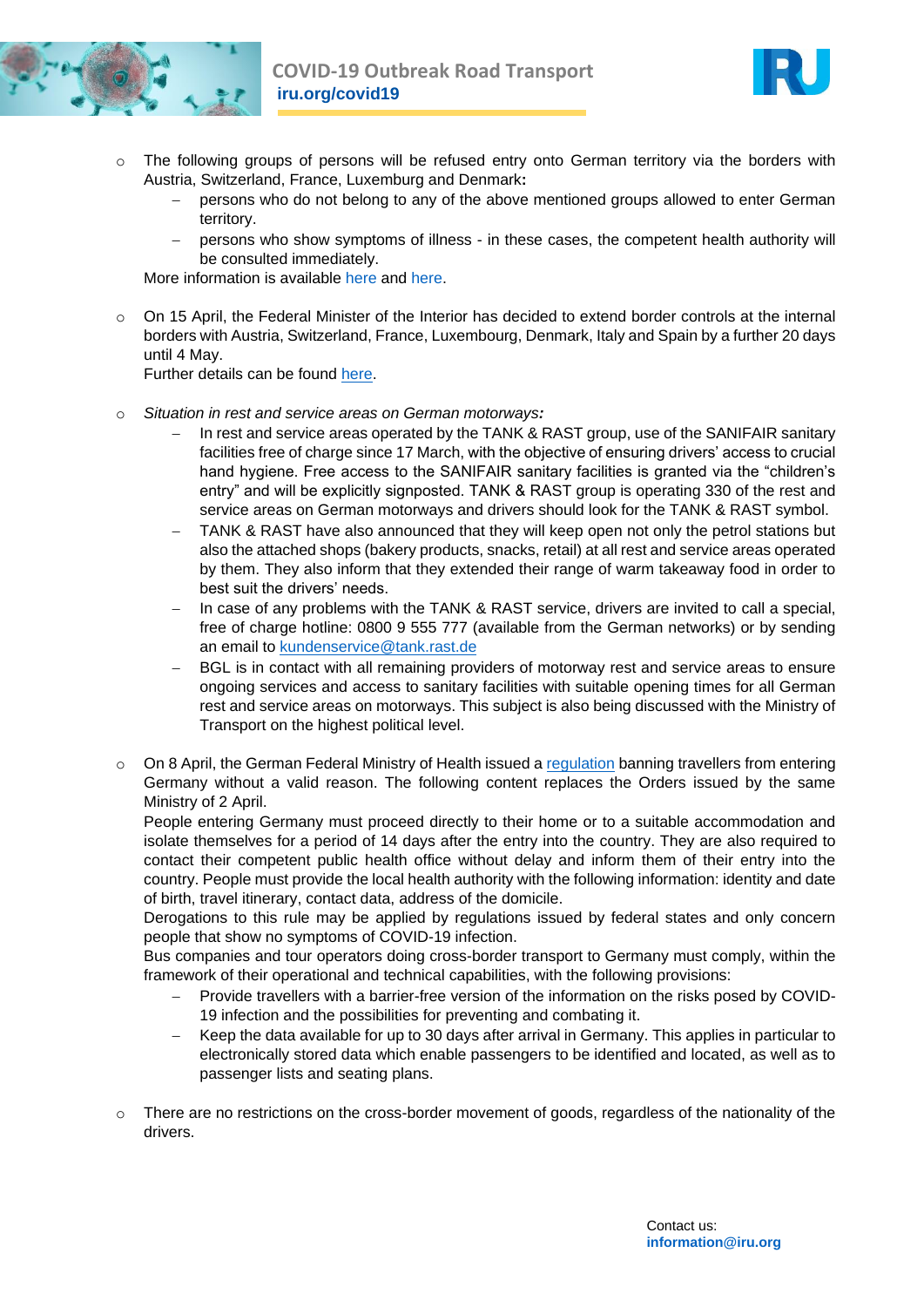



#### **Facilitation measures**

- $\circ$  The Federal Government of Germany has asked the Länder to suspend the weekend and holiday traffic bans of truck movements to ease the situation during the crisis. The German control authority BAG has provided an overview of the situation in the different regions [here.](https://www.iru.org/apps/cms-filesystem-action?file=/flashinfo/Allgemeinverf%C3%BCgungen%20Fahrverbote.pdf)
- $\circ$  In addition, it has been decided at Federal level on a temporary relaxation of driving and rest times rules based on Article 14.2 of the EU Regulation 561/2006. The German Federal Administration has temporarily relaxed driving and rest times rules with a prolongation **until 31 May**. The measure applies to road transport of goods of daily necessities, including food, medical equipment and fuel. Measures lifted are as follows:
	- Possibility to extend driving time to 10 hours five times per week
	- Possibility to take two consecutive reduced weekly rests within a period of four weeks

These measures apply to professional and privately owned transportation companies. More information [here.](https://www.bag.bund.de/SharedDocs/Kurzmeldungen/DE/2020/lenk_ruhezeiten_corona.html;jsessionid=B861BE43F098789C3FCDB61160AF6BEA.live11291?nn=12502)

#### **Sources: BGL (from [Federal Government\)](https://www.bmi.bund.de/DE/startseite/startseite-node.html), German Minister of Internal Affairs, BAG, DSLV, and EC (DG MOVE)**

### **Georgia**

*Updated on 5/04/20*

#### **Restrictions on movements**

- $\circ$  As part of the Coronavirus (COVID-19) preventive measures, the Government of Georgia has made a decision to impose restrictions on the entry of foreign nationals. The restrictions are effective from 18 March 2020, 00:00, and will remain in force for two weeks.
- o The restrictions will apply to all foreign nationals, with the exception of:
	- Representatives of diplomatic missions and international organisations accredited to Georgia, and their family members;
	- Family members of Georgian citizens, despite their nationality (spouse, child or parent; relevant documents must be presented);
	- Persons arriving in Georgia as part of a necessary humanitarian mission (ie. doctors, volunteers);
	- Individuals who have been granted the status of stateless person by the respective authorities of Georgia;
	- Individuals holding status-neutral travel documents;
	- $-$  Individuals with a refugee status in Georgia;
	- Official delegations this will be decided on a case-by-case basis;
	- Train and truck drivers involved in the transport of goods and services;
	- Aircrew
- $\circ$  The Head of the Government of Georgia has noted that there are 4 areas of critical significance which must be managed effectively in order to combat the challenges faced.

One of these areas is logistics and stock management. In this regard, and in order to ensure the smooth running of freight road transport, trucks entering the country from areas designated by the WHO as a high-risk zone will have to comply with the following rules:

- the complete disinfection of the truck under the supervision of authorised customs personnel;
- $-$  the escort of trucks to their destination (in the case of transit);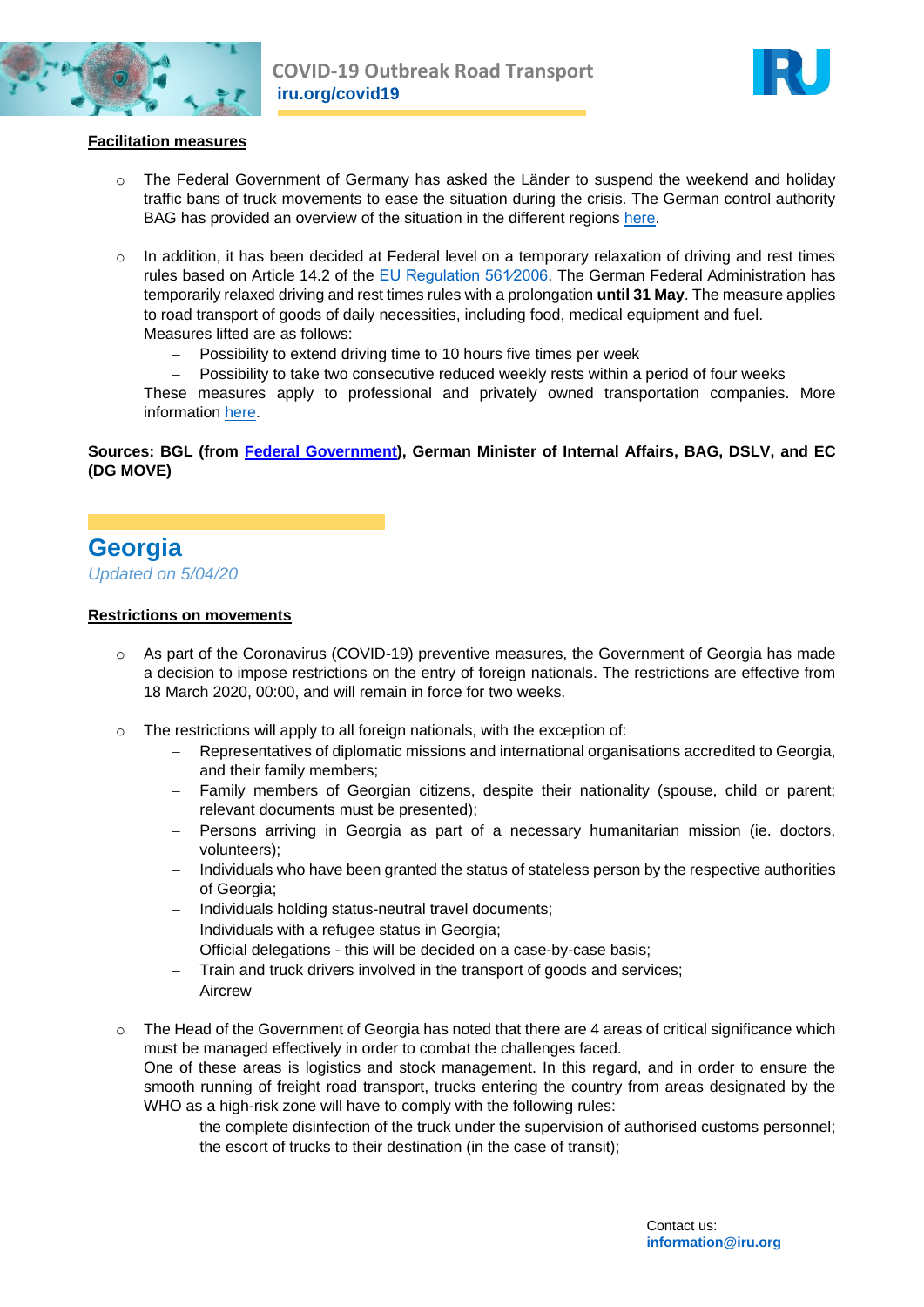



- the replacement of the driver at the border crossing point:
	- the original driver (the person driving the vehicle to the customs border of Georgia) will either be subject to return (if he is a foreign citizen), or quarantined/admitted to the relevant medical institution depending on his clinical condition;
	- $\checkmark$  the truck driver taking over the operation should not be considered a risk to the spreading of the Coronavirus (COVID-19).
- the replacement of the truck and trailers, if deemed necessary.
- o Freight vehicles registered in a foreign country shall move through the territory of Georgia at the following conditions:
	- After completing the procedures at the customs checkpoint, means of transport shall move non-stop to a final destination. Stopping allowed only on specially designated areas - [STOP](https://www.iru.org/apps/cms-filesystem-action?file=/georgia.jpg)  [POINTs](https://www.iru.org/apps/cms-filesystem-action?file=/georgia.jpg), places for purchasing compulsory civil liability insurance policy [\(https://www.tpl.ge/en/salespoints\)](https://www.tpl.ge/en/salespoints), and parking lots located in the vicinity of customs checkpoint;
	- Specially designated STOP POINT areas will serve for trucks for refueling, paying the road fee, compulsory civil liability insurance policy of the owner of a motor vehicle registered in foreign countries. Availability to purchase personal necessities, food, WC and etc.
	- In case of emergencies or special needs (car accident, health problems, etc.), the driver should contact the relevant services and should remain in the cabin before the representatives of those services will get to the driver. For these purposes the driver shall call the Emergency and Operative Response Center at 112;
	- The truck should leave the territory of Georgia:
		- $\checkmark$  In case of transit movement (except for the movements from/to customs check point "Kazbegi" ) transport means shall leave the territory of Georgia within 24 hours since entering the country;
		- In other case (including the import movement and transit case of entering/leaving via customs checkpoint "Kazbegi" within 48 hours. The time periods required for carrying out the customs formalities and stopping at parking lots located in the vicinity of Georgian State Customs Border Crossing Point shall not be counted.
	- It is strongly recommended to make only non-cash payment (online purchase, plastic card, etc.) and to use the personal protective equipment (medical mask, gloves, and etc).

*Note: Violation of rules (vehicle without permission to leave, stopping in forbidden areas, violation of terms of movement, etc.), except when weather conditions or other external factors makes it difficult and / or impossible*  to follow rules, the vehicle driver will be fined with 3000 GEL for the violation of the State emergency regime *in accordance with Presidential Decree №1 March 21, 2020, Article 8, and will be placed in 14-day quarantine, means of transport will be taken to the impound lot.*

STOP POINT areas are located at:

- Urbnisi– Kareli districts, cadastral code: 68.16.45.054;
- Terjola– Trejola district, village Siktarva, cadastral code: 33.08.38.224;
- Gori Gori district, village Tiniskhidi, cadastral code: 66.44.02.033;
- Zestaponi– Zestapoini district, village Argveta, cadastral code: 32.03.34.211.

**Sources: GIRCA and [Ministry of Foreign Affairs of Georgia](https://mfa.gov.ge/News/%E2%80%8Bsaqartveloshi-uckho-qveynis-moqalaqeebis-shemosvl.aspx?CatID=5)**

**Greece** *Updated on 20/04/20*

**Restrictions on movements**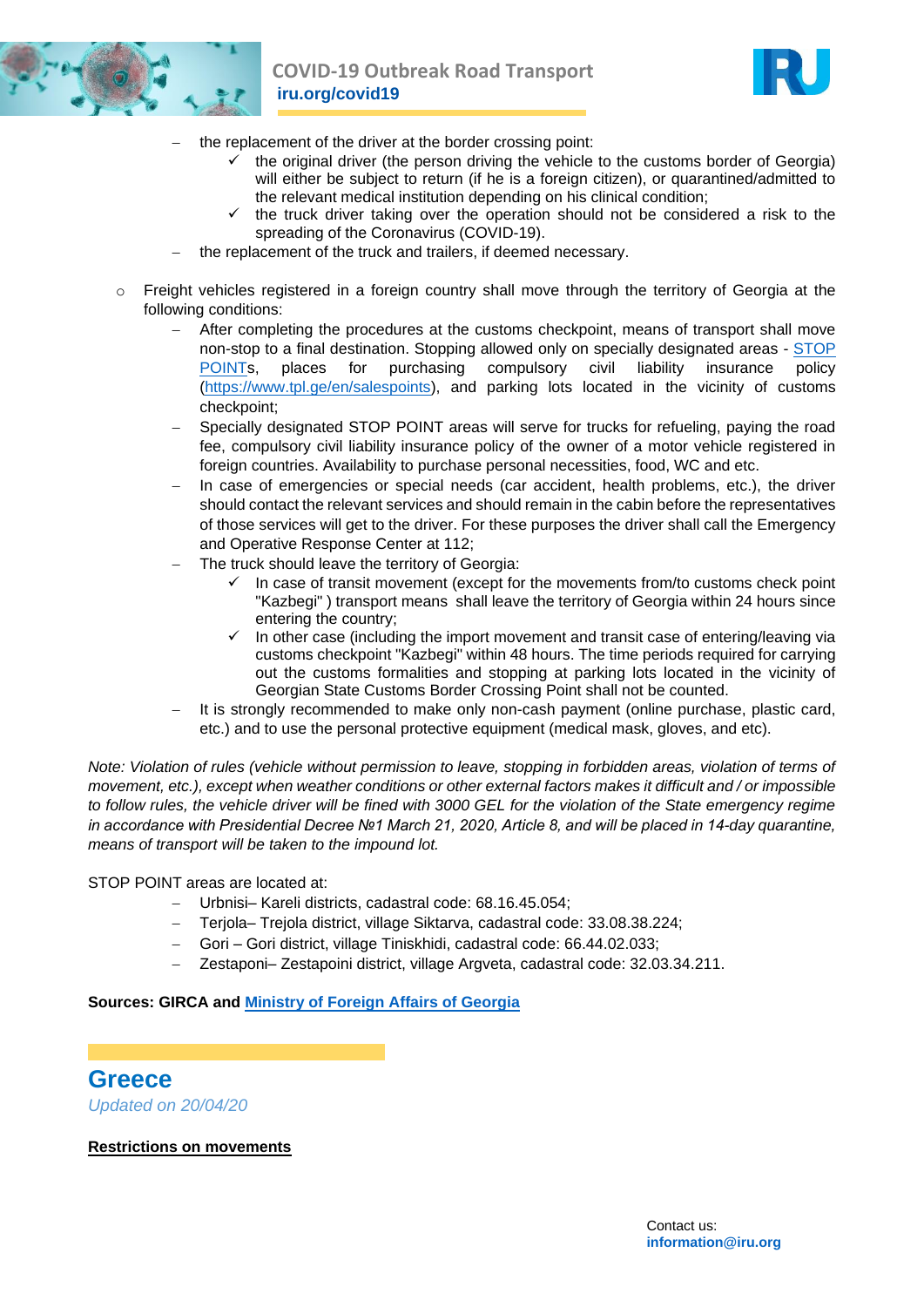



o On 22 March 2020, the Greek Prime Minister announced that Greece will impose a national lockdown as of 23 March 2020.

#### *Passenger Transport:*

- o The movement of Greek citizens is heavily restricted within Greek territory. Special written permission is required under certain circumstances. For people going to/from their place of work, an attestation form from their employer is required (in [Greek](https://www.iru.org/apps/cms-filesystem-action?file=/flashinfo/employer%20attestation%20form_gr.docx) and [English\)](https://www.iru.org/apps/cms-filesystem-action?file=/flashinfo/permit-work-commute-en.pdf).
- o Foreign citizens are not allowed to enter Greece.
- o Greek citizens returning to Greece from abroad must self-isolate at home for 14 days.
- $\circ$  Most international flights to/from Greek airports have been temporarily cancelled.

#### *Goods Transport:*

- o All borders are open for international transport operations.
- o In some cases a Locator Form may be required by port authorities when entering Greece. Truck drivers will be given the form and asked to complete and sign it. The form requires personal and family contact details [\(attached in English\)](https://www.iru.org/apps/cms-filesystem-action?file=/flashinfo/GR_covid19_locator%20form.pdf).
- $\circ$  Drivers must present an attestation form from their employer, as well as passport/ID, and the CMR, in order to prove transport activity while on Greek territory.
- o At the Customs office of Evzoni (BCP Greece-North Macedonia) truck movement restrictions are enforced every day from 22:00-06:00. Trucks carrying ethyl alcohol, perishable goods and medical supplies are exempt from the provision.
- $\circ$  On 2 April, the Greek government published a new Ministerial Decree on the quarantine routine that people entering Greece from abroad must follow. Art. 2 of the decree sets out specific provisions for truck drivers, as follows:

Workers of all nationalities engaged in international transport operations (land, air or maritime) must, upon entering Greece and without any delay, either transit through the country or reach their final destination within the country. After having reached the final destination in Greece, drivers must commence a temporary isolation period of 14 days. Trucks drivers travelling from Italy to Greece by ship are requested to fill in the following [form.](https://www.iru.org/apps/cms-filesystem-action?file=/flashinfo/GR_locator_form_quarantine.pdf)

Exemptions to this rule apply in the following cases:

- When there is a need to start a new international transport operation (e.g. bilateral transport). In this case, mandatory quarantine can be lifted at any time, even the day after it began;
- When there is a need to make a national transport operation (within Greek territory). In this case, the driver must spend at least 7 days in isolation, starting from the day he entered the country. Because of the mandatory week spent in isolation, cabotage operations will not be possible.

The measure now applies from 2 April **to 15 May**, with a fine of EUR 5,000 to be imposed in the case of any violations.

#### **Facilitation measures**

- o On 31 March, the Greek Ministry of Infrastructure and Transport decided to suspend traffic bans on the movement of trucks **from 16 April until 21 April and from 30 April until 3 May**.
- $\circ$  Regulations on driving and rest times have been temporarily relaxed in Greece. This relaxation is granted pursuant to Article 14(1) of [Regulation \(EC\) No 561/2006.](https://www.iru.org/apps/cms-filesystem-action?file=/flashinfo/EU%20Regulation%20No.%20561%202006.pdf) This temporary relaxation applies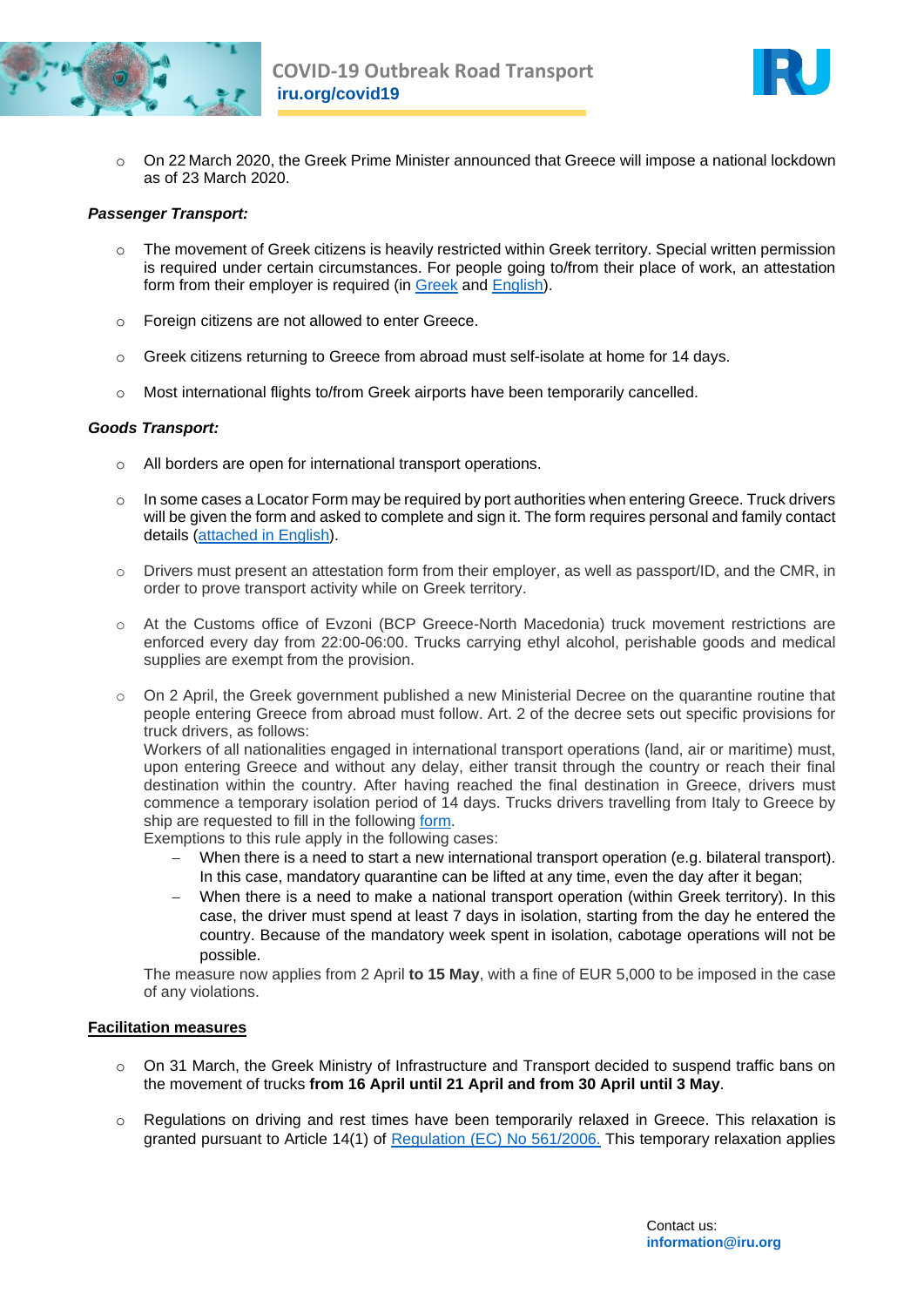



**from 18 April and will run until 31 May**. It will apply to all drivers, irrespective of their nationality, when operating on the territory of the Greece:

- Art. 6.1: replacement of the maximum daily driving limit of 9 hours to 11 hours;
- $-$  Art. 6.2: replacement of the maximum weekly driving limit of 56 hours to 58 hours;
- Art. 6.3: replacement of the maximum fortnightly driving limit of 90 hours to 96 hours;
- Art. 7: replacement of the minimum daily breaks requirements by imposing a break of 45 minutes after 5 and a half hours;
- Art. 8.1: reduction of the daily rest requirements from 11 to 9 hours;
- Art. 8.6: postponement of a weekly rest period from six to seven 24-hour period or reduction of the regular weekly rest period from 45 hours to 24 hours;
- Art. 8.8: possibility for the driver to take the regular weekly rest in the vehicle, as long as it has suitable sleeping facilities for each driver and the vehicle is stationary.
- o The same derogations apply to international transport operations in Greece, that are conducted under the provisions of AETR (1970).

#### **Source: OFAE**

## **Hungary**

*Updated on 20/04/20*

#### **Restrictions on movements**

- o With effect from midnight, 17 March, Hungary has closed its internal and external borders from passenger traffic. Hungarian citizens and EEA citizens (entitled to permanent residence and proving this right with a permanent residence card) will still be allowed to enter the country.
- $\circ$  According to the [government decree nr 81/2020,](https://www.mkfe.hu/images/cikkek/dok/Hirek/en_menu_81_2020_kormanyrendelet_2020_04_03.pdf) article 3 (7), provisions of articles 2 and 3 of this government decree, **these restrictions do not apply to freight traffic.** Goods transports arriving and departing from Hungarian destinations, as well as those in transit, are allowed to cross the state border and continue their journey without restrictions, **but only through the designated border points (**transit routes are highlighted in blue[\): here.](https://www.google.com/maps/d/viewer?mid=1TTwJysYGATqZNRi3NuP6B6_tYmxVF1JO&ll=47.64380169335263%2C18.138210792187465&z=7)
	- Stops are only permitted at designated rest areas and fuel stations.
	- Transport operators must have police stamps/stickers (stickers are given by the police at the border crossing points) attached to the windscreen.
	- Only the driver is permitted in the cabin; no passengers (no double-manning).
	- Drivers should cross the territory as quickly and efficiently as possible, without violation of any traffic rules - police procedures are in place at the points of exit.

Official webpage of the Government [here.](http://abouthungary.hu/news-in-brief/coronavirus-heres-the-latest/)

MKFE is providing all information related to the coronavirus (COVID-19) relevant to foreign hauliers on an up-to-date webpage in [English.](https://mkfe.hu/en/)

#### **Facilitation measures**

- o According to the European Commission, Hungary granted relaxations on driving and rest times rules. Relaxations apply until 31 May to all drivers involved in national and international transport of goods being performed within Hungary. Provisions from [EU Regulation 561/2006](https://www.iru.org/apps/cms-filesystem-action?file=/flashinfo/EU%20Regulation%20No.%20561%202006.pdf) derogated from:
	- Art. 6(1): replacement of the maximum daily driving limit of 9 hours with one of 11 hours;
	- Art. 6(2): replacement of the maximum weekly driving limit of 56 hours with one of 60 hours;
	- Art. 6(3): replacement of the maximum fortnightly driving limit of 90 hours with one of 105 hours;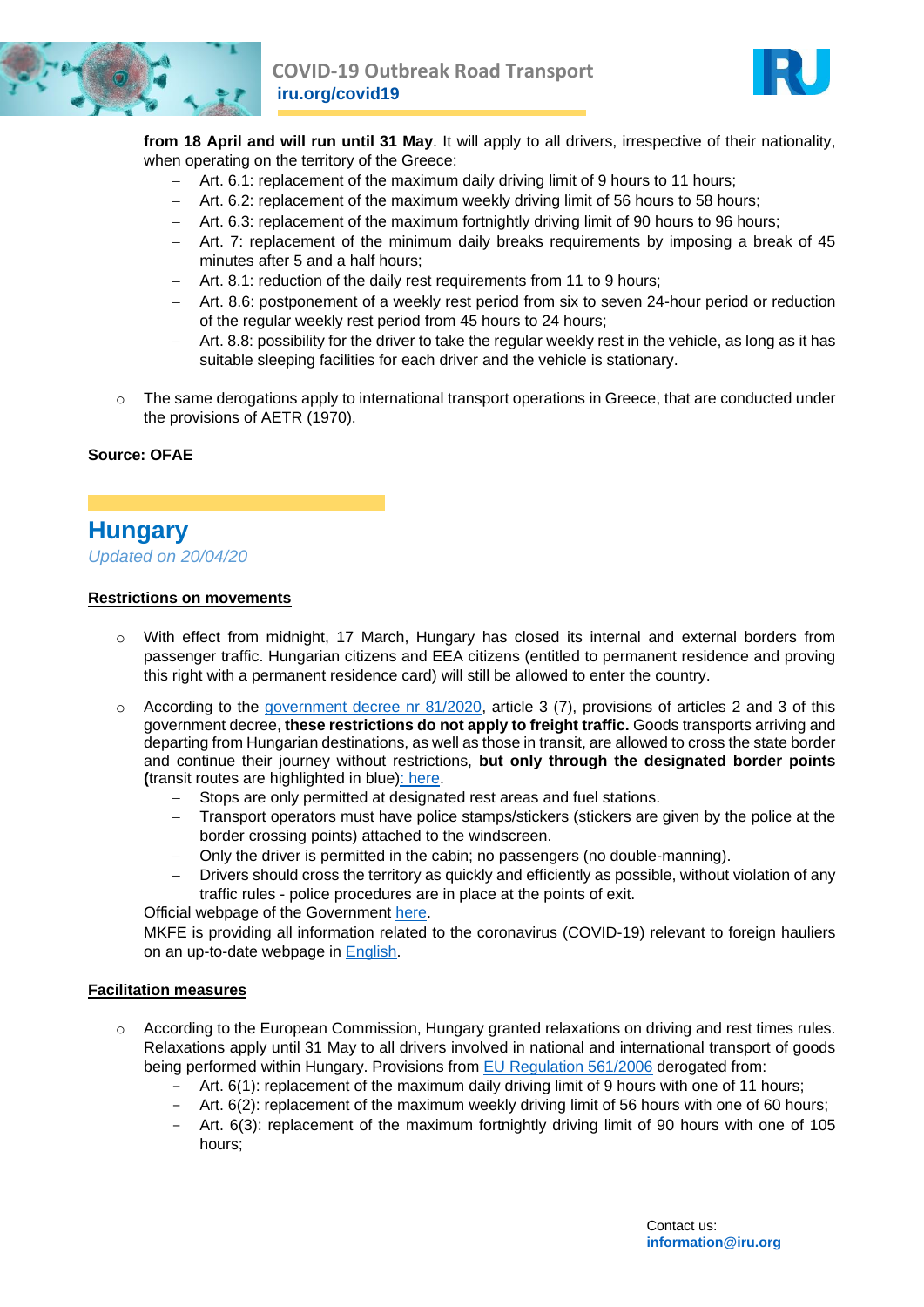



- Art. 7: replacement of the minimum daily breaks requirements by imposing a break of 45 minutes after 5 and a half hours;
- Art. 8(2): Reduction of the daily rest requirements from 11 to 9 hours;
- Art. 8(6): reduction of the regular weekly rest period from 45 hours to 24 hours, provided that the reduction shall be compensated by an equivalent period of rest taken en bloc before the end of the third week following the week in question OR
- Art. 8(6): postponement of a weekly rest period from six to seven 24-hour period.
- Driving restrictions for goods transport: General exemption was granted from the driving restrictions in Hungary for trucks and combination vehicles with a MPW of over 7.5 t. The exemption is valid until revoked.
- o **Requesting route licences for the transport of heavy vehicles with overweight and oversize:** the UVR Eoffice system is available in English for requesting route licences for the transport of heavy vehicles with overweight and oversize from 16/04/2020. The English version of UVR Eoffice system allows the administration and completion of the application in English, facilitating the usability of the system. The documents, the route licences and the invoices are still issued and printed in Hungarian in accordance with the relevant regulations. The instructions for the basic use of the system have also been translated and the new customers of UVR Eoffice system will also receive them in a separate email upon registration.

Availability of the electronic administration UVR Eoffice: [here.](https://uvreoffice.kozut.hu/uvr-eoffice-web/login)

#### **Sources: MKFE and European Commission**

### **India**

*Updated on 15/04/20*

#### **Restrictions on movements**

o On 14 April, the Indian Prime Minister announced an extension of the lockdown **until 3 May 2020**.

#### *Passenger Transport:*

- $\circ$  The movement of Indian citizens is heavily restricted within India. Special written permission is required under certain circumstances.
- o All domestic flights have been suspended.
- o All incoming passenger traffic, at all 107 Immigration Check Posts which includes all Airport ICPs, all Seaport ICPs, all Land Port ICPs, all Rail Port ICPs and all River Port ICPs will remain suspended.

#### *Goods Transport:*

- o All transport services air, rail, road will remain suspended.
- $\circ$  The Indian Ministry of Home Affairs has issued new guidelines which apply from 15 April. Bus passenger transport remains suspended, as does taxi transport (including auto rickshaws and cycle rickshaws) and the services of taxi aggregators (i.e. taxi apps). Road transport of goods is still permitted. Full guidelines can be read [here.](https://www.iru.org/apps/cms-filesystem-action?file=/flashinfo/MHA%20Order%20dt%2015.04.2020,%20with%20Revised%20Consolidated%20GUidelines.pdf.pdf.pdf)

#### **Facilitation measures**

o Transportation for essential goods only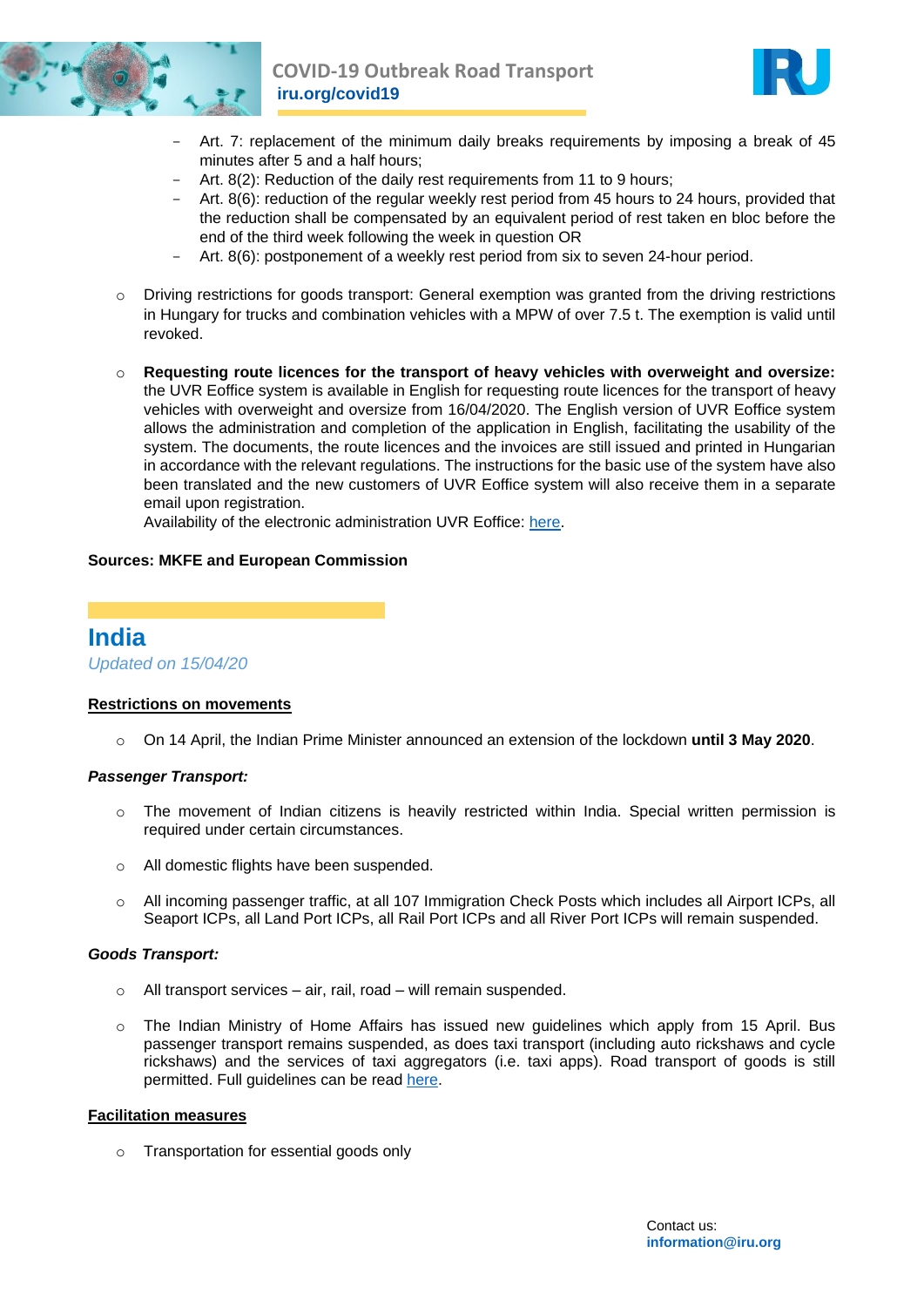



o Fire, police and emergency services

#### **Source: FICCI**

## **Iran**

*Updated on 8/04/20*

#### **Restrictions at borders**

- o The situation at Iran's border crossing points is as follows:
	- **Iraq - Iran border crossing points in the Kurdish territory of Parvizkhan - Parvizkhan, Bashmakh - Bashmaq and Tamarchin - Haj Omran:**

Iranian export fleet, admission of national fleet from both sides of the border, as well as border transhipment are authorised. However, third party fleet border crossing and Iraqi export fleet border crossing is prohibited by the neighbouring country. While admission of Iranian and Iraqi nationals is authorised, departure of Iranian and Iraqi citizens as well as transit of third party citizens is prohibited by the neighbouring country.

 **Iraq - Iran border crossings in main territory of Chazabeh - Sheib, Shalamcheh - Shalamjeh, Mehran – Zorbatieh:**  Commercial fleet, except admission of national fleet, is prohibited by the neighbouring country. While admission of Iranian and Iraqi nationals is authorised, departure of Iranian and Iraqi

citizens as well as transit of third party citizens is prohibited by the neighbouring country.

 **Pakistan - Iran border crossing of Taftan - Mirjaveh:**  Commercial as well as passenger fleet, including admission of national fleet, is prohibited by the neighbouring country.

 **Turkmenistan - Iran border crossing of Sarakhs - Sarakhs, Artiq - Lotfabad and Inchehboroun – GuderOlum:** 

Commercial fleet, except admission of national fleet, is prohibited by the neighbouring country. The neighbouring country has prohibited entry of passenger traffic. In Bajgiran - Gudan, commercial as well as passenger fleet, including admission of national fleet, is prohibited by the neighbouring country.

**Turkey - Iran border crossings:**

In Kapikoi - Razi BCP, commercial transport is already banned, while admission of Iranian and Turkish nationals is authorised, the departure of Iranian and Turkish citizens as well as transit of third party citizens is prohibited by the neighbouring country.

In Esendere - Sero and Gurbulak - Bazargan BCPs, while admission of Iranian and Turkish nationals is authorised, commercial fleet, except entry of national fleet, is prohibited by the neighbouring country.

#### **Afghanistan - Iran border crossings:**

In Islam Qala - Dogharoun BCP, commercial fleet is permitted.

In Farah - Mahirood and Zaranj - Milak, commercial fleet is permitted.

While admission of Iranian and Afghan nationals is authorised, departure of Iranian and Afghan citizens as well as transit of third party citizens is prohibited by both countries.

#### **Armenia - Iran border crossing of Meghri - Nordooz:**

Commercial and passenger fleet is prohibited by Armenia, while some recent exemptions, in particular for medical cargo, has been declared by Armenia.

o In March 2020, Iran`s Ministry of Health published [instructions](https://www.iru.org/apps/cms-filesystem-action?file=/flashinfo/Protocol%20for%20Protecting%20Individuals%20at%20Iran%E2%80%99s%20Points%20of%20Entry.pdf) and [guidelines](https://www.iru.org/apps/cms-filesystem-action?file=/flashinfo/Guidelines%20for%20Environmental%20Control%20to%20Combat%20COVID-19%20(Coronavirus)%20in%20Points%20of%20Entry%20(Passenger%20and%20Cargo).pdf) for combating the coronavirus (COVID-19) at the border crossing points of Iran.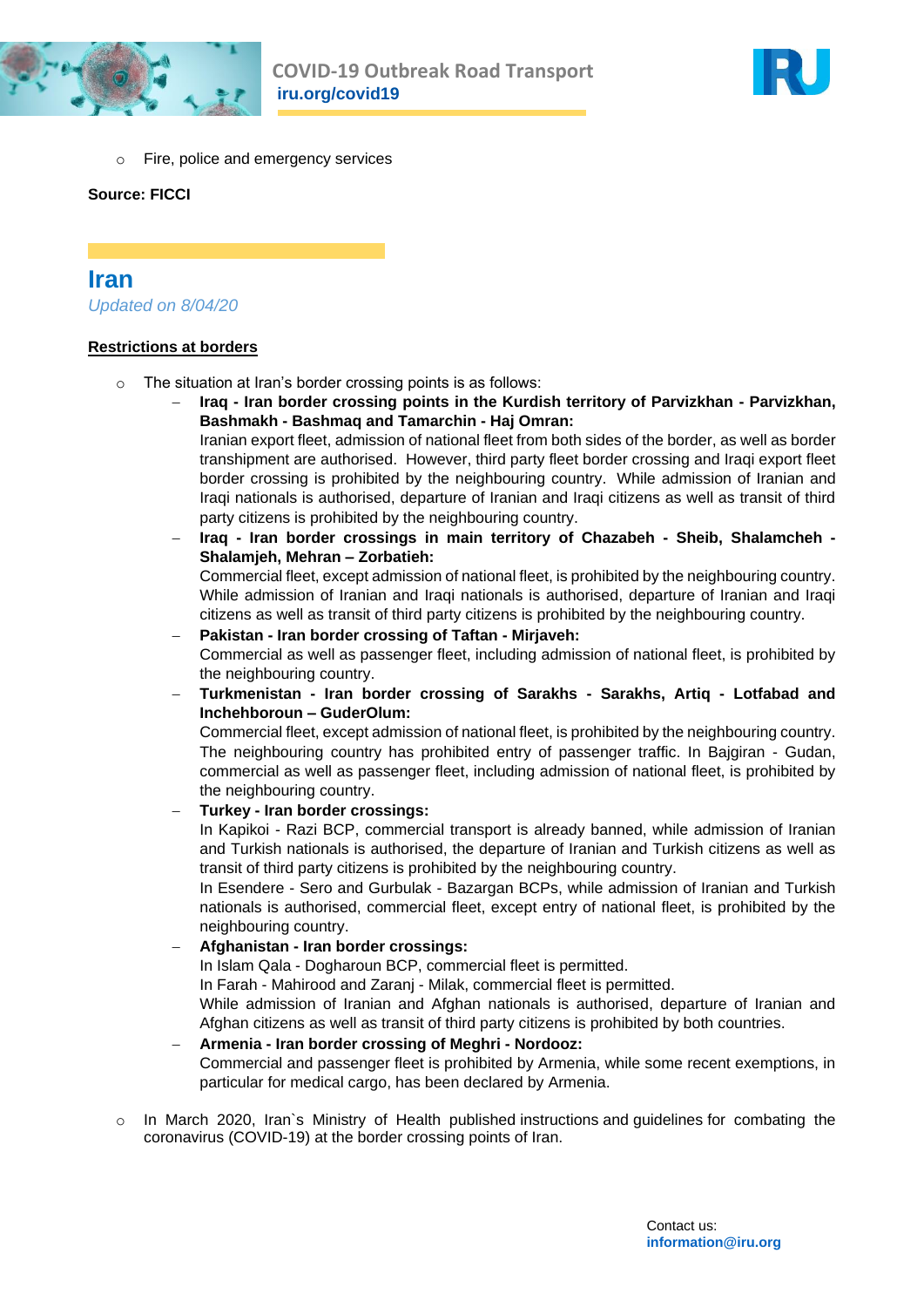



- o Please also note that:
	- All Iranian borders points are open for transit via the territory of Iran, provided drivers observe the published guidelines;
	- The emergency hotline number is 190;
	- As there are no specific restrictions, there is no requirement for a green lane and all transit routes are currently open to transport. Customs authorities are facilitating the transport of medicines and food.
- On 5 April, the authorities of Razavi Khorasan Province prohibited passenger transport from Afghanistan to Iran at the Islam Qala - Dogharoun border crossing point. Goods transport has been exempted from this provision.

At Farah - Mahirood and Zaranj - Milak border crossing points, only goods transport and entry of Iranian and Afghan nationals is authorised. The exit of Iranian and Afghan citizens and transit of third country nationals is prohibited.

#### **Source: Ministry of Road and Urban Development, I.R. IRAN MRUD – RMTO and Iranian Customs Administration**

### **Ireland**

*Updated on 16/04/20*

#### **Restrictions on movements**

- o The Irish Government have issued special advice about travelling, including restricting movements for 14 days on those entering Ireland who have been to affected areas. Freight transport is exempted. The government published a [guidance note](https://www.iru.org/apps/cms-filesystem-action?file=/flashinfo/Ireland%20COVID-19%20Supply%20Chain%20Guidance.pdf) for supply chain workers. This document contains about one and half pages of useful guidelines for drivers.
- o To reduce the risk of infection, the ferry company Seatruck Ferries has temporarily stopped shipping any HGV drivers or any other passengers in their Irish Sea vessels. Accompanied road transport (complete truck combinations with driver) is then stopped until further notice, but the company will continue to carry unaccompanied semi-trailers, containers and swap bodies.
- o On 27 March, the National Transport Authority [announced revised timetables](https://www.nationaltransport.ie/news/new-public-transport-timetables-to-take-effect-starting-monday/) for Dublin Bus, Go-Ahead Ireland and Bus Éireann, coming into effect on 1 April. Under the new timetables, Dublin Bus and Bus Éireann services will run at approximately 80% of normal levels, while Go-Ahead Ireland will run at approximately 94% of normal levels. Measures apply until further notice.

#### **Facilitation measures**

- o On 15 April, the Irish department of transport agreed to relax rules on driving and rest times for a further 6 weeks. Exemptions will apply **from 17 April to 31 May** for all haulage activity within the republic of Ireland and are as follows:
	- Art. 6.3: the fortnightly driving limit is increased from 90 to 112 hours.
	- Art. 8.4: the maximum of three reduced daily rest periods between any two weekly rest periods is increased from three to five; if a driver reaches the maximum of five in the first five days following the end of the previous weekly rest period, and then continues to drive on the sixth consecutive day, his daily log must not exceed thirteen hours for day six.
	- Art. 8.6: The current weekly rest rules will continue to apply, but no compensation will be required for a reduced weekly rest period. In any two consecutive weeks, drivers must continue to take at least either two regular weekly rest periods, or one regular weekly rest period and one reduced weekly rest period of at least 24 hours, whilst ensuring that the weekly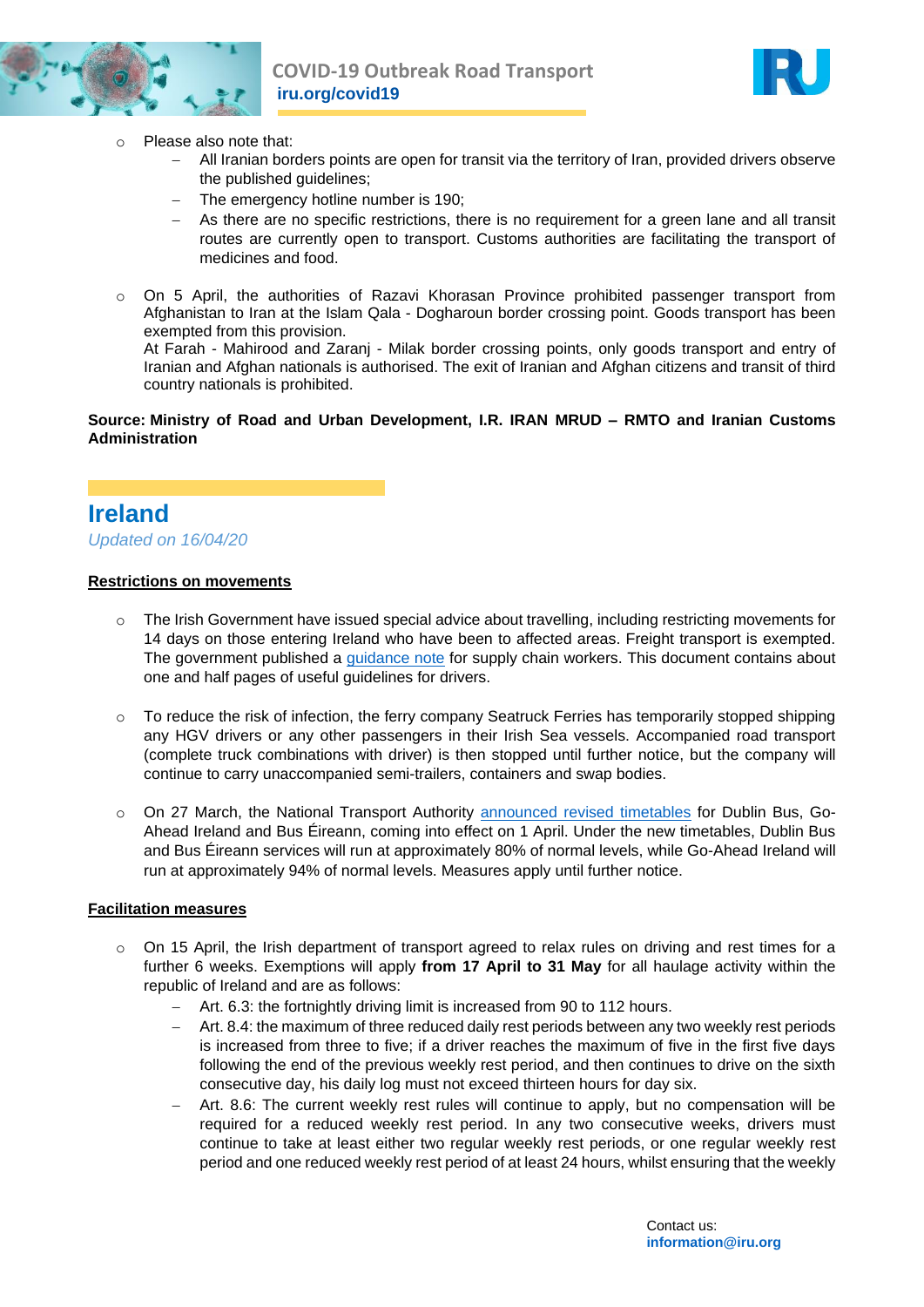



rest period starts no later than six 24 hour periods from the end of the previous weekly rest period.

- Art. 8.8: possibility for the driver to take the regular weekly rest in the vehicle, as long as it has suitable sleeping facilities for each driver and the vehicle is stationary.
- $\circ$  On 20 March, the Irish government [relaxed](http://www.irishstatutebook.ie/eli/2020/si/86/made/en/pdf) national requirements for all drivers over 70 years who don't have an identified or specific illness: they will not be required to provide a medical report until 31 July 2020.
- $\circ$  On 26 March, it was decided to [extend](https://www.rsa.ie/en/RSA/Professional-Drivers/Driver-Hours/) the validity of driver's CPC cards due to expire during the crisis for a maximum of six months up to 26 September 2020.
- o On 28 March, the Road Safety Authority [suspended](https://www.rsa.ie/en/Utility/News/Alerts/Coronavirus-COVIDID--19--No-Disruption-to-RSA-Services/) the period of roadworthiness tests for M2, M3, N1, N2 and N3 vehicles and trailers. The measure applies until further notice.

#### **Sources: IRHA and ITF**

### **Italy** *Updated on 16/04/20*

#### **Restrictions on movements**

- $\circ$  On 10 April, the Prime Minister announced the extension of the measures currently in force. These measures will remain applicable until 3 May 2020. The text can be seen [here.](https://www.gazzettaufficiale.it/eli/gu/2020/04/11/97/sg/pdf)
- $\circ$  The Prime Ministerial Decree dated 22 March 2020 was issued concerning "Further implementing provisions of the decree - 23 February 2020, no. 6, containing urgent measures regarding the containment and management of the epidemiological emergency from COVID-19". This decree applies to the entire national territory.
- o Particular attention is drawn to the below:
	- Art. 1.1b: People cannot use public or private means of transport to reach a different municipality from the one they are currently in, with the exception of work or health reasons or in cases of extreme urgency.
	- Art. 1.4: Non-essential companies have until 25 March to prepare for suspension; this includes the shipment of goods in stock.
- All non-essential industrial and commercial production activities are suspended, with the exception of those mentioned in Annex 1 of the text. The decree's (*pdf file [here](https://www.iru.org/apps/cms-filesystem-action?file=/flashinfo/New%20decree%20Italy_23.03.pdf) – IT – official translation not available*) general rules, in Annex 1, specify the production activities and services that can continue with their activity (ATECO Codes - [https://www.istat.it/it/archivio/17888\)](https://www.istat.it/it/archivio/17888).

It is recommended that road freight transport and logistics companies check with their customers/clients based in Italy to verify whether their activity is among those included in Annex 1 and can therefore continue working.

o On 18 March, the Transport Ministry [published a new decree:](http://www.mit.gov.it/sites/default/files/media/notizia/2020-03/DM_120_2020.pdf) 14 days mandatory isolation for people entering the country. Such a decree does not apply to road transport workers delivering or transiting through Italy, provided they leave the country after 72 hours. These drivers must however fill a specific [self-declaration](http://www.mit.gov.it/sites/default/files/media/documentazione/2020-04/14%20APR.%20MODELLO%20DICHIARAZIONE%20CONDUCENTI.pdf) (instructions for completing the self-declaration [here\)](https://www.iru.org/apps/cms-filesystem-action?file=/flashinfo/INSTRUCTIONS%20FOR%20COMPLETING%20THE%20SELF-DECLARATION.pdf).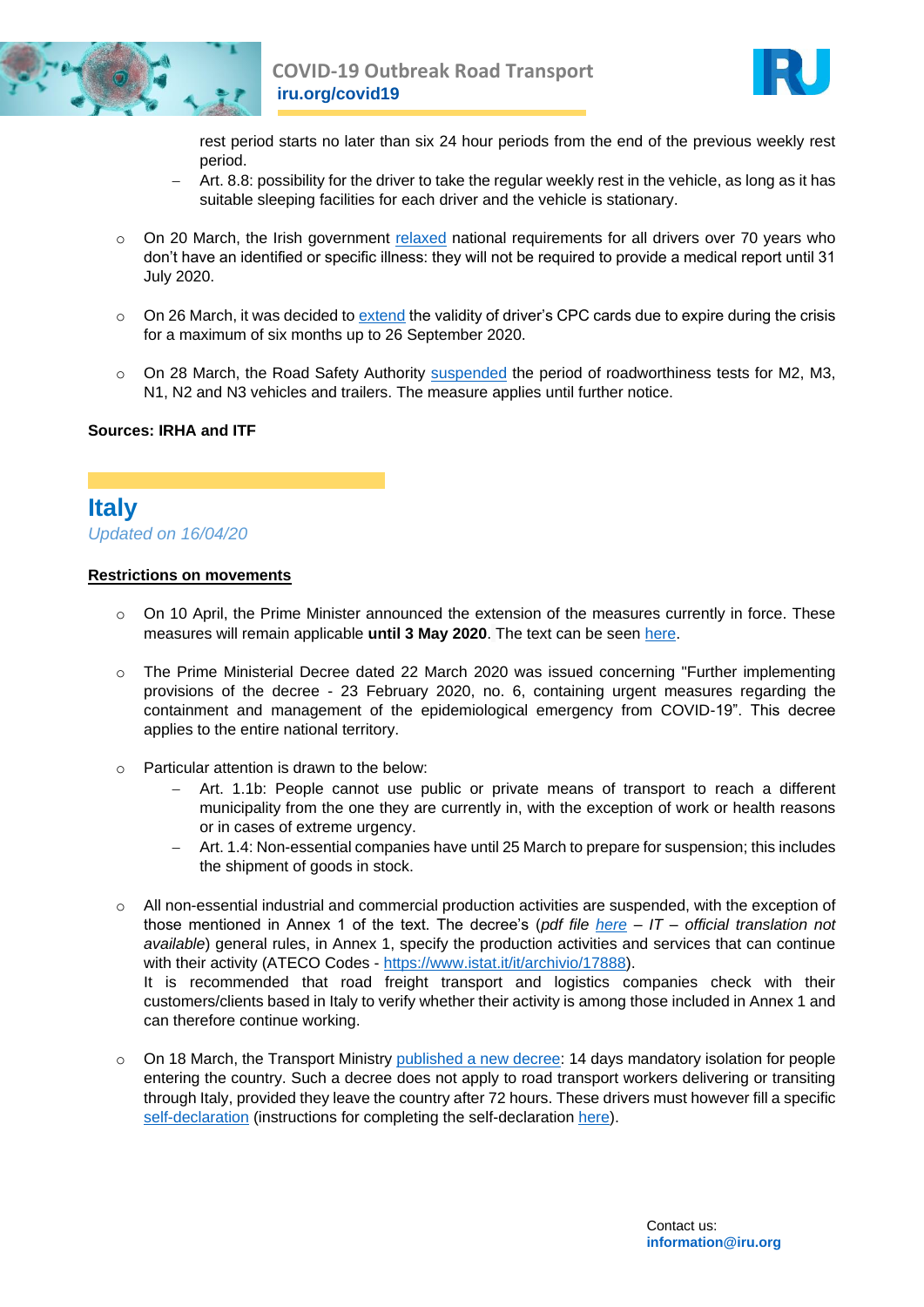



- o The State Police confirmed the self-declaration [cannot be presented digitally](https://www.poliziadistato.it/articolo/155e727296ce090693527218) (apps or pdfs), but has to be printed, signed and given to the police officer. Photocopies of a completed document are not accepted either.
- o On 7 April, the Ministry of the Interior provided further instructions for personnel employed by companies, not based in Italy, carrying out international freight transport operations to or through Italy. Instructions concern the application of [Decree 145/2020.](http://www.mit.gov.it/sites/default/files/media/notizia/2020-04/DECRETO%20NR.%20145%20DEL%203%20APRILE%202020_0.pdf) People (including travelling staff of foreign companies) entering Italy with their own vehicle or with a private transport vehicle for proven work, needs to have to comply with the following:
	- The transit on the Italian territory must not exceed 72 hours. The period could be extended for further 48 hours in case of specific and justified needs.
	- Upon entrance to Italy, drivers must notify the entry to the prevention department ("Dipartimento di Prevenzione") of the local health authority (ASL) and submit the duly filled in self-declaration that can be downloaded [here.](http://www.mit.gov.it/documentazione/autotrasporto-merci-circolari)
	- Also, drivers transiting through Italy must comply with the notification requirements. The permitted stay in the country cannot exceed 24 hours, which could be extended for a further 12 hours in case of specific and justified needs.
- $\circ$  A department of the Ministry is currently identifying the contact points for every border crossing point. The list will be updated as soon as changes will be made available and can be consulted [here.](https://www.iru.org/apps/cms-filesystem-action?file=/flashinfo/ASL%20contact%20points%20140420.pdf)
- $\circ$  IRU and local member associations advise drivers to notify local health authorities as soon as possible, and to carry the original of the self-declaration on board.

#### **Facilitation measures**

- $\circ$  The Italian government also published a [decree 18 of 17/3/2020](http://www.governo.it/sites/new.governo.it/files/documenti/documenti/Notizie-allegati/covid-19/decreto_20200317.pdf) (so-called "Cura Italia") to address this crisis. It allows for an extension in validity of a number of road transport-related authorisations and certificates, as well as extensions for the payment of customs duties. Some elements mentioned are:
	- Art. 92.3: the date for payment of customs duties due between 17 March 2020 and 30 April 2020 can be extended until 30 May 2020 without additional interest charges.
	- Art. 92.4: vehicles that are due to be checked before 31 July /2020 can now remain in circulation until 31 October 2020.
	- Art. 103.1: certificates, attestations and permits expiring between 31 January 2020 and 15 April 2020 are now valid until 15 June 2020.
	- Art. 104.1: Identity documents and driving licences expiring after 17 March 2020 are now valid until 31 August 2020
- o On 23 March, the government [published further relieves:](https://www.iru.org/apps/cms-filesystem-action?file=/flashinfo/gazzetta%20ufficiale%20230320.pdf) certificates of professional competence and ADR driver training certificates expiring between 29 February 2020 and 29 June 2020 are now valid until 30 June 2020. Temporary driving permits are automatically renewed until 30 June 2020 in case the medical committee cannot gather on the day scheduled for the examination due to current emergency situation.
- $\circ$  On 31 March, the Ministry of Transport has extended the temporary authorization concerning the use of rolling highway permits, normally used by non-EU companies to enter Italy by rail; such permits are momentarily valid for entering Italy by road too. The extension applies until further notice.
- o On 15 April, the Minister of Transport and Infrastructure signed a decree that lifts domestic traffic bans for goods vehicles heavier than 7.5 tonnes on the following days: **19 April, 25 April, 26 April, 1 May, 3 May**. Holiday traffic bans for vehicles carrying out international transport in Italy are also lifted until further notice.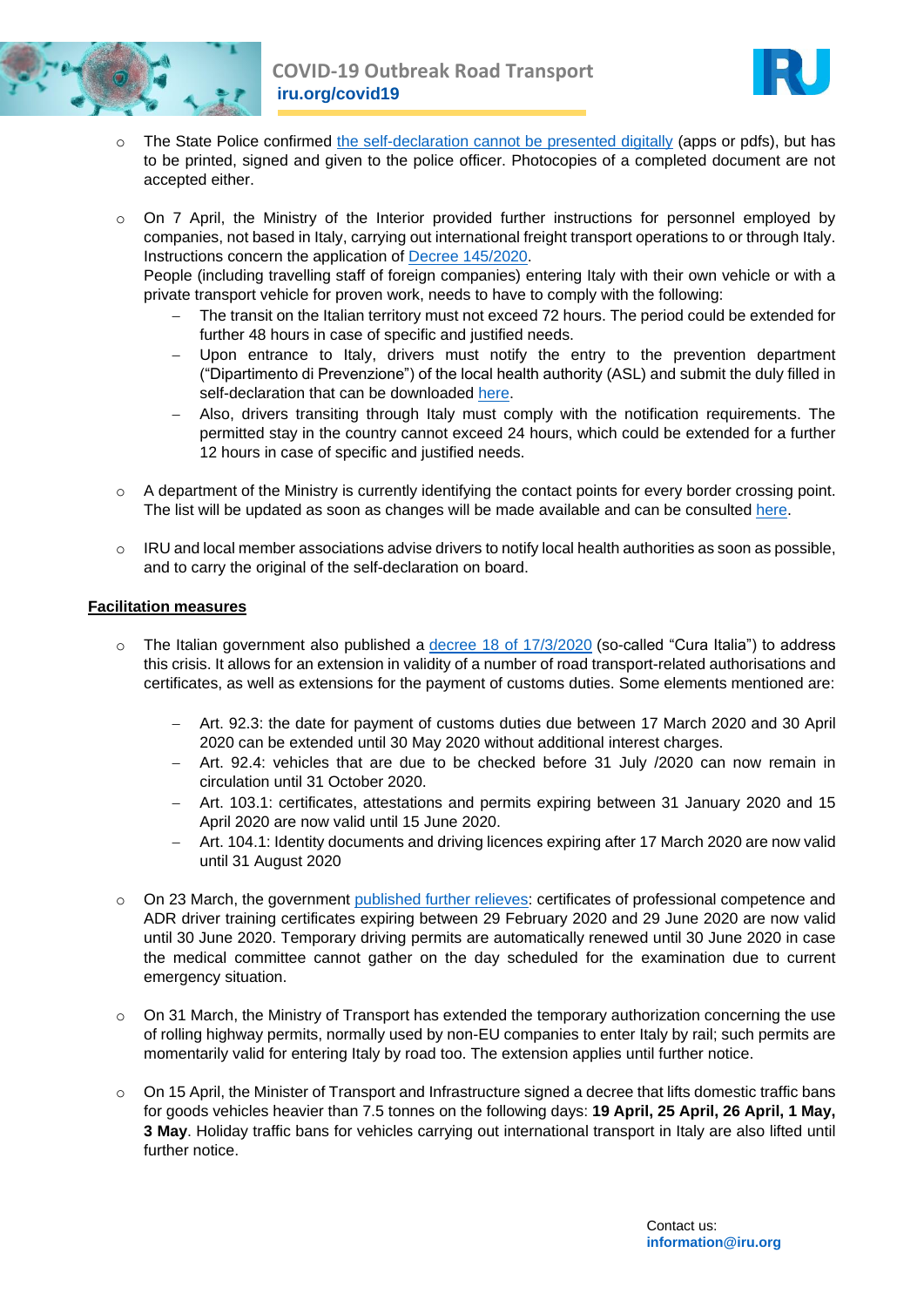



**Sources: Italian Government, Italian Ministry of Infrastructure and Transport, Ministry of Interior, Sardinia Region, FIAP and CONFETRA**

### **Jordan** *Updated on 7/04/20*

#### **Restrictions on movements**

- o The Kingdom of Jordan has taken measures to limit the spread of the Coronavirus (COVID-19). Between the set of measures, it has been announced that:
	- airlines are closing frights from and to Jordan as of March 17th,
	- land borders with the West Bank, Syria, Iraq, and Saudi Arabia are closed for passengers transport. **Goods are allowed to pass**.
- o A curfew is in operation 24 hours a day, with people only allowed to go to their local grocery stores. Police and army have been deployed on the streets.
- $\circ$  Customs administrations are all working remotely. At the borders, work is maintained with staff reduction in order to ensure the social distancing required to stop the spread of the virus.
- o Borders with Saudi Arabia are open and only essential goods are allowed to transit.

#### **Source: RACJ**

**Kazakhstan**

*Updated on 2/04/20* 

- o Freight vehicles and their drivers can now circulate across the state border of the Republic of Kazakhstan [without restrictions.](https://www.kazato.kz/posts/propusk-gruzovyh-avtotransportnyh-sredstv-i-ih-voditelej-cherez-gosudarstvennuyu-granicu-respubliki-kazahstan-osushestvlyaetsya-bez-ogranichenij)
- o In order to limit the spread of coronavirus (COVID-19), and according to the decision of the State Commission following the state of emergency declared on 20 March 2020, freight vehicles and their drivers can cross the state border of the Republic of Kazakhstan without restriction, but will however be subject to sanitary epidemiological measures.
- $\circ$  The Ministry of Industry and Infrastructural Development of the Republic of Kazakhstan issued a [memo](https://www.iru.org/apps/cms-filesystem-action?file=/flashinfo/Memo%20Kazakhstan.pdf) for drivers, carriers and transport companies engaged in international freight transport and passengers across the territory of the Republic of Kazakhstan. This memo has been prepared to help them comply with the current measures in place to prevent coronavirus (COVID-19) infections in Kazakhstan.
- $\circ$  The combined list of open and temporarily closed border crossing points specified for road transport is as follows:

|                                | Currently open border crossing | Temporarily closed border      |
|--------------------------------|--------------------------------|--------------------------------|
|                                | points                         | crossing points (from 4 April) |
| Kazakhstan – Kyrgyzstan border | Karasu (Zhambyl region)        | Aukhatty (Zhambyl region)      |
|                                | Aisha-bibi checkpoint          | Kordai (Zhambyl region)        |
|                                | (Zhambyl region)               |                                |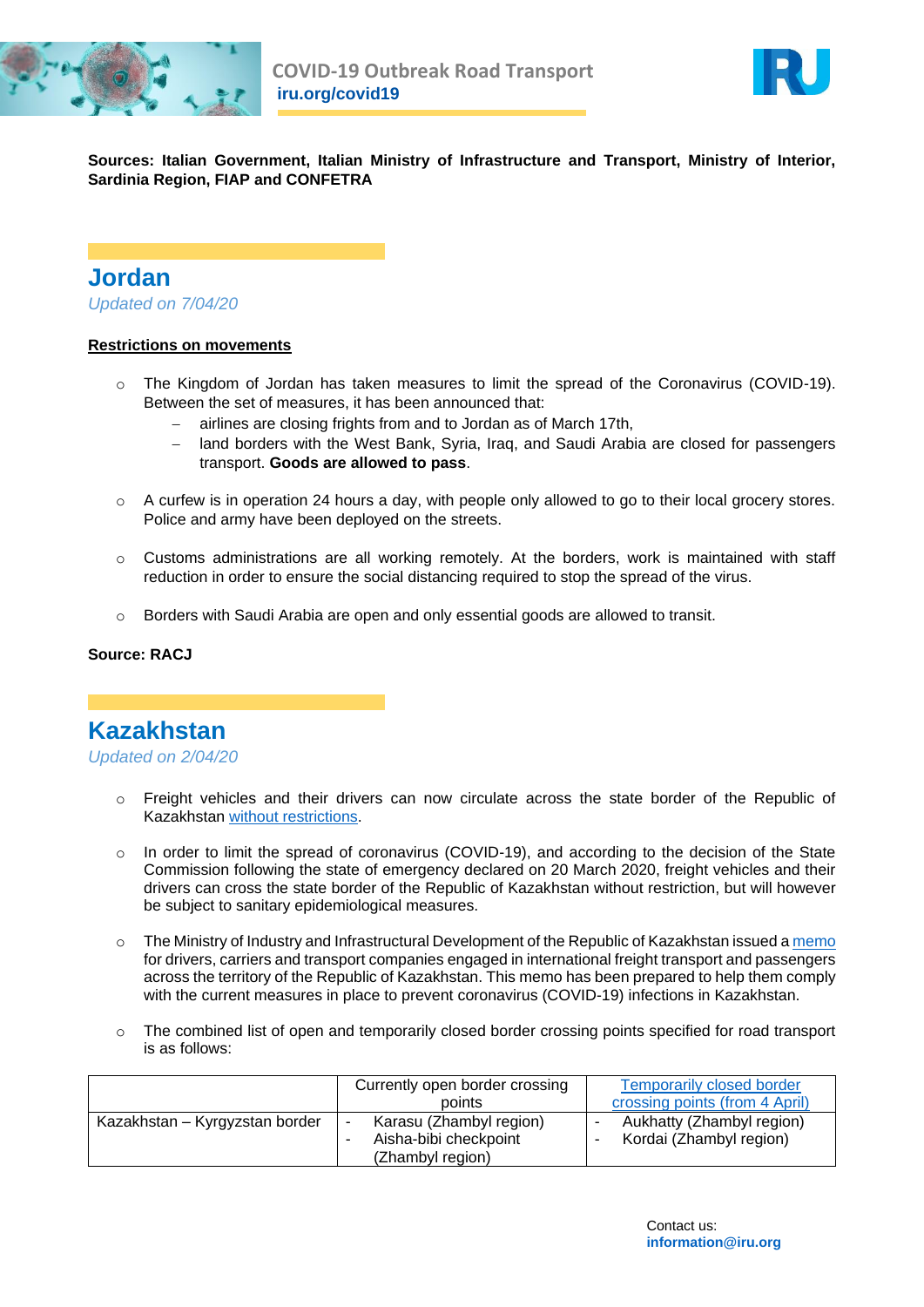

### **COVID-19 Outbreak Road Transport iru.org/covid19**



|                                |                                                         | Sapatai Batir (Zhambyl                                |
|--------------------------------|---------------------------------------------------------|-------------------------------------------------------|
|                                |                                                         | region)                                               |
|                                |                                                         | Sartobe (Zhambyl region)<br>$\blacksquare$            |
|                                |                                                         | Kagen (Almaty Region)                                 |
| Kazakhstan - Uzbekistan border | Kaplanbek (Turkestan<br>$\overline{\phantom{a}}$        | Tselinniy (Turkestan region)<br>$\blacksquare$        |
|                                | region)                                                 | Sirdaria (Turkestan region)                           |
|                                | Kazygurt (Turkestan region)<br>$\overline{\phantom{a}}$ |                                                       |
|                                | Tazhen (Mangistau region)<br>٠                          |                                                       |
| Kazakhstan - Turkmenistan      | Temir Baba (Manistau<br>$\blacksquare$                  |                                                       |
| border                         | region)                                                 |                                                       |
| Kazakhstan - China border      | Kolzhat (Almaty region)<br>$\blacksquare$               | Kolzhat (Almaty region)                               |
|                                | Nurzholy (Almaty region)<br>$\overline{\phantom{a}}$    | Bakhty (East Kazakhstan<br>ä,                         |
|                                | Dostyk (Almaty region)<br>$\overline{\phantom{a}}$      | region)                                               |
|                                | Bakhty (East Kazakhstan<br>$\blacksquare$               | Maykapchagay (East                                    |
|                                | region)                                                 | Kazakhstan region)                                    |
|                                | Maykapchagay (East<br>÷,                                |                                                       |
|                                | Kazakhstan region)                                      |                                                       |
| Kazakhstan - Russia border     | Kairak (Kostanay region)<br>$\blacksquare$              | Kandibai (Kostanay region)<br>$\blacksquare$          |
|                                | Zhana Zhol (North<br>$\blacksquare$                     | Akbalshik (Kostanay region)<br>$\blacksquare$         |
|                                | Kazakhstan region)                                      | Kyzyl Zhar (North<br>$\blacksquare$                   |
|                                | Karakoga (North Kazakhstan<br>$\blacksquare$            | Kazakhstan region)                                    |
|                                | region)                                                 | Naiza (Pavlodar region)<br>$\blacksquare$             |
|                                | Sharbakty (Pavlodar region)<br>$\blacksquare$           | Zheskent (East Kazakhstan<br>$\frac{1}{2}$            |
|                                | Urlitobe (Pavlodar region)<br>$\overline{\phantom{a}}$  | region)                                               |
|                                | Kosak (Pavlodar region)<br>$\blacksquare$               | Baitanat (East Kazakhstan<br>$\overline{\phantom{a}}$ |
|                                | Auyl (East Kazakhstan<br>$\overline{\phantom{a}}$       | region)                                               |
|                                | region)                                                 | Koanbai (East Kazakhstan                              |
|                                | Ube (East Kazakhstan<br>$\overline{\phantom{a}}$        | region)                                               |
|                                | region)                                                 | Orda (West Kazakhstan                                 |
|                                | Zhaisan (Aktobe region)<br>$\blacksquare$               | region)                                               |
|                                | Alimbet (Aktobe region)<br>$\overline{\phantom{a}}$     | Shagan (West Kazakhstan                               |
|                                | Syrym (West Kazakhstan<br>$\overline{\phantom{a}}$      | region)                                               |
|                                | region)                                                 | Karashatau (Atyrau region)                            |
|                                | Taskala (West Kazakhstan<br>$\overline{\phantom{a}}$    |                                                       |
|                                | region)                                                 |                                                       |
|                                | Zhanibek (West Kazakhstan<br>$\overline{\phantom{a}}$   |                                                       |
|                                | region)                                                 |                                                       |
|                                | Kurmangazy (Atyrau region)<br>٠                         |                                                       |

**Source: KAZATO [\(https://www.kazato.kz/posts/utochnennyj-spisok-punktov-propuska-na](https://www.kazato.kz/posts/utochnennyj-spisok-punktov-propuska-na-gosudarstvennoj-granice-respubliki-kazahstan)[gosudarstvennoj-granice-respubliki-kazahstan\)](https://www.kazato.kz/posts/utochnennyj-spisok-punktov-propuska-na-gosudarstvennoj-granice-respubliki-kazahstan)**

## **Kuwait**

*Updated on 17/04/20*

o Customs were allowing only 25-30 trucks to enter the country, per day, since the start of the pandemic. This has created long queues at the border with Saudi Arabia, which could result in waiting times of up to 3 days.

Customs are allowing clearance to be done at the border rather than inland. This has significantly eased the traffic and the queues are gradually diminishing.

#### **Source: IRU Secretariat**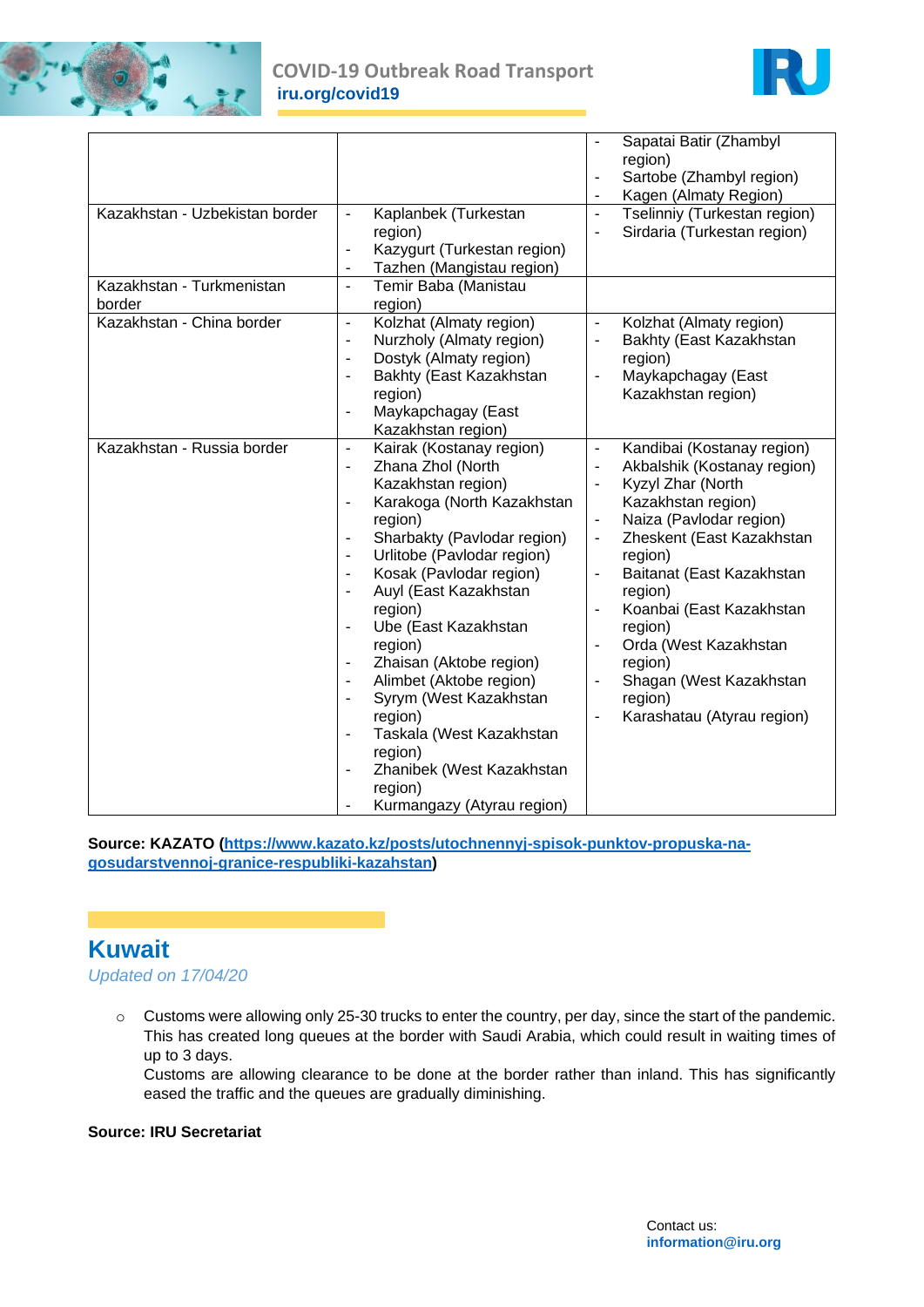



**Latvia** *Updated on 18/04/20*

#### **Restrictions on movements**

- $\circ$  The Cabinet of Ministers published a decision stating that, with effect from 17 March, no passenger transport will be allowed through airports, ports, by bus and by rail (excluding carriage of passengers by official aircraft and military transport).
- $\circ$  The Ministry of Transport can make exceptions for some international passenger services based on a case-by-case basis.
- o The carriage of goods is allowed. However, from 18 March 2020, people entering Latvia will have to fill out the following application forms and submit them to the State Border Service:
	- Form for Latvian citizens, and persons permanently residing in Latvia (holders of permanent/temporary residence permits and long-term "D" visas, provided they were issued in the Republic of Latvia).
		- The form is available in [Latvian,](http://www.sam.gov.lv/images/modules/items/PDF/item_8587_anketas_LV_parvadatajs_LATVISKI.pdf) [Russian](http://www.sam.gov.lv/images/modules/items/PDF/item_8588_anketas_LV_parvadatajs_KRIEVISKI.pdf) and [English.](http://www.sam.gov.lv/images/modules/items/PDF/item_8590_anketas_LV_parvadatajs_ANGLISKI.pdf)
	- Form for Lithuanian and Estonian citizens and residents (holders of permanent/temporary residence permits and long-term "D" visas, provided they were issued in Lithuania or Estonia), returning to Lithuania or Estonia.
	- By signing the form, the person "undertakes not to visit publicly available spaces". Parkings and refuelling station are not concerned by these measures. The form is available in [Russian](http://www.sam.gov.lv/images/modules/items/PDF/item_8593_anketas_LTU_EST_parvadatajs_KRIEVISKI.pdf) and [English.](http://www.sam.gov.lv/images/modules/items/PDF/item_8592_anketas_LTU_EST_parvadatajs_ANGLISKI.pdf)
	- Form for all freight carriers (including foreigners transiting through Latvia), by which the person "undertakes not to visit publicly available spaces". Parkings and refuelling station are not concerned by these measures.
		- The form is available in [Latvian,](http://www.sam.gov.lv/images/modules/items/PDF/item_8595_Kravu_parvadatajs_alpiecinajums_LATVISKI.doc.pdf) [Russian](http://www.sam.gov.lv/images/modules/items/PDF/item_8597_Kravu_parvadatajs_alpiecinajums_KRIEVISKI.pdf) and [English.](http://www.sam.gov.lv/images/modules/items/PDF/item_8596_Kravu_parvadatajs_alpiecinajums_ANGLISKI.doc.pdf)

#### **Facilitation measures**

- $\circ$  On 27 March, the Latvian government notified a set of relaxations on driving and rest times rules, which **apply until 25 April** and are as follows:
	- Art. 6.1: increase of the maximum daily driving time from 9 hours to 11 hours
	- Art. 6.2: increase of the maximum weekly driving time from 56 hours to 60 hours
	- Art. 6.3: increase of the maximum fortnightly driving time from 90 hours to 96 hours
	- Art 7: the driver shall have an uninterrupted break of at least forty-five minutes if he does not take a rest period after five and a half hours of driving
	- Art. 8: a regular weekly rest period of 45 hours may be reduced to 24 hours without the requirement of compensation.

#### **Sources: LATVIJAS AUTO and ITF**

### **Lebanon**

*Updated on 7/04/20*

o Borders with Syria are completely closed. Beirut Port is operational.

#### **Source: Lebanese customs authority**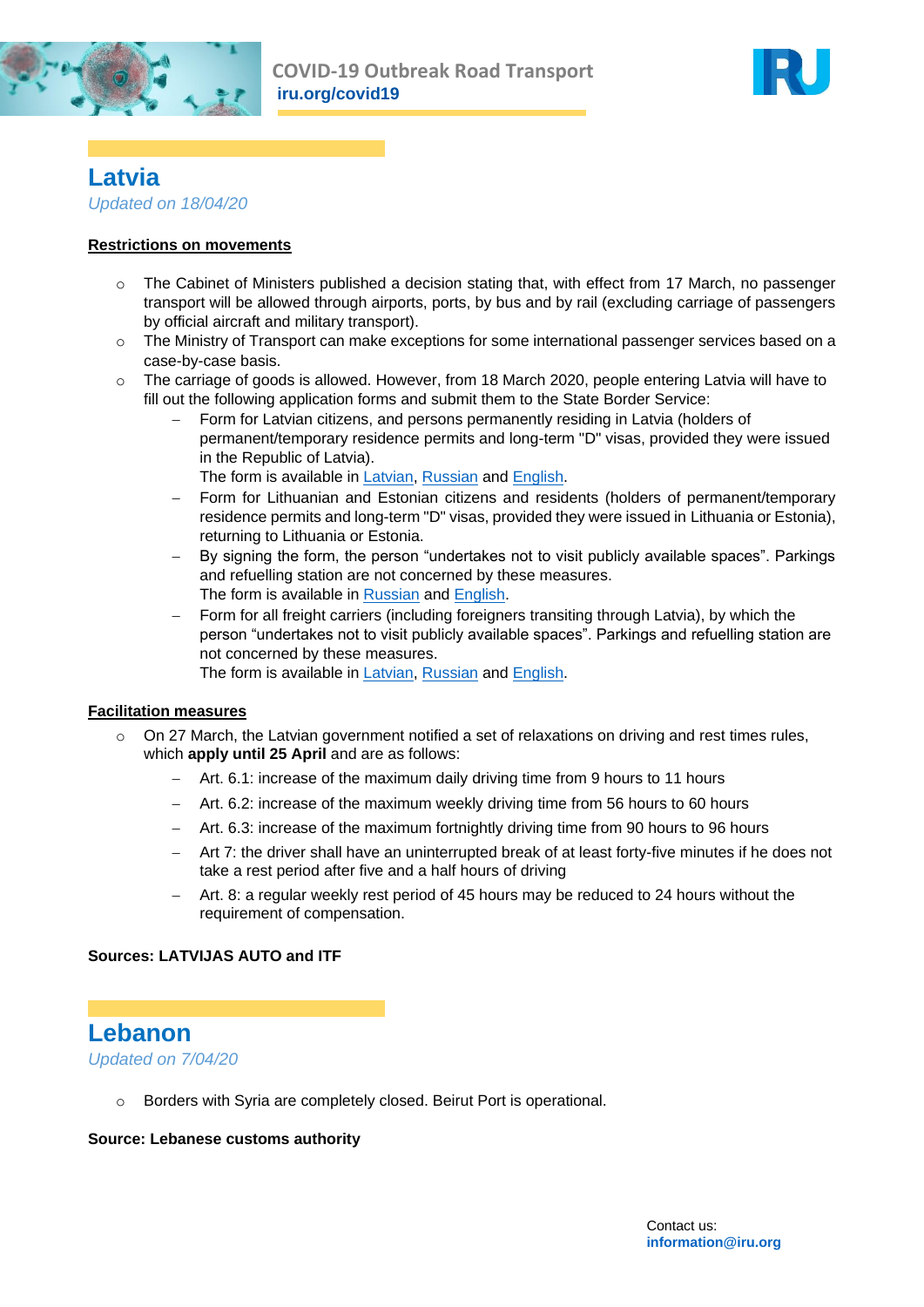



**Lithuania** *Updated on 18/04/20*

#### **Restrictions on movements**

- $\circ$  On 16 March, the Lithuanian government announced nationwide quarantine (level 3 of the national plan). **This quarantine has now been extended until 24:00 of 27 April.**
- o Restrictions at the borders of Poland and Latvia have been reintroduced. With effect from 14 March, foreign nationals are not permitted to enter the country by any means of transport. Exceptions are in place for persons residing in the Republic of Lithuania, and persons working for Lithuanian companies engaged in international commercial transport or performing international commercial transport in any type of vehicle.
- $\circ$  Persons returning or arriving from foreign countries are required to isolate for 14 days. Please note that this does not apply to crew or crew members working for Lithuanian companies engaged in international commercial transport or performing international commercial transport in any type of vehicle, or to any foreign citizens transiting through the Republic of Lithuania with a mandatory escort (convoy) to the state of their residence, and who do not have symptoms of COVID-19.
- o For crew or crew members who either work for Lithuanian companies engaged in international commercial transport, or who perform international commercial transport in any type of vehicle, isolation is mandatory from the day of arrival in the Republic of Lithuania until the day of departure from its territory, but not exceeding 14 days. The National Public Health Center under the Ministry of Health organise screening at border crossings for symptoms of COVID-19 when returning or arriving from abroad.
- $\circ$  Foreign carriers with cargo vehicles transiting through Lithuania are permitted. However, crew or crew members performing international commercial transport in any type of vehicle must travel through the territory of the Republic of Lithuania without stopping unnecessarily. Upon detection of any COVID-19 (coronavirus infection) symptoms at the border of Lithuania, crew or crew members engaged in international commercial transport in any type of vehicle, transiting through the territory of Lithuania, will not be allowed to enter the country unless they are citizens or legal residents of Lithuania.

#### **Restrictions at borders**

 $\circ$  The number of border crossing points accessible for entry into Lithuania have been reduced to the following:

Kalvarijos–Budzisko, Saločių–Grenstalės, Būtingės–Rucavos, Smėlynės–Medumės, Medininkų– Kamenyj Logo, Raigardo–Privalkos, Kybartų–Černyševskojės, Panemunės–Sovetsko, Kenos– Gudagojo, Šalčininkų–Benekainių, Mockavos–Trakiškių, Lazdijų–Ogrodnikų, Vilnius, Kaunas, Palanga, Šiauliai international airports, Vilnius railway station and Stasylai railway border crossing points, and Klaipeda seaport.

 $\circ$  The entry of persons and/or their passenger cars into the territory of the Republic of Lithuania is allowed only through the following international state border crossing points: Kalvarija–Budziskas and Saločiai–Grenstalė. In exceptional cases, after obtaining the permission of the Head of the State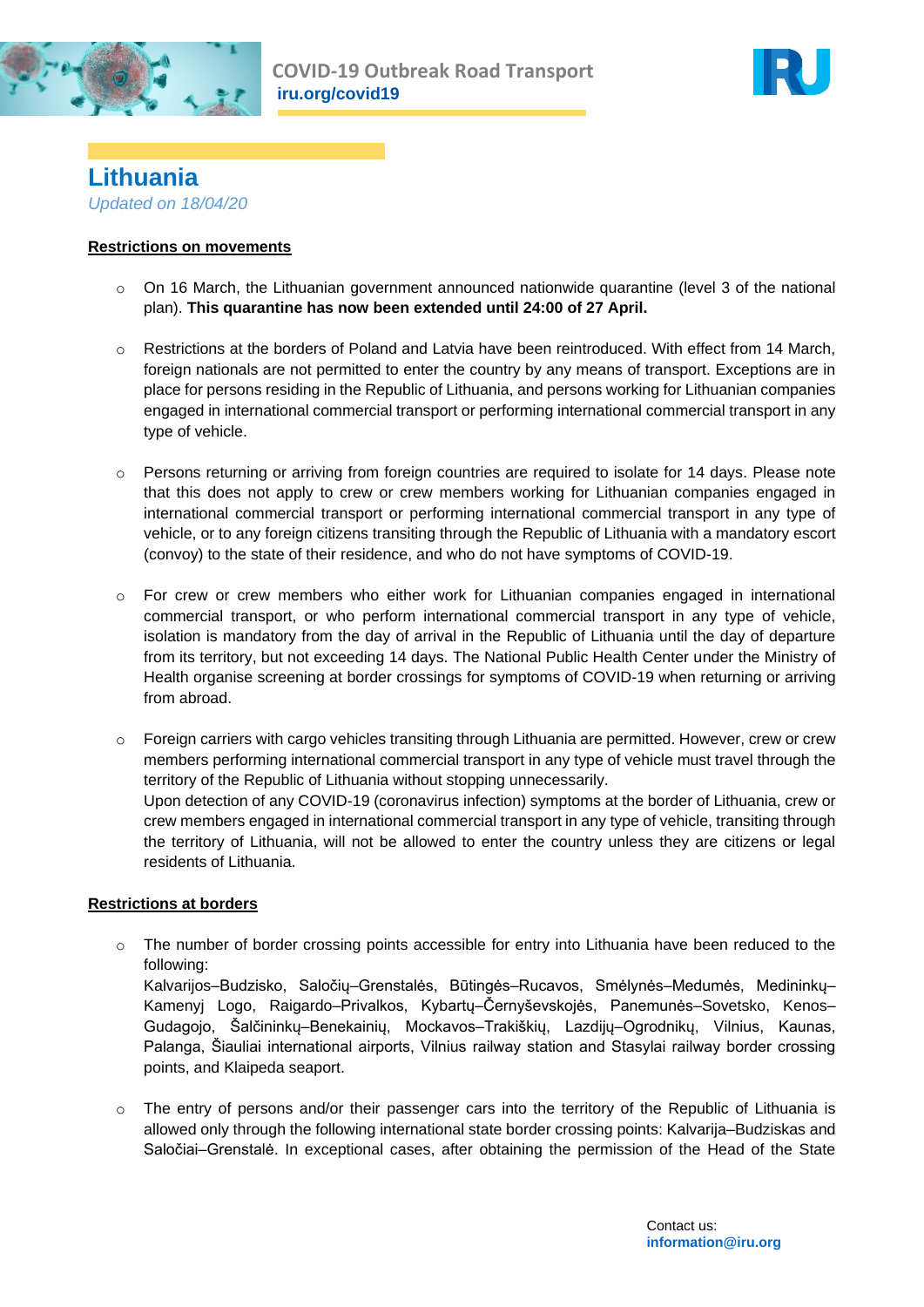



Border Guard Service under the Ministry of the Interior of the Republic of Lithuania, or a person authorised by him, persons and/or their passenger cars may enter the Republic of Lithuania through other international border crossing points.

- $\circ$  Border crossing for commercial and/or international freight transport is additionally carried out through the Stasylai–Benekainiai railway border crossing point and the Pagėgiai–Sovetsk railway border crossing point, and the facilitated transit of persons from the territory of the Russian Federation to the Kaliningrad region of the Russian Federation, and back to the territory of the Russian Federation, shall additionally pass through the Kena Railroad Border Inspection Post and the Kybartai Railway Border Inspection Post.
- $\circ$  It is prohibited to transport passengers and/or transport their passenger cars by passenger ships (ferries) to the Republic of Lithuania, with the exception of the ferry along the Kiel–Klaipėda–Kiel route. In exceptional cases, on the proposal of the Minister of Foreign Affairs, the decision on the permit will be made by the Government of the Republic of Lithuania. Passenger flights to and from Lithuanian airports are also prohibited unless authorised by the Lithuanian Transport Safety Administration, subject to approval from the ministries for transport and foreign affairs.

#### **Source: LINAVA**

## **Luxembourg**

*Updated on 18/04/20*

#### **Restrictions on movements**

- $\circ$  A state of emergency has been declared for 3 months but may be cancelled earlier. There are no restrictions considering transport of goods in Luxembourg, but there may be short waiting times at the borders.
- $\circ$  The Ministry of Mobility has set out [new measures](https://mmtp.gouvernement.lu/fr/actualites.gouvernement%2Bfr%2Bactualites%2Btoutes_actualites%2Bcommuniques%2B2020%2B03-mars%2B13-transport-public.html) for bus and coach transport in Luxembourg. The measures apply immediately and until further notice and provide for the following:
	- The front door of multi-door vehicles can no longer be used by passengers
	- The first row of passenger seats should remain unoccupied. The driver is requested to put up barrier tape or similar
	- The driver does not sell tickets (RegioZone) anymore
	- The social distancing rules must be displayed on the vehicle
- o The following measures apply until further notice:
	- Reduction of frequency of national regular bus services
	- Suspension of international bus services except for repatriation transport
- o Public transport on Sundays is suspended until 4 May.

#### **Facilitation measures**

o On 16 April, the Luxembourg Minister of Mobility has signed a new [relaxation](http://legilux.public.lu/eli/etat/leg/rmin/2020/04/16/a292/jo) of the rules regarding driving and rest times.

The new rules apply from **18 April until 31 May**, included, and are as follows:

 Art. 6.1: Increase of the maximum daily driving time from 9 hours to 11 hours, not more than three times per week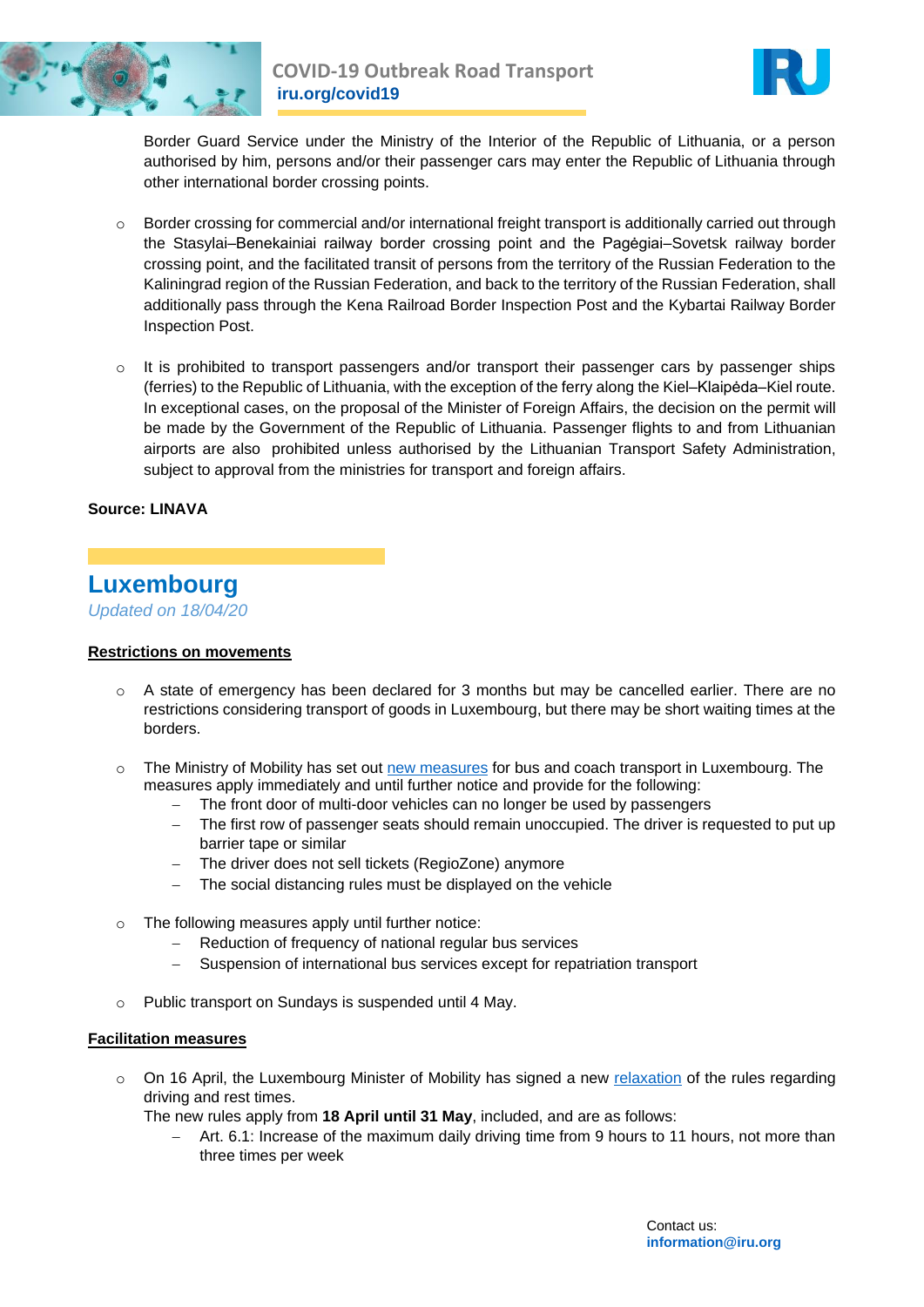



- Art. 6.3: Increase of the fortnightly driving time from 90 hours to 96 hours
- Art. 8.6: Postponement of a weekly rest period from six to seven 24-hour periods, with the obligation to compensate during the following week
- Art. 8.8: possibility for the driver to take the regular weekly rest in the vehicle, as long as it has suitable sleeping facilities, for each driver and the vehicle is stationary.
- On 8 April, the government [extended](http://legilux.public.lu/eli/etat/leg/rgd/2020/04/08/a257/jo) the validity of Certificates of Professional Competence that expire during the crisis for further six months.
- $\circ$  Validity of a series of ADR certificates is extended over different periods of time. Full list can be consulted [here.](https://www.itf-oecd.org/sites/default/files/docs/l-measures-covid19_0.pdf)

#### **Sources: CLC and ITF**

# **Malta**

*Updated on 8/04/20*

#### **Restrictions on movements**

- o Sea and air passenger transport is banned until further notice.
- o There are currently no restrictions on either sea or air freight, between Malta and the continent.
- o Hauliers are urged to send unattended trucks and goods on RoRo vessels and to keep one team of drivers in Malta as well as one on the continent. In cases where this is not possible, a maximum of 2 drivers per truck will be permitted to disembark, however they may be subject to quarantine.

#### **Facilitation measures**

 $\circ$  Malta has notified the EC of a temporary relaxation in the driving and rest time regulations set out in Reg. (EC) 561/2006. The maximum daily driving limit is now 11 hours, and the daily rest has been reduced to 9 hours. This temporary relaxation will apply **until 16 April, 2020**.

#### **Source: ITF**

**Moldova** *Updated on 8/04/20*

#### **Restrictions at borders**

- o In the Republic of Moldova, several state border crossing points are closed for an indefinite period. According to Provision No.6 of 26 March 2020 from the Commission for Exceptional Situations of the Republic of Moldova, there will be a temporary closure of border crossing points "Costești-Stanca" (Moldo-Romanian border) and "Briceni-Rossoșanî" (Moldo-Ukrainian border), from 29 March 2020.
- o The following border crossing points will still operate normally:
	- **At the border with Romania**:

Leuseni - Albița (road/international)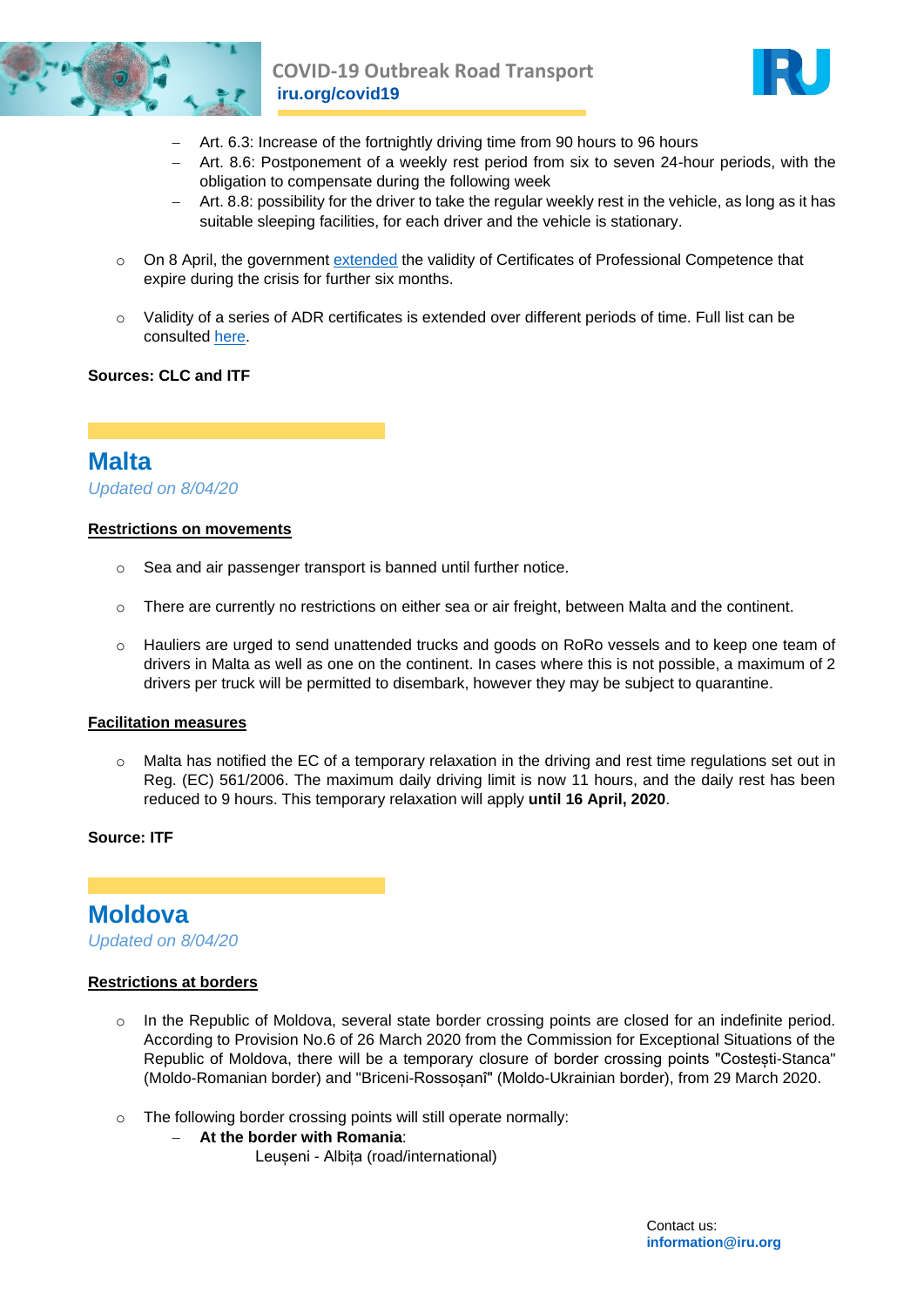

**COVID-19 Outbreak Road Transport iru.org/covid19**



Sculeni - Sculeni (road/international) Giurgiulești - Galați (road/international) Giurgiulești - Galați (rail/international)

**At the border with Ukraine**:

Otaci - Moghilev-Podolsk (road/international) Vălcinet - Moghilev-Podolsk (rail/international) Ocnita - Sokireanî (rail/international) Giurgiuleşti - Reni (road/international) Giurgiuleşti - Reni (rail/international) Etulia - Frikăţei (rail/international) Palanca - Maiaki-Udobnoe (road/international) Tudora - Starokazacie (road/international)

- $\circ$  Companies should be aware that until 10 April the movement of vehicles with trailers or semi-trailers entering Moldova at Otaci - Moghilev-Podolsk will be limited due to roadworks.
- o Additionally, from 17 March 2020, it is prohibited to cross the Moldovan-Ukrainian state border, and from 17 March, foreign nationals are prohibited from entering the Republic of Moldova from Romania using state border crossing points open to traffic.
- $\circ$  This restriction does not apply to foreign nationals and stateless persons domiciled or permanently / temporarily living in the Republic of Moldova, drivers and service personnel involved in the transport of freight, aircraft / ship crews and train crews. In addition, staff of diplomatic missions and consular offices based in the Republic of Moldova, and staff working at international organisations / missions and their family members are also exempted.
- o Individuals entering Moldova must fill in a medical card and sign a declaration of personal liability for compliance with the self-isolation regime for 14 days at specified locations.
- $\circ$  As an exception, car drivers and transport service personnel that carry cargo, crews of aircraft/ships and train crews, are not required to comply with self-isolation in the absence of clinical signs of respiratory infection or fever.

**Source: AITA (from Customs Service of the Republic of Moldova)**

## **Mongolia**

*Updated on 31/03/20*

- o On 20 March 2020, the State Emergency Commission of Mongolia held its 13th meeting and has now imposed the following additional measures:
	- The suspension period for international passenger transport (road, air traffic and rail) has been prolonged **until 30 April 2020**.
- o Please note:
	- National bus, air and rail transport are still operating normally
	- All borders remain open for the flow of goods and truck drivers
- o All foreign trucks with goods arriving at the border crossing point of Altanbulag are subject to disinfection, which will be organised on the spot by the authorities. If the final destination is Mongolia, trucks will then be escorted by the police to the customs control zone in Ulaanbaatar, in order to perform the customs clearance formalities and to enable the delivery of goods to the consignee. Upon completion of these procedures, foreign trucks are requested to return immediately to the border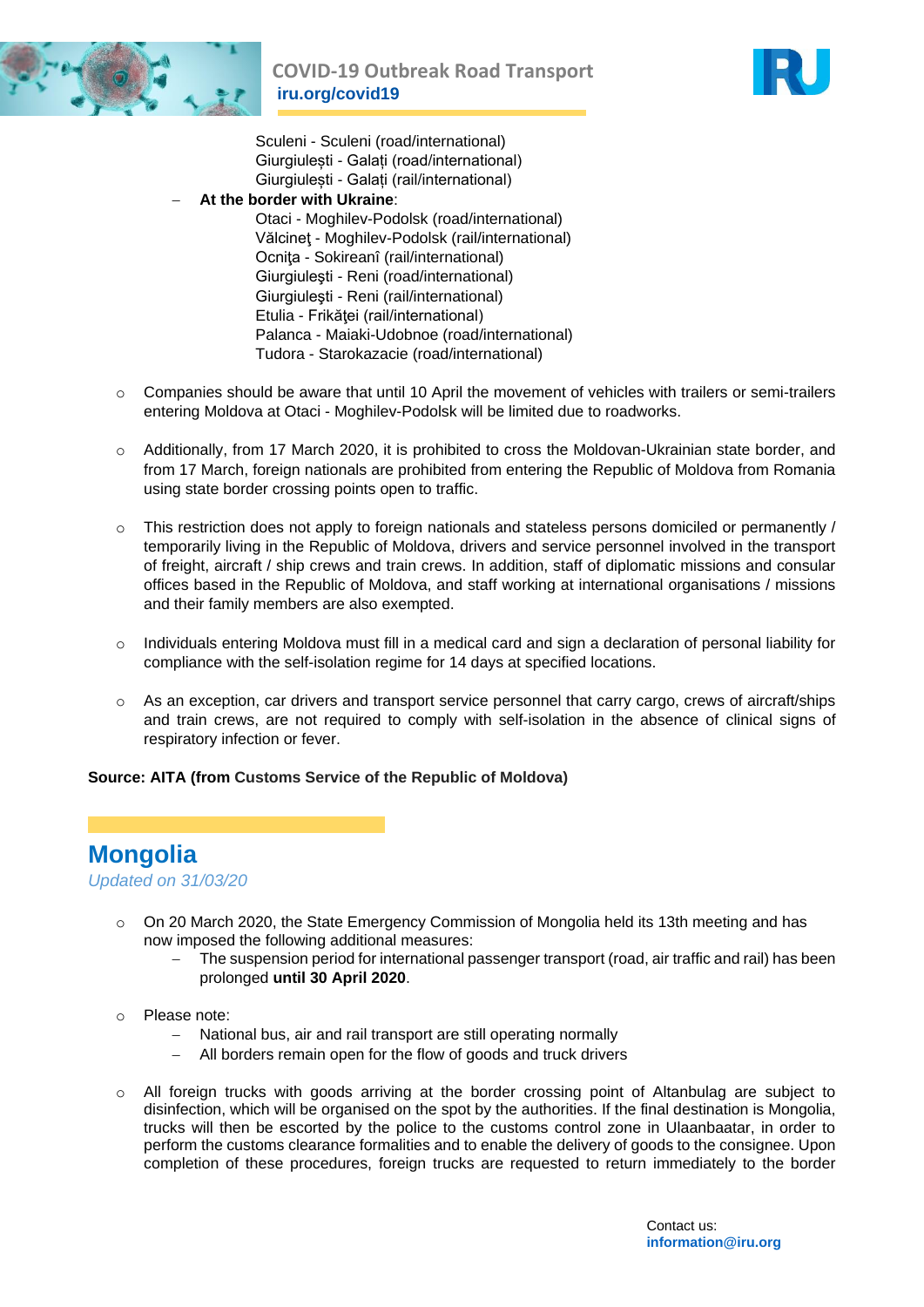



crossing point of Altanbulag, and then exit the country. If trucks are in transit, vehicles will be escorted by the police to the Zamiin-Uud border crossing point. Stops at urban areas along the road is not permitted.

 $\circ$  Despite the fact that there are no restrictions imposed by the State Emergency Commission of Mongolia for trucks and goods crossing the Mongolian border, from 30 march 2020 foreign goods vehicles are only allowed to enter Mongolia through the border crossing points **Altanbulag** and **Ulaanbaishint**. As an additional measure, foreign goods vehicles are escorted to the point of destination or exit of the country.

Therefore, foreign carriers are strongly advised not to enter Mongolia through other border crossing points, except for Altanbulag and Ulaanbaishint, pending clear instructions from competent authorities.

#### **Source: NARTAM and IRU Moscow office**

### **Morocco**

*Updated on 16/03/20*

- o The country has taken strict measures to limit the spread of Coronavirus (COVID-19). International passenger movement is under "full ban" (air, road and ferry), with no transport operations handled between Morocco and the following countries (except special operations to let passengers get back to their country of origin): Italy, Spain, France, Austria, Denmark, Greece, Switzerland, Sweden, Norway, Turkey, Lebanon, Egypt, Bahrain, UAE, Oman, Jordan, Tunisia, Senegal, Mauritania, Niger, Mali, Chad, Canada and Brazil.
- o No limit to freight transport has been reported.
- National passenger transport operations are maintained.

#### **Sources: ASTIC and Moroccan Ministries of Foreign Affairs and Transport**

### **Nepal**

#### *Updated on 14/04/20*

- $\circ$  The government of Nepal has extended the lockdown one more time. The lockdown is now in effect **until 27 April**. All border crossing points will remain closed.
- o Restrictions also remain in place for the movement of people and vehicles within the country. Emergency movements only will be permitted, with prior permission from the District Administration Office. These restrictions also apply to international freight movements.

#### **Source: Nepal Automobiles' Association (NASA)**

### **The Netherlands** *Updated on 17/04/20*

#### **Restrictions on movements**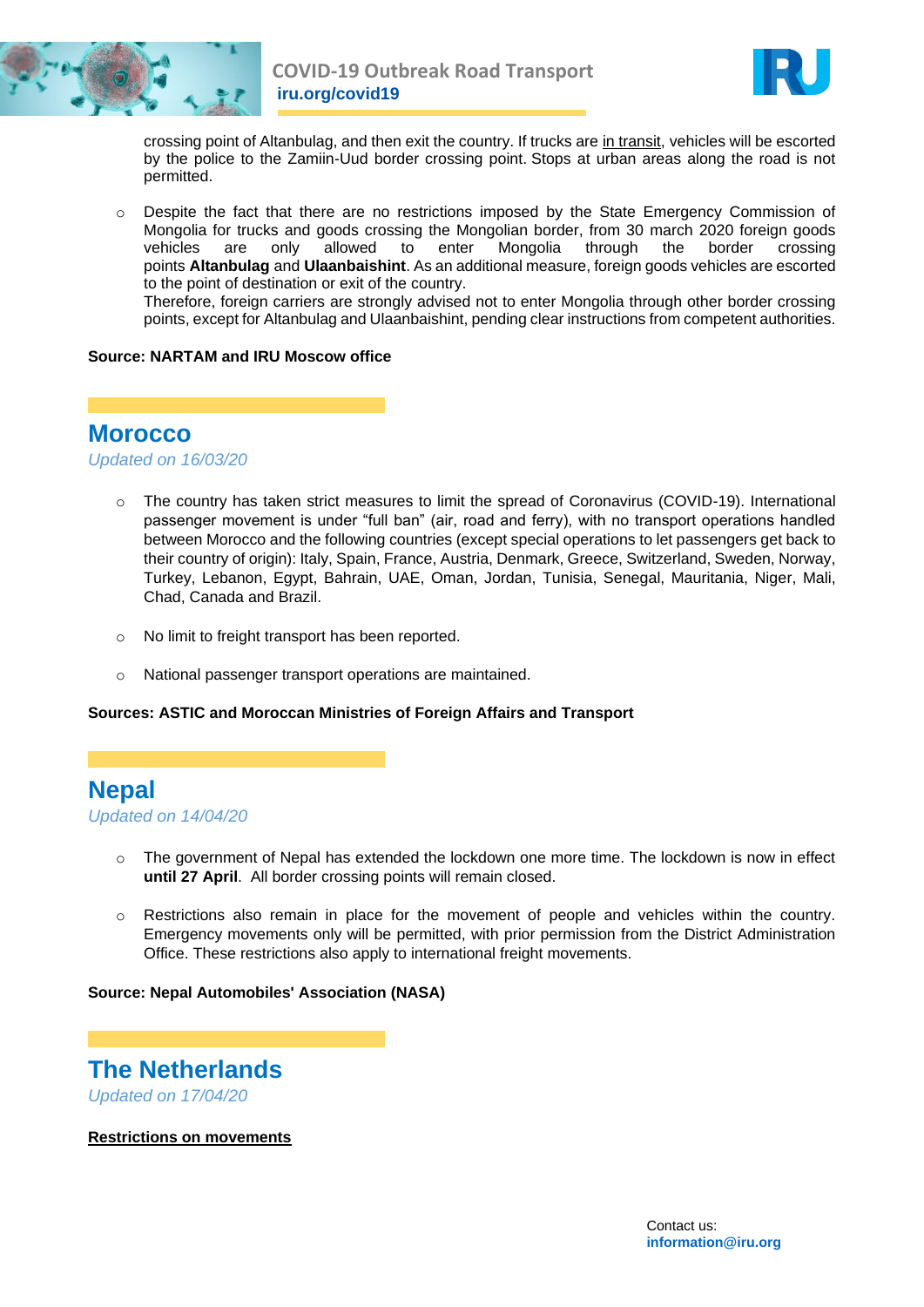



- o Currently, the Netherlands is under a relatively relaxed Coronavirus (COVID-19) regime. Most people work from home. The government aims to have the number of infected people at the same time under control. Shops remain open although certain department stores have individually decided to close.
- $\circ$  To enable an efficient loading and unloading procedure at shippers' premises, it is recommended that drivers take personal protection materials with them such as masks and gloves.
- o The associations are in communication with the government in order to safeguard restaurants and other facilities for drivers. The Ministry recommends that drivers take their meals at fuel stations. All other restaurants remain closed until at least 6 April.
- $\circ$  There is an ongoing debate in the Dutch Parliament and it is possible that measures will become stricter in the coming days.
- $\circ$  TLN has cooperated with a number of other logistical associations in the Netherlands to develop a short and simple flyer towards all the actors in the logistics chain and other service providers calling for respect and protection for professional truck drivers while doing their job. It is in Dutch only and can be found [here.](https://www.tln.nl/app/uploads/2020/03/Pamflet-sector-transport-en-logistiek.pdf)
- o The Dutch government is also maintaining a Q&A on travel restrictions in the Netherlands: [here.](https://www.netherlandsandyou.nl/travel-and-residence/visas-for-the-netherlands/qas-travel-restrictions-for-the-netherlands)

#### **Facilitation measures**

 $\circ$  In order to guarantee the flow of supplies, especially those destined for the supermarkets and pharmacies, the Dutch Minister of Infrastructure and Water Management has extended the relaxation on driving and rest times **until 31 May 2020**.

The same conditions continue to apply for the following:

- Maximum daily driving time of 11 hours;
- Maximum weekly driving time of 60 hours;
- Maximum fortnightly driving limit of 96 hours;
- Postponement of a weekly rest period from six to seven 24-hour periods.

#### **Sources: Evofenedex and TLN**

## **North-Macedonia**

*Updated on 17/03/20* 

#### **Restrictions on movements**

- o To limit the spread of the Coronavirus (COVID-19), the Government of the Republic of North Macedonia has taken the decision to close all border crossings in the Republic of Northern Macedonia to foreign nationals, passengers and vehicles (with the exception of entry and transit of freight vehicles), representatives of the diplomatic corps in the country, and any other persons for whom the Ministry of the Interior grants permission to, with prior agreement of the Main Coordination Crisis Staff confirming that there is a particular state or economic interest. Goods vehicles and persons exempt from the restriction will be allowed to enter the Republic of North Macedonia under special terms and conditions in accordance with the protocol of the Ministry of Health.
- o Border crossing points open for freight are the following: Bogorodica (border with Greece), Kafasan (border with Albania), Tabanovce (border with Serbia), Deve Bair (border with Bulgaria) and Blace (border with Kosovo).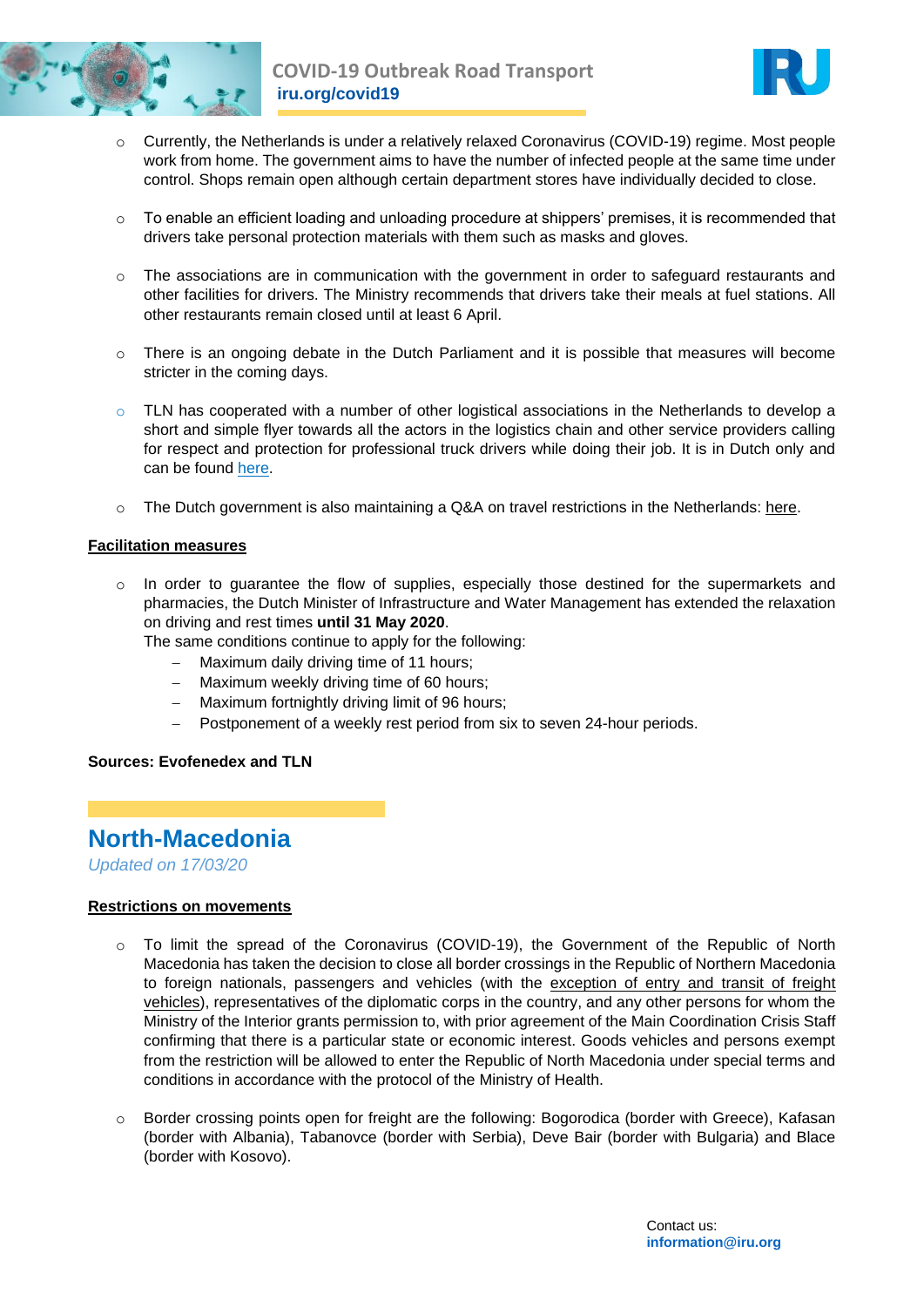



**Source: AMERIT**

**Norway** *Updated on 20/04/20*

#### **Restrictions on movements**

- o Everyone entering Norway by ferry, air, bus or private car, from countries other than Sweden and Finland, will be put in a compulsory 14-day quarantine (even if they are not experiencing any symptom of COVID-19). Tourists not willing to comply with this measure will have to return immediately. **International road freight is exempted.**
- However, the exception does not apply to drivers and personnel employed by Norwegian companies, who have stayed in countries outside the Nordic countries for a period before returning to Norway (many companies work with foreign drivers working on turns).

#### **Facilitation measures**

- $\circ$  On border crossings between Norway and neighbouring countries, controls and prioritisation of goods are the following:
	- Goods transport to and from Norway is not restricted in any way.
	- There are no extra queues reported at Norwegian border crossings.
	- In addition to the standard customs procedures, the border control has been reinforced by representatives from the police and the army. Their main task is to check the identity of drivers (passport, driving licences, etc.).
	- Prioritisation of goods: Companies who had previous arrangements with the Customs Directorate had some advantages related to customs procedures, but these advantages do not apply currently. There is an express customs procedure in place, but only at one border station. In general, there have been no new changes of priorities when it comes to border crossing.
	- Normally border crossings for trucks on the Norwegian-Swedish and Norwegian-Finnish border are quick and efficient compared to most other countries. There has been no substantial change to this pattern since the outbreak of the Covid-19 virus.
	- The exception is the Norwegian-Russian border which is currently closed.
	- Norwegian quarantine provisions: These have not changed everyone who enters the country must be in quarantine for 2 weeks, except for truck drivers who come by car and for truck drivers who come to work. Truck drivers can work, but must follow the quarantine rules when he/she is not working (in addition to all other measures to prevent infection).
- o On 15 April, rules on driving and rest times were relaxed in Norway. Relaxations will apply only for freight transport operations **until 31 May** and are as follows:
	- The daily driving time is extended from 9 hours to 11 hours.
	- Maximum weekly driving time raised from 56 hours to 58 hours.
	- Maximum fortnightly driving limit raised from 90 hours to 96 hours.
	- Reduction of the daily rest from 11 hours to 9 hours.
	- A weekly rest of a minimum of 24 hours must be followed by a weekly rest of 45 hours, meaning a reduced weekly rest is allowed every other week. The reduced weekly rest does not have to be compensated.

#### **Sources: NLF and EC (DG Move)**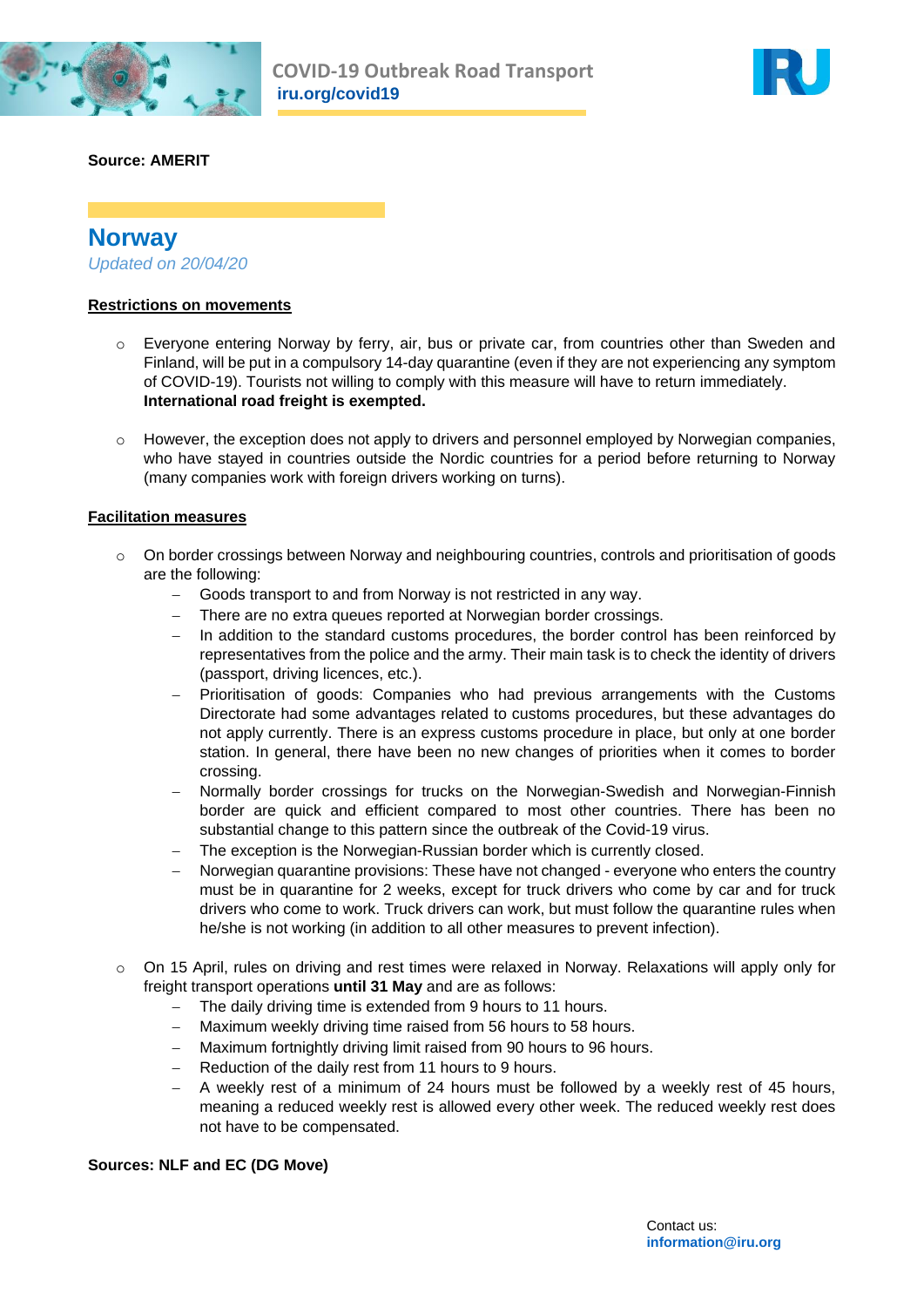



# **Pakistan**

*Updated on 15/03/20*

o On 13 March, the Ministry of Interior of Pakistan announced the complete sealing of the western border of the country with Afghanistan and Iran in order to prevent the spread of Coronavirus (COVID-19). This measure is taken for an initial period of **14 days with effect from 16 March**.

#### **Source: PNC-ICC**

# **Poland**

*Updated on 20/04/20*

#### **Restrictions on movements**

- o On 13 March, the Prime Minister of Poland announced a "state of emergency". In addition to measures to limit public gatherings, the government announced that border controls will be temporarily restored from 15 March (00:00) to 3 May (renewable).
- o During this period:
	- Foreigners will not be allowed to enter Polish national territory. All air traffic and train movements coming from abroad will be temporarily suspended.
	- Polish citizens and foreigners working in Poland that are returning from abroad must undergo a two week quarantine period.
	- National bus, air and rail transport will operate normally.
	- International road freight transport is not included in these restrictions. Borders remain open to the flow of goods and truck drivers operating international road freight will not have to comply with the two week quarantine period. The list of border crossing points open during this period is available [here.](https://www.iru.org/apps/cms-filesystem-action?file=/flashinfo/BCPs%20in%20Poland%20-%2018.03.20.pdf)
- $\circ$  On 19 March, the Polish Minister of Health lifted the previous duty of fulfilment of driver localisation forms. In addition, according to information on the Border Guard website, quarantine is not imposed on:
	- people living in Poland who work in a neighbouring country and who regularly cross the border (cross border workers).
	- foreigners living in a neighbouring country who work in Poland and cross the border regularly (cross border workers).
	- drivers engaged in the professional transport of goods and passengers.

#### **Measures applying to drivers: Health check and quarantine**

o Health checks are still taking place at border crossing points. Drivers with a temperature of above 38 degrees will automatically undergo a medical examination and will not be able to continue driving. The updated border waiting times can be found here: [www.granica.gov.pl.](http://www.granica.gov.pl/)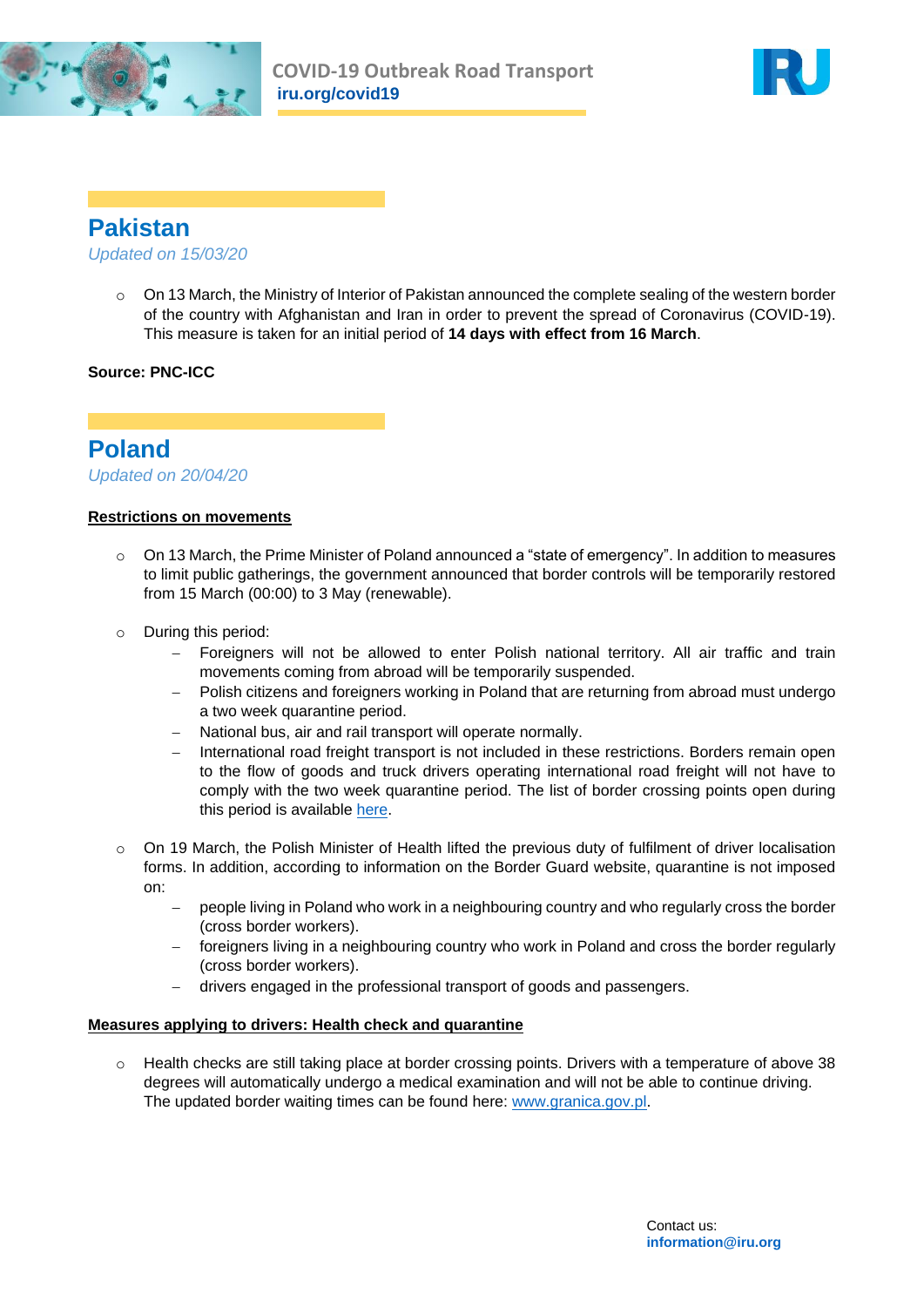



- o The Minister of Internal Affairs and Administration has extended the period of border control at the internal border with Germany, Lithuania, the Czech Republic, and Slovakia **until 3 May**. The current restrictions on the entry of foreigners into Poland will also be maintained.
- $\circ$  On 24 March, Polish Authorities amended the rules on mandatory quarantine: drivers engaged in international road transport operations using vehicles below 3.5 tonnes are not any longer subject to quarantine.

#### **Facilitation measures**

- o The Polish Ministry of Infrastructure relaxed rules on driving and rest times **from 17 April to 31 May**. Relaxations apply to drivers performing national and international road transport of goods and persons, and are as follows:
	- Art. 6.1: the daily driving time may not exceed 11 hours
	- Art. 6.2: the weekly driving time may not exceed 60 hours
	- Art. 6.3: the total driving time over the next two weeks may not exceed 96 hours
	- Art. 7: after a driving period of five and a half hours, the driver is entitled to a continuous break of at least forty-five minutes
	- Art. 8.8: if a driver makes this choice, he can also use the regular weekly rest period in the vehicle, provided he has adequate sleeping facilities for each driver and the vehicle is stationary
- Temporary derogations from the application of the provisions apply to drivers performing road haulage. Whereas, drivers performing road passenger transport are subject to the above-mentioned derogations, only in the case of transport carried out in connection with the return of citizens to their countries of residence.

According to the wording of the notification agreed with the European Commission:

- the drivers referred to above must indicate, on the back of the analogue tachograph record sheet or the digital tachograph printout, the derogation cases
- the use of temporary derogations must not cause deterioration of drivers' working conditions and road safety levels.

#### **Source: ZMPD**

## **Portugal**

*Updated on 15/04/20*

#### **Restrictions on movements**

o On 9 April, the Council of Ministers approved the extension of the state of emergency **until 00:00 on 14 May**.

Borders will remain closed for the movement of people. International freight transport, cross-border commuters and emergency vehicles are exempted from restrictions.

- o However, only major border crossings with Spain will remain open: Quintanilha, Tui, Vilar Formoso, Elvas, Castro Marim, Vila Verde de Raia (Chaves), Monfortinho (Castelo Branco), Marvão (Portalegre) and Vila Verde de Ficalho (Beja).
- $\circ$  The municipality of Ovar remains in quarantine (state of calamity). Freight transport to the municipality is only allowed for the supply of authorised industries (the list of which can be found [here\)](https://dre.pt/web/guest/home/-/dre/131193435/details/maximized?serie=II&day=2020-04-07&date=2020-04-01&dreId=131193433),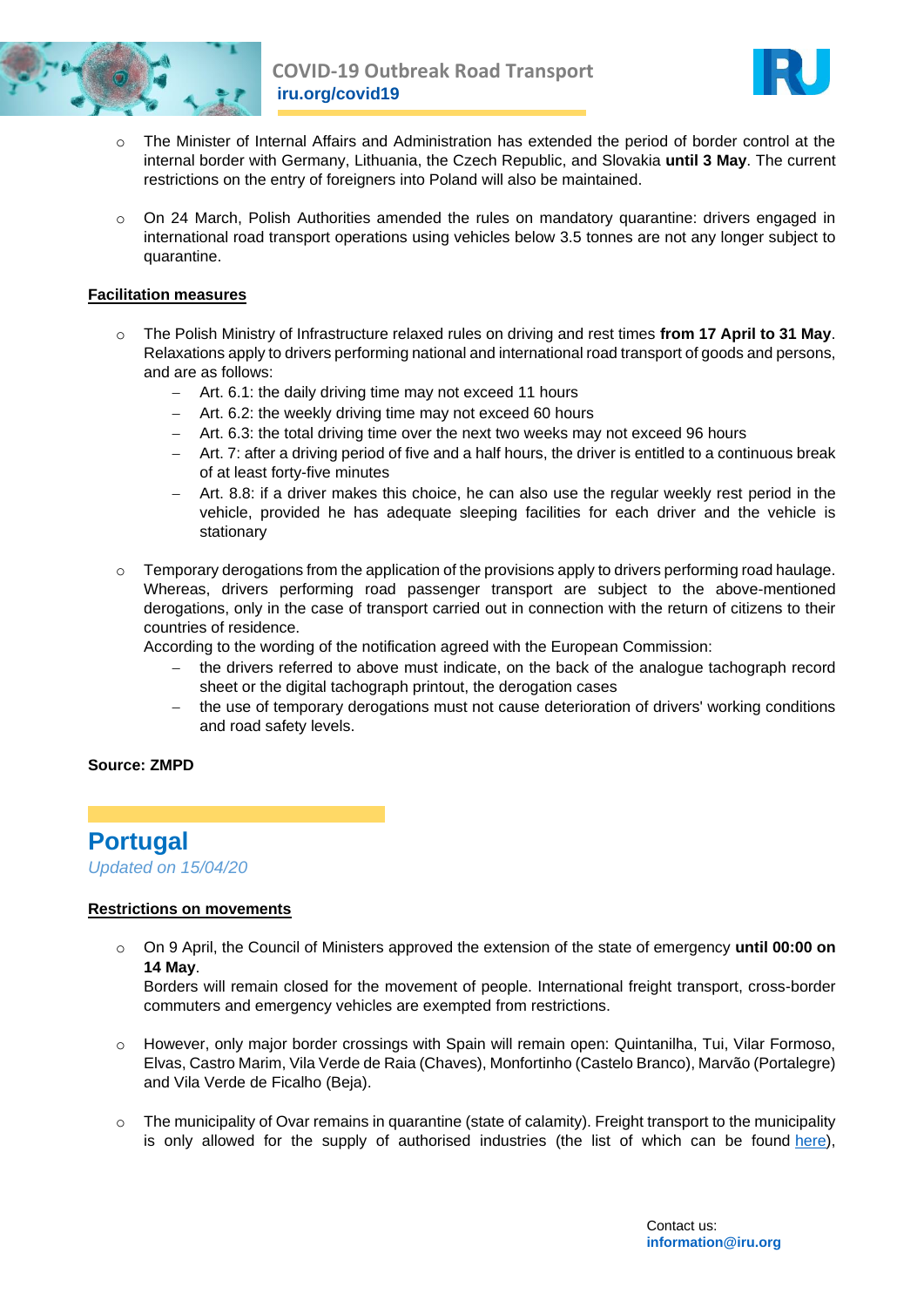



supermarkets, pharmacies and petrol stations. All other commercial establishments and non-essential services are closed, and movement of people to and from the municipality of Ovar is limited.

- o In order to prevent the spread of Covid-19, companies should telework whenever possible and nonessential shops should close.
- $\circ$  International goods and freight transport is permitted regardless of the type of services carried out or the type of goods transported. However, drivers should respect hygiene and sanitary requirements set out to prevent the spread of the virus.

#### **Source: ANTRAM**

### **Romania**

*Updated on 20/04/20*

#### **Restrictions on movements**

- $\circ$  On 14 April, the Romanian President extended the state of emergency on the territory of Romania for an **additional 30 days, starting from 15 April**. The same conditions apply. The text of the decree can be read [here](https://www.iru.org/apps/cms-filesystem-action?file=/flashinfo/14-04-2020-decret-privind-prelungirea-starii-de-urgenta.pdf) (Romanian only).
- o On 4 April, the Romanian Ministry of Internal Affairs issued Military Ordinance No.7, which details new measures for the road transport of persons and goods that have been put in place and are as follows:
	- Article 11: international road transport of persons through regular services, special regular services and occasional services in international traffic has been suspended until the end of the state of emergency. The provision applies to routes between Romania and Italy, Spain, France, Germany, Austria, Belgium, Swiss Confederation, United Kingdom, Northern Ireland, the Netherlands and Turkey.
	- Article 12: upon entering Romania, drivers of goods vehicles heavier than 2.4 tonnes and who do not have symptoms associated with the coronavirus (COVID-19) must complete a declaration using the template from the Ministry of Transport, Infrastructure and Communication, where details of the location where drivers can be contacted during the period between the two transports must be given (templates of these forms are available in Romanian [here\)](https://www.untrr.ro/userfiles/files/RO%20-%20formular%20COND%20AUTO%20ACTUALIZAT%20%20MTIC03.04.2020.pdf). Drivers are not required to undergo self-isolation at home or quarantine, provided that the employer ensures they use protective materials against coronavirus (COVID-19). *Note: foreign drivers of goods vehicles heavier than 2.4 tonnes who are transiting Romanian*

*territory are not required to complete the medical statement as provided in Art.14 (see below).*

- Article 13: the provision of Article 12 applies accordingly to drivers of goods vehicles heavier than 2.4 tonnes, who are travelling for professional reasons either from Romania to another European Union Member State, or from another EU Member State to Romania, to the state of residence of the driver, regardless of whether the trip is made in his/her freight vehicle, by individual means of transport or on his/her own. Upon entry to Romania they must present an [employee certificate](https://www.untrr.ro/userfiles/files/Adeverin%C8%9B%C4%83-angajator-in-engleza-1.pdf) signed by the employer.
- Article 14.1: drivers of goods vehicles heavier than 2.4 tonnes who are transiting Romanian territory are not required to complete the medical statement upon entry into Romania, provided they meet the following minimum conditions:
	- $\checkmark$  They only use transit corridors, and border crossing points at the end of these corridors, approved by the Ministry of Transport, Infrastructure and Communication and the Ministry of Internal Affairs. Any deviation from these is not permitted.
	- Transit through Romanian territory must be done within the minimum time frame, and must not exceed 48 hours from entry into Romania, including stationary periods for their daily rest.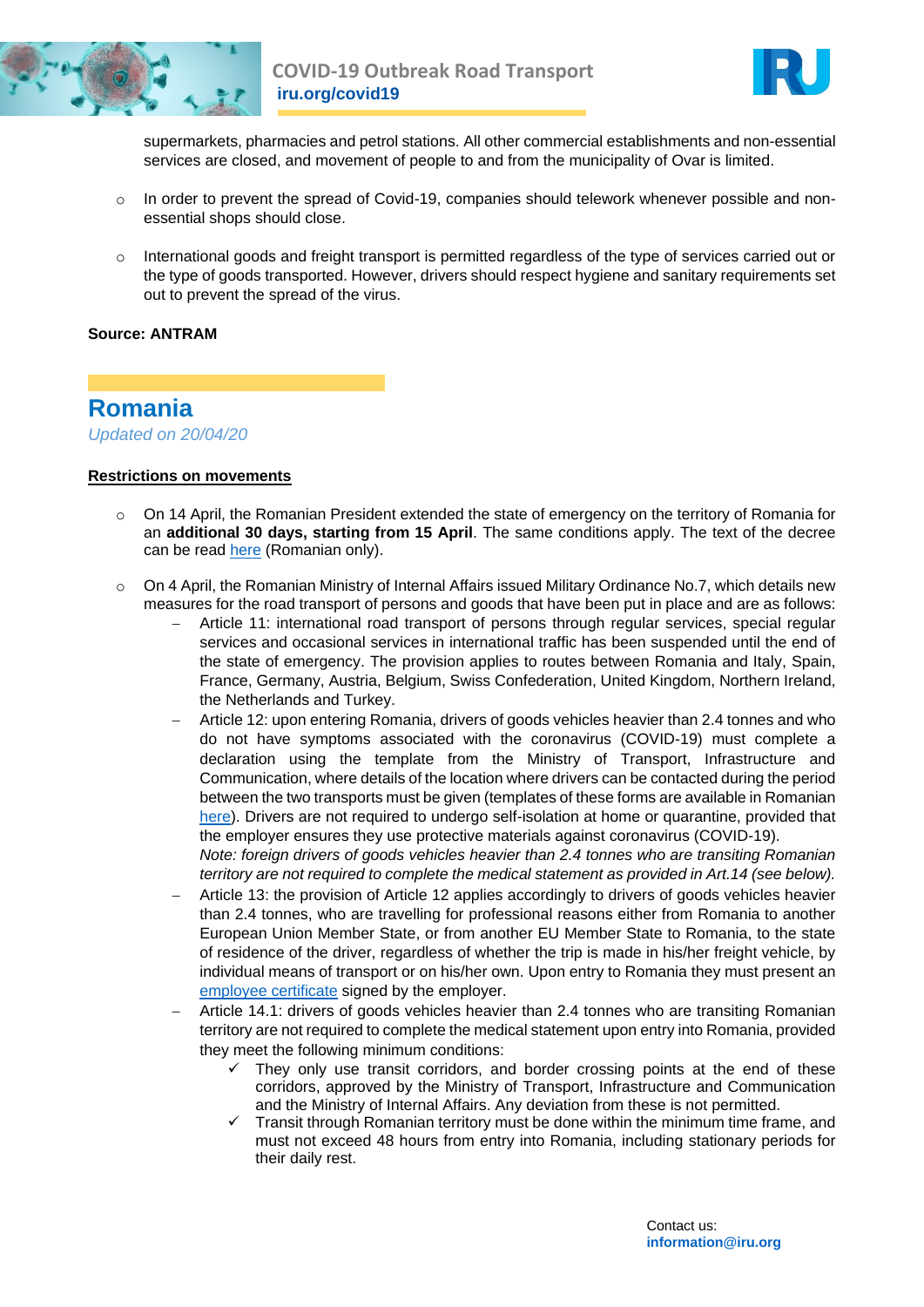



- Parking of the vehicle is done exclusively in allocated parking areas located along the identified transit corridors.
- Article 14.2 In the case of non-compliance with the conditions provided in paragraph 1 (14.1), the driver of the vehicle will be obliged to enter quarantine for 14 days, bearing any expenses incurred for this quarantine.
- Article 14.3 Upon entering Romania the driver is required to apply a [special sticker](https://www.untrr.ro/userfiles/files/tranzit%20romania%281%29.pdf) from by the State Inspectorate for Control of Road Transport to the vehicle's windscreen, in order to show the transit corridors (the model of which has been established by the Minister of Transport, Infrastructure and Communications).
- $\circ$  Drivers transiting Romania must fill out [this form](https://www.iru.org/apps/cms-filesystem-action?file=/flashinfo/romania.pdf) when entering the country. The form must be handed over at the border of exit. Note: In this case, the Romanian Inspectorate for Road Transport Control confirmed that professional drivers are also required **to have the form provided by ANNEX 3, Template of Certificate for International Transport Workers (EC communication on green lanes)** [details here.](https://www.untrr.ro/userfiles/files/ANEXA%203%20-%20Certicat%20emis%20de%20firma%20pentru%20transport%20international%20soferi%20profesionisti.pdf)
- $\circ$  Romanian authorities have also published an [interactive map](https://cestrin.maps.arcgis.com/apps/webappviewer/index.html?id=2cd8851109eb443ab4c09cb0ec96b054) displaying transit corridors, refuelling stations and rest areas.
- o The Romanian Ministry of Transport publishes daily information regarding the situation at border crossing points on its website [here.](http://www.mt.gov.ro/web14/) The information is updated every evening at 20:00. The updated border waiting times and the list of border crossing points closed [can be found here.](https://www.politiadefrontiera.ro/en/traficonline/?vt=2&dt=1)
- o In addition, the Romanian Ministry of Internal Affairs issue[d Military Ordinance No.8,](https://www.untrr.ro/userfiles/files/Military-Ordinance-no-8.pdf) which details new measures as follows:

The following State Border Crossing Points will remain totally or partially closed during the entire period of the state of emergency:

- **At the Romanian-Hungarian Border**:
	- $\checkmark$  Turnu, Arad County (except for the movement of cross-border workers);
	- $\checkmark$  Salonta, Bihor County railway and road (except for the movement of cross-border workers by road);
	- $\checkmark$  Sãcuieni, Bihor County (except for the movement of cross-border workers);
	- $\checkmark$  Valea lui Mihai, Bihor County railway and road (except for railway freight traffic);
	- $\checkmark$  Carei, Satu Mare County.

*Note: A cross border-worker is understood as a person who makes proof of living and working within an maximum area of 30 km from the Romanian-Hungarian state border, calculated from the nearest border-crossing point open for people, and who returns home at least once a week. The Romanian-Hungarian border-crossing points open for cross-border workers when entering Romania are the following: Cenad, Nãdlac, Turnu, Vãrșand, Salonta, Borș, Sãcuieni, Urziceni, Petea.*

#### **At the Romanian-Bulgarian Border**:

- $\checkmark$  Negru Vodã, Constanța County;
- $\checkmark$  Lipnita, Constanța County;
- $\checkmark$  Dobromir, Constanța County;
- $\checkmark$  Zimnicea, Teleorman County;
- $\checkmark$  Turnu Mãgurele, Teleorman County;
- $\checkmark$  Bechet, Dolj County (except for railway freight traffic).

#### **At the Romanian-Ukrainian Border**:

- $\checkmark$  Sighetu Marmației, Maramures County;
- $\checkmark$  Isaccea, Tulcea County.
- **At the Romanian-Moldovan Border**:
	- Rãdãuți-Prut, Botoșani County;
	- Oancea, Galați County.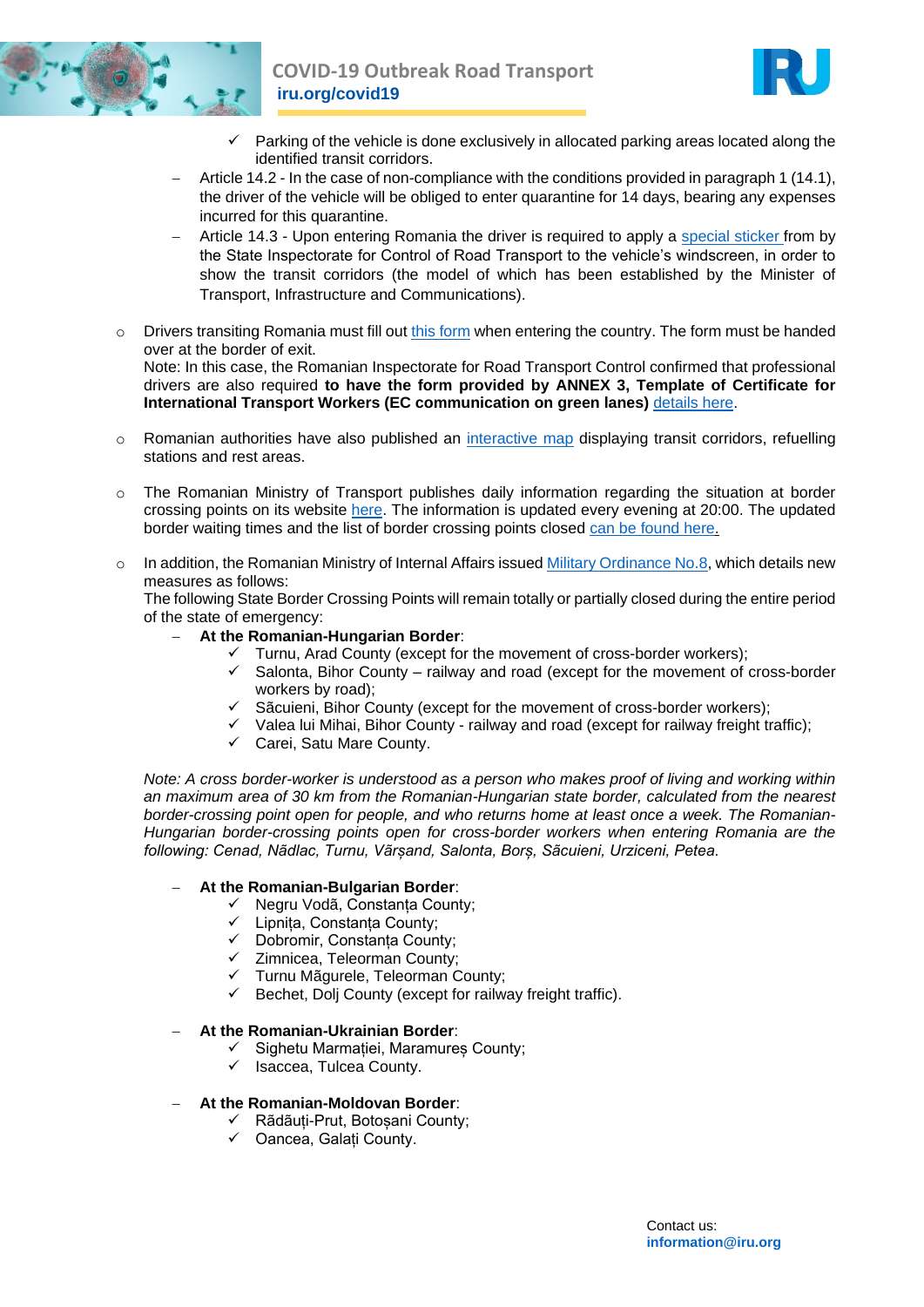

### **COVID-19 Outbreak Road Transport iru.org/covid19**



#### **At the Romania-Serbian Border**:

- $\checkmark$  Porțile de Fier II, Mehedinți County;
- $\checkmark$  Drobeta-Turnu Severin, Mehedinți (except for railway freight traffic);
- Orșova, Mehedinți County;
- Moldova Nouã, Caraș-Severin County;
- Naidãș, Caraș-Severin County;
- $\checkmark$  Vãlcani, Timil County;
- $\checkmark$  Stamora-Moravita, Timis County- railway (except for railway freight traffic);
- $\checkmark$  Lunga, Timiș County;
- $\checkmark$  Foeni, Timis County;
- $\checkmark$  Jimbolia, Timis County railway (except for railway freight traffic).

#### **Facilitation measures**

- o Romanian Authorities has introduced a temporary relaxation of the enforcement of driving and rest times for drivers performing domestic/international road transport of goods. This relaxation is granted pursuant to Article 14(2) of [Regulation \(EC\) No 561/2006.](https://www.iru.org/apps/cms-filesystem-action?file=/flashinfo/EU%20Regulation%20No.%20561%202006.pdf) This exception applies **from 18 March to 16 April**. Measures lifted are the following:
	- Art. 6.1: replacement of the maximum daily driving limit of 9 hours with one of 11 hours.
	- Art. 7: replacement of the minimum daily breaks requirements by imposing a break of 45 minutes after 5 and a half hours driving.
	- Art. 8.1: reduction of the daily rest requirements from 11 to 9 hours.
	- Art. 8.6: postponement of a weekly rest period beyond six-24 hour periods.
- o On 16 April, the National Company for Road Infrastructure Administration (CNAIR) extended the measures of lifting the driving restrictions imposed on vehicles with maximum authorized weight over 7.5 tonnes on DN1 (E60) between Ploiesti and Brasov until 14.05.2020 (during the state of emergency).

The driving restrictions is still in force on DN1 between Bucharest and Ploiesti.

Also, the driving restrictions imposed on vehicles with maximum authorized weight over 7.5 tonnes are lifted until 14.05.2020 (during the state of emergency), on A2 highway (Bucharest - Constanta), DN7 (Pitesti - Vestem), and DN39 (Agigea - Mangalia) in the day before the public holidays and the day of public holidays (30 April, and 1 May).

#### **Source: UNTRR**

**Russia** *Updated on 4/04/20*

#### **Restrictions on movements**

- $\circ$  In its continued effort to prevent the spread of the coronavirus (COVID-19) across the territory of the Russian Federation, the Russian Government has issued th[e Decree of 27 March 2020 No. 763](https://www.asmap.ru/upload/iblock/%D0%A0%D0%B0%D1%81%D0%BF%D0%BE%D1%80%D1%8F%D0%B6%D0%B5%D0%BD%D0%B8%D0%B5%20763-%D1%80.pdf) which temporarily restricts any movements through road, rail, pedestrian, rivers and combined bordercrossing points, including the overland section at the Russia-Belarus border. This decision is effective from 30 March 2020.
- The above restrictions **do not apply to truck drivers engaged in international road transport of goods** (paragraph 2). This provision is valid for citizens of the Russian Federation and for foreign truck drivers (paragraph 2 clause 2 of the Government [Decree of March 16, 2020 No. 635](http://static.government.ru/media/files/wwGGarWzAuGcDRw4OFHBfkInXcpD0ZPu.pdf) followed by amendments introduced by Government [Decree of March 25, 2020 No. 730\)](https://www.asmap.ru/upload/iblock/%D0%A0%D0%B0%D1%81%D0%BF%D0%BE%D1%80%D1%8F%D0%B6%D0%B5%D0%BD%D0%B8%D0%B5%20730-%D0%A0.pdf).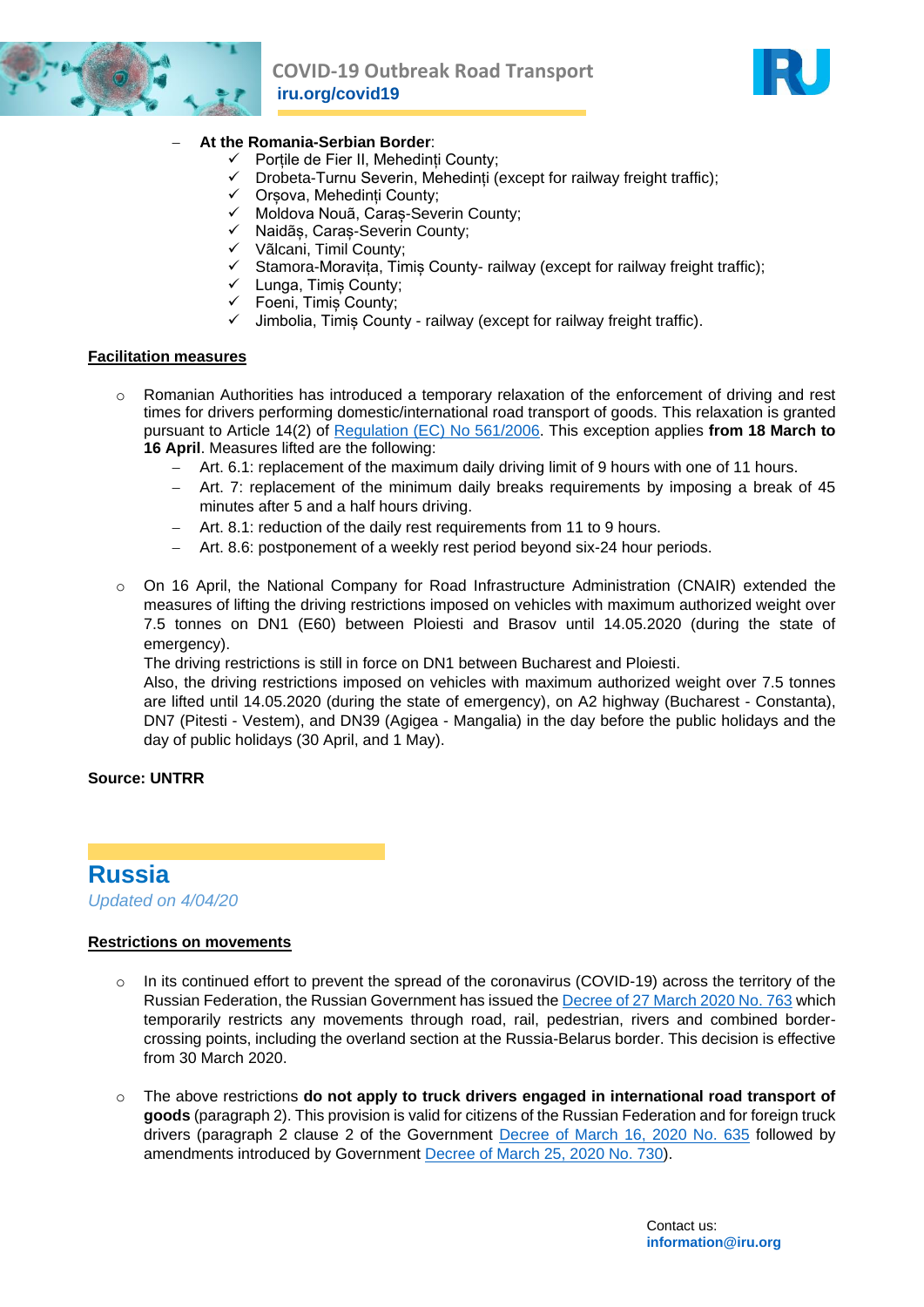



It is, however, obligatory for drivers to use/wear individual protective equipment and follow personal hygiene rules.

o Currently there's no specific restriction imposed on crews engaged in international transport operations in Russia.

#### **Facilitation measures**

- o From 20 March onwards, for a period of one month, the Russian Government has cancelled all restrictions (including customs) on the supply of basic consumer goods and a "green corridor" has been established for importers and large retail chains. A zero rate of customs duties has been levied on the import of a number of goods, including medicines and medical products. [http://government.ru/news/39221/](https://webmail.iru.org/owa/redir.aspx?C=sn_jKT8-bKMSQcF4agEkYLMTnQ9vfMEPSqkSTMdM3KHqmIdZ18_XCA..&URL=http%3a%2f%2fgovernment.ru%2fnews%2f39221%2f)
- o The Federal Transportation Inspection Service of the Russian Federation (Rostransnadzor) has announced that [from 21 March to 25 April 2020, the weight control of vehicles transporting basic food](https://webmail.iru.org/owa/redir.aspx?C=TEbR3DNSSsCbGMNd-CWaEx15EHgbcI9D7SK2R8pwGkXqmIdZ18_XCA..&URL=https%3a%2f%2frostransnadzor.ru%2fPress-sluzhba%2fnovosti-i-soby-tiya%2fdocument%2f62274)  [and non-food consumer goods](https://webmail.iru.org/owa/redir.aspx?C=TEbR3DNSSsCbGMNd-CWaEx15EHgbcI9D7SK2R8pwGkXqmIdZ18_XCA..&URL=https%3a%2f%2frostransnadzor.ru%2fPress-sluzhba%2fnovosti-i-soby-tiya%2fdocument%2f62274) (foodstuffs, baby goods, medicines), in platform-type trailers and semitrailers with tented sides, has been suspended. This measure follows the Russian Government Plan of priority measures (actions) to ensure sustainable economic development in relation to the deteriorating situation caused by the spread of the coronavirus (Covid-19) infection.
- $\circ$  At a meeting of the State Commission on the sustainability and development of the Russian economy, [it was decided](https://www.asmap.ru/detail-news/prodlen-srok-ispolzovaniya-bortovykh-ustroystv-platon) to temporarily allow the use of on-board units making payments to the Platon Electronic Toll Collection (ETC) for paying toll charges over the next 90 calendar days from the date of expiration of their service (verification) with the possibility to extend this period.
- o On 26 March, Russian Government decided to withdraw the introduction of spring restrictions on regional and local roads for HGVs in 2020. Further information can be found [here.](https://www.asmap.ru/detail-news/vitse-premer-m-khusnullin-dal-poruchenie-otmenit-vesennie-ogranicheniya-dvizheniya)
- o On 2 April, the President of the Russian Federation signed the Executive Order on Measures to Ensure the Sanitary and Epidemiological Safety of the Population in Connection with the Spread of the Novel Coronavirus Infection (COVID-19). With such document, the President resolved to declare non-work days with full pay in the Russian Federation from 4 April to 30 April.

#### **Source: ASMAP and Russian competent authorities**

### **Saudi Arabia**

*Updated on 17/04/20*

- o Only essential goods are allowed in transit such as food, medical and military supplies.
- $\circ$  Strict confinement measures are in place and there is a curfew from 15:00-06:00. This does not apply to those with special authorisation, such as drivers on duty.
- o Containers are cleaned with special materials upon their arrival at Saudi Ports, as instructed by the Ports Authority.
- $\circ$  Saudi Customs will allow UAE freight trucks to enter the country, for a period of 5 days, starting 15 April. So far, only Saudi trucks with resident drivers were allowed to enter from UAE to KSA.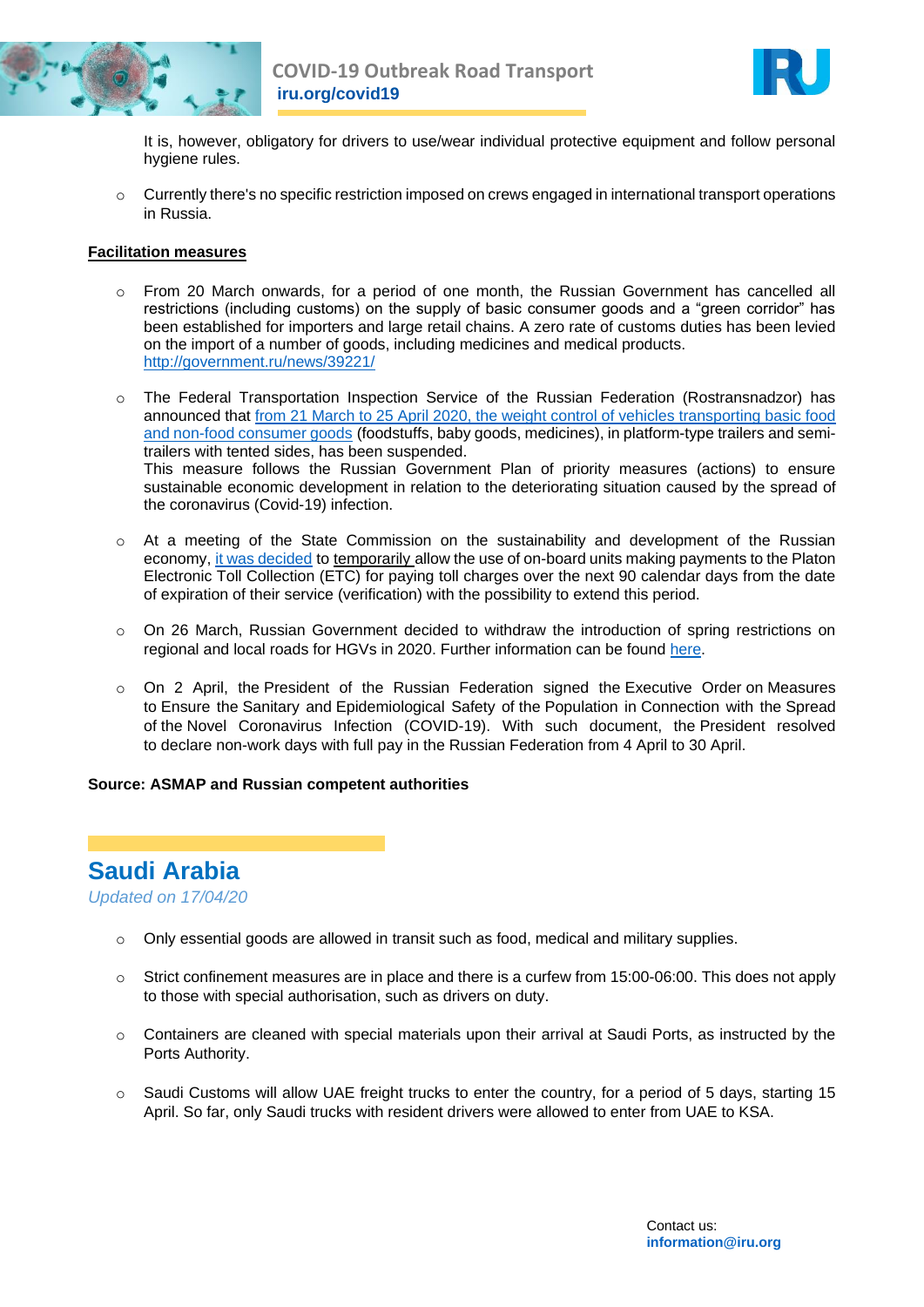



o Citizens from the following countries are prohibited from entering from Saudi Ports (Decision of Ports Authority dated 14.03.2020): China, UAE, Kuwait, Bahrain, Egypt, Lebanon, Syria, Iraq, South Korea, Oman, Sudan, EU, Switzerland, Turkey, India, Pakistan, Eritrea, Ethiopia, Kenya, Sri Lanka, Djibouti, Somalia and Philippines.

#### **Source: Saudi customs authorities**

# **Serbia** *Updated on 3/04/20*

#### **Restrictions on movements**

- o In order to limit the spread of the Coronavirus (COVID-19) into the territory of the Republic of Serbia, the Government has taken measures through different decree (unofficial translation [here\)](https://www.iru.org/apps/cms-filesystem-action?file=/flashinfo/DECISION.pdf).
- o Among the different measures, it is stated that foreign nationals shall be temporarily banned from entering the Republic of Serbia. These measures do not apply to the following categories, among others:
	- **the crew of freight motor vehicles while performing international transport by road.** In case of international transit freight transport by road, the same shall be limited to a period not longer than 12 hours from the moment of entering the territory of the Republic of Serbia.
- o **Police escort for trucks in transit through Serbia has been abolished as of 2 April 2020**, which will enable faster transportation of goods to end customers.
- $\circ$  Trucks in transit can stop only at [designated resting points and fuel stations](https://www.iru.org/apps/cms-filesystem-action?file=/flashinfo/SSG%20transit%20Republic%20of%20Serbia.pdf) marked with a TRANSIT sign. Drivers will receive a map of the dedicated resting points at the border crossing points. Stopping or parking out of these specific points is strictly forbidden and will be subject to sanctions. Drivers must wear protective masks and gloves.
- $\circ$  Please note that 45 borders are now temporarily closed (list [here\)](https://www.iru.org/apps/cms-filesystem-action?file=/flashinfo/Closed%20borders%20Serbia%2003.04.20.pdf) and that international road freight operations should be redirected to the open borders.

**Source: CCIS-AT**

**Slovenia** *Updated on 20/04/20*

#### **Restrictions on movements**

#### *General restrictions*

- o Slovenian-Italian borders are closed for passenger transport by train and international occasional and regular bus services.
- o Goods vehicles whose final destination is Slovenia and goods vehicles carrying postal items, medical equipment, pharmaceutical products or humanitarian aid are permitted to enter the country. At national level, the transport of goods is allowed for postal items, medical supplies and humanitarian aid.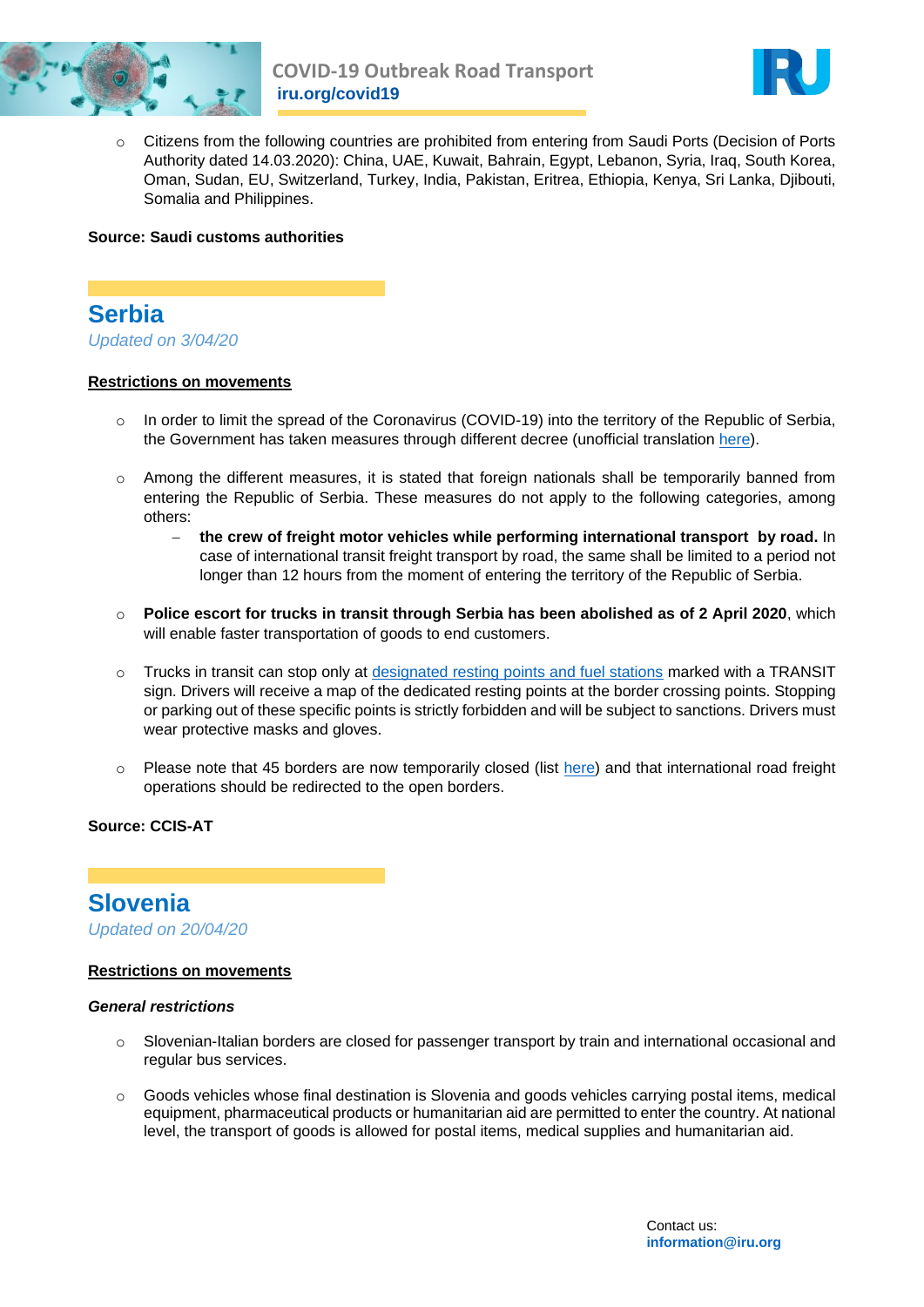



#### *Convoys*

o Following Croatia's decision on 18 April, convoys have now also been abolished in Slovenia.

#### *Border with Italy*

o On the SLO-IT border, only the following four border crossing points are open to traffic: **Vrtojba**, **Fernetiči**, **Škofije** and **Krvavi Potok**. These border crossing points are open 24 hours a day except for Krvavi Potok which is open from 05:00 until 23:00. All other border crossings are closed. Entry into the Republic of Slovenia from the Italian Republic is permitted for citizens of the Republic of Slovenia, individuals who are not Slovenian citizens or who do not have a registered permanent or temporary residence in the Republic of Slovenia if they submit proof in Slovenian, English or Italian, no older than three days, of having tested negative for SARS-CoV-2 (COVID-19). If an individual does not have such proof, he/she is allowed to enter the Republic of Slovenia only if his/her body temperature is less than 37.5°C, and if he/she shows no clear signs of upper respiratory tract infection (cough, sneezing, shortness of breath).

#### *Border with Austria*

o On the SLO-AUT border, only the following entry points are open: **Gornja Radgona** (open at all times), **Kuzma** (open at all times), **Holmec** (from 05:00 to 21:00), **Karavanke** (open at all times), **Jurij** (from 06:00 to 21:00), **Vič** (from 05:00 to 23:00), **Ljubelj** (open at all times)**, Trate** (open at all times), **Radlje**  (open at all times), **Gederovci** (open at all times), **Šentilj** (motorway, open at all times), **Šentilj**  (highway, from 06:00 to 21:00) and **Korensko** (from 05:00 to 23:00). No passenger train traffic is allowed.

Entry from Austria is permitted for Slovenian citizens, temporary or permanent residents in Slovenia, and foreigners if they present proof, not older than three days, of having tested negative for SARS-CoV-2 (COVID-19), or foreigners with a body temperature below 37.5°C with no clear signs of upper respiratory tract infection.

The ordinance does not apply to those who own land on both sides of the state border who perform agricultural work, cross-border labour migrants, freight transport, passengers of emergency/ambulance vehicles, and for transit carried out in organised humanitarian convoys. Transit of persons who are assumed to be unable to leave the territory of the Republic of Slovenia due to actions of neighbouring countries shall not be allowed. The ordinance entered into force on 25 March.

#### *Border with Croatia*

 $\circ$  On the SLO-HR border, the following border crossing points are open for transit of vehicles from Italy: **Gruškovje**, **Obrezje** and **Starod**. Drivers must bear in mind that so far only Obrezje has been used by convoys coming from Italy.

#### *Border with Hungary*

o On the SLO-HUN border, entry into Hungary is possible at three border crossing points: **Dolga vas, Pince** and **Pince R1/232**. The latter is only open to Slovenian and Hungarian citizens. All vehicles entering Hungary are subject to controls, and while there is no particular restriction or control procedure on vehicles entering Slovenia, drivers should avoid contact with others and have protective equipment with them.

#### **Facilitation measures**

o As of 27 March, road freight transport is allowed during the weekend.

#### *Extension of validity of control documents*

 $\circ$  The Government of the Republic of Slovenia adopted a Decree on the temporary ban on performing periodic technical inspections and other procedures related to the registration of motor vehicles and work in tachograph workshops in the Republic of Slovenia, which temporarily prohibited, until 16 April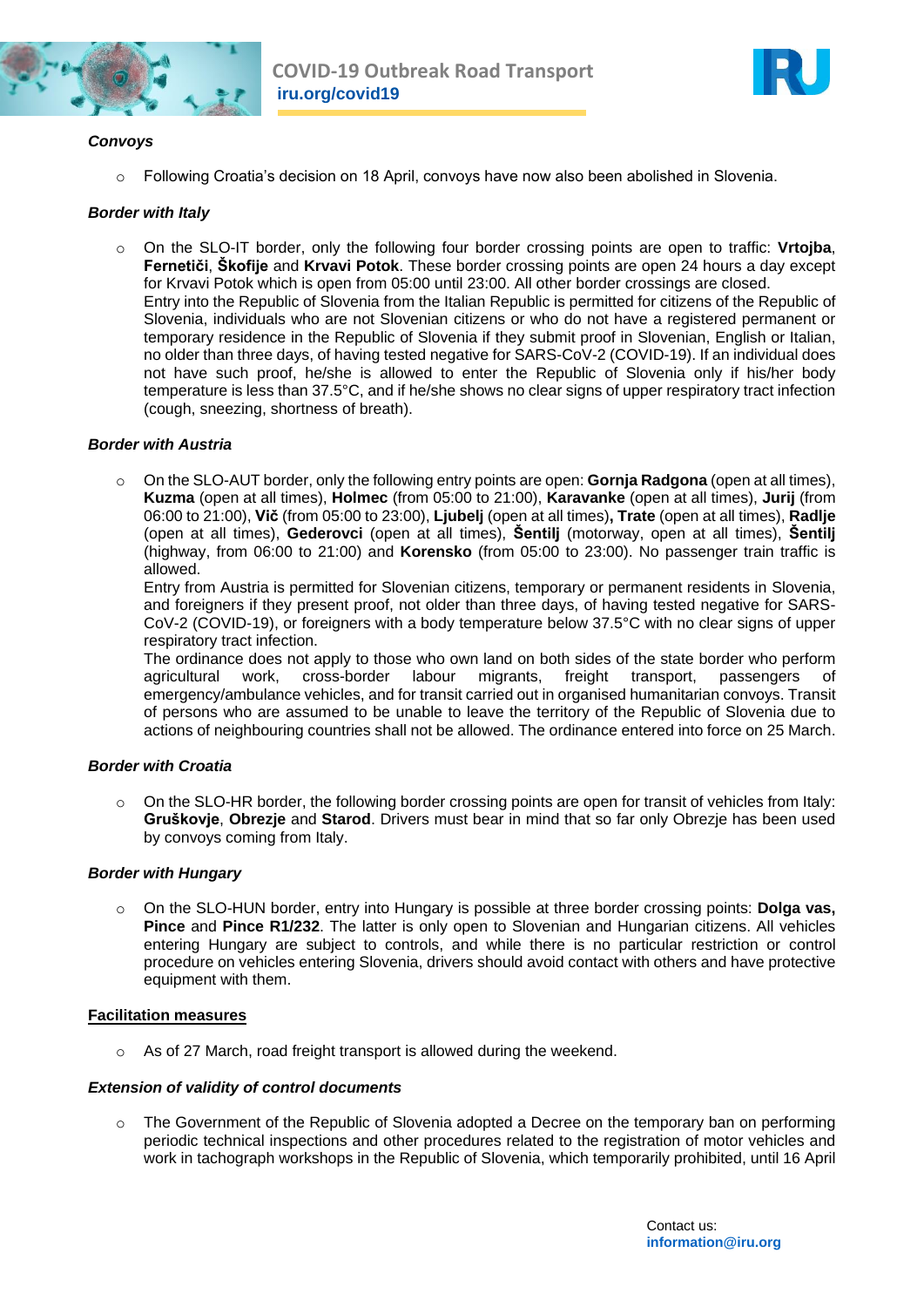



2020, the carrying out of technical inspections and other procedures. **Therefore, validity of driving licences including motor vehicle insurance and ADR certificates for transport of dangerous goods has been extended until 16 May 2020**.

The Decree on temporarily prohibiting the offering and sale of goods and services directly to consumers in driving schools and authorised driver training centres in the Republic of Slovenia prohibits the training of learner drivers, additional training for learner drivers, training for safe driving, and training for learner driver providers and safe driving training. **As a result, the validity of driving licences has been extended until 16 May 2020**.

- o The Decree amending the Decree on temporarily prohibiting the offering and sale of goods and services directly to consumers in driving schools and authorised driver training centres in the Republic of Slovenia prohibits Initial Qualification Training, theoretical and practical tests for obtaining CPC certificates, and also the periodic training for renewal of the Union Code "95". In addition, it is prohibited to carry out all activities related to the obtaining and renewal of driving licences.
- $\circ$  Initial and refresher training courses for drivers transporting dangerous goods, basic and refresher professional training and tests for exceptional transport attendants, medical examinations for candidates, for the driver, and for the renewal of driving licences, control medical examinations of motor vehicle drivers, and training and tests for safe handling of tractors and tractor attachments are also prohibited. **As a result, the validity of driving licences, CPC certificates and ADR driver qualification certificates which expire on 16 April 2020 has been further extended until 16 July 2020.** Instructions were sent to the Slovenian Police and the Inspectorate of Infrastructure and Financial Administration to take into account the exceptional circumstances related to the validity of different documents in the transport sector, and also for foreign users.
- Slovenia has signed ADR Multilateral Agreements:
	- M324 concerning driver training certificates and safety adviser certificates; and
	- M325 concerning periodic or intermediate inspections of tanks and certificate of approval for vehicles (more details: [https://www.unece.org/trans/danger/multi/multi.html\)](https://www.unece.org/trans/danger/multi/multi.html).

#### *Exemptions from driving and rest time rules*

Slovenia has notified the European Commission that it will apply (from 16 March to 16 April 2020) a temporary and limited **relaxation of the enforcement of driving and rest times** for drivers of vehicles transporting essential goods. It will apply to drivers involved in the delivery of goods in domestic and international transport. This relaxation is granted pursuant to Art. 14(2) of Regulation (EC) No 561/2006.

A comprehensive overview of measures taken by the Government of Slovenia can be downloaded [here.](https://www.iru.org/apps/cms-filesystem-action?file=/flashinfo/ukrepi_word_27_3_2020.pdf)

#### **Source: GIZ Intertransport and Government of Slovenia**

**Slovakia** *Updated on 18/04/20*

#### **Restrictions on movements**

- $\circ$  An emergency plan entered into force on 13 March at 07:00. This plan from the Ministry of Interior states that:
	- $-I$ nternational buses are prohibited from entering/exiting the country.
	- Freight transport will be allowed on national and international routes. Drivers must be equipped with protective equipment and only those drivers with a temporary/permanent residence permit will be allowed to travel.
	- Secondary border crossings will be closed.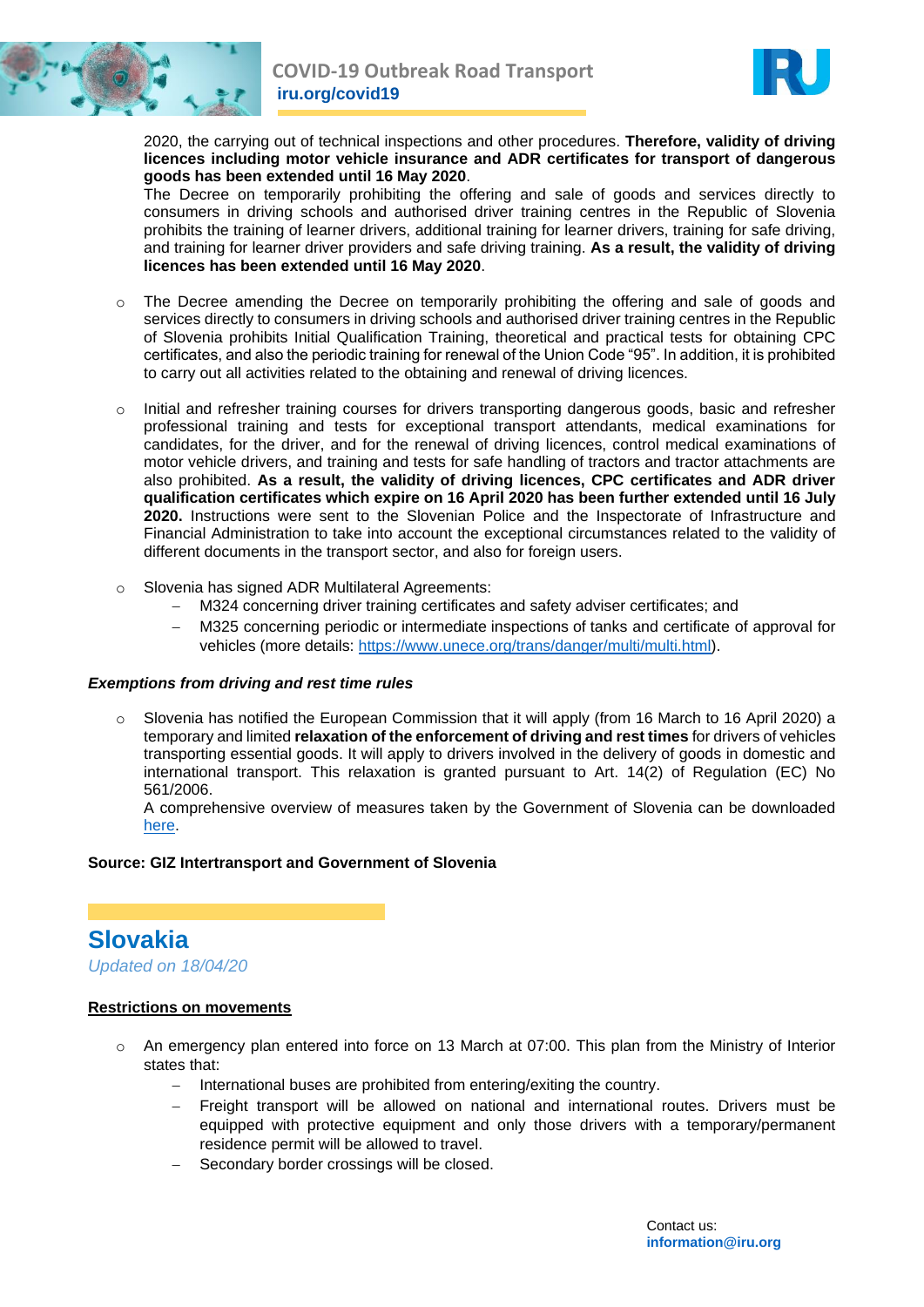



- o According to the additional clarification received by IRU member in Slovakia, CESMAD Slovakia, all international drivers involved in international road freight transport are allowed to carry out their operations. In addition, CESMAD Slovakia provided further clarification on the rules applicable to truck drivers:
	- Slovakian truck drivers returning to Slovakia are only exempt from the quarantine regulations if they are performing an international transport, and provided they remain at home during the time spent in Slovakia. Any Slovakian drivers returning to Slovakia by car must quarantine for 14 days, as per the current regulations;
	- Foreign drivers performing international freight operations, to and from Slovakia, are also exempt from the quarantine regulations.

Please find [here](https://www.iru.org/apps/cms-filesystem-action?file=/flashinfo/Public%20order%20Slovakia%2013.03.20.pdf) the entire text of the decision, including details regarding drivers' protection equipment and protective measures.

- o On 17 April, the Slovak government has decided to extend controls at the borders **until 7 May**. During this period it will only be possible to enter and exit Slovakia through the following border crossings:
	- **Slovakia – Austria**
		- $\checkmark$  Bratislava Jarovce Kittsee (motorway)
		- $\checkmark$  Bratislava Jarovce Kittsee (old road)
		- Bratislava Petržalka Berg
		- Moravský Svätý Ján Hohenau
	- **Slovakia – Hungary**
		- $\checkmark$  Bratislava Čunovo Rajka (motorway)
		- $\checkmark$  Medveďov Vámosszabadi
		- $\times$  Komárno Komárom
		- Štúrovo Esztergom
		- $\checkmark$  Šahy Parassapuszta
		- $\checkmark$  Slovenské Ďarmoty Balassagyarmat
		- Šiatorská Bukovinka Salgótarján
		- Kráľ Bánréve
		- $\checkmark$  Milhosť Tornyosnémeti (road no. I/17)
		- $\checkmark$  Milhosť Tornyosnémeti cesta (road no. R4)
		- $\checkmark$  Slovenské Nové Mesto Sátoraljaújhely

#### **Slovakia – Czech Republic**

- $\checkmark$  Svrčinovec Mosty u Jablunkova
- $\checkmark$  Makov Bílá-Bumbálka
- $\checkmark$  Horné Srnie Brumov-Bylnice
- Drietoma Starý Hrozenkov
- Moravské Lieskové Strání
- Lysá pod Makytou Střelná
- Vrbovce Velká nad Veličkou
- $\checkmark$  Brodské Břeclav (highway)
- Holíč Hodonín
- $\checkmark$  Skalica Sudoměřice (new road)

#### **Slovakia - Poland**

- $\checkmark$  Trstená Chyžné
- $\checkmark$  Vyšný Komárnik Barwinek
- o Procedures at green lane border crossings remain unchanged.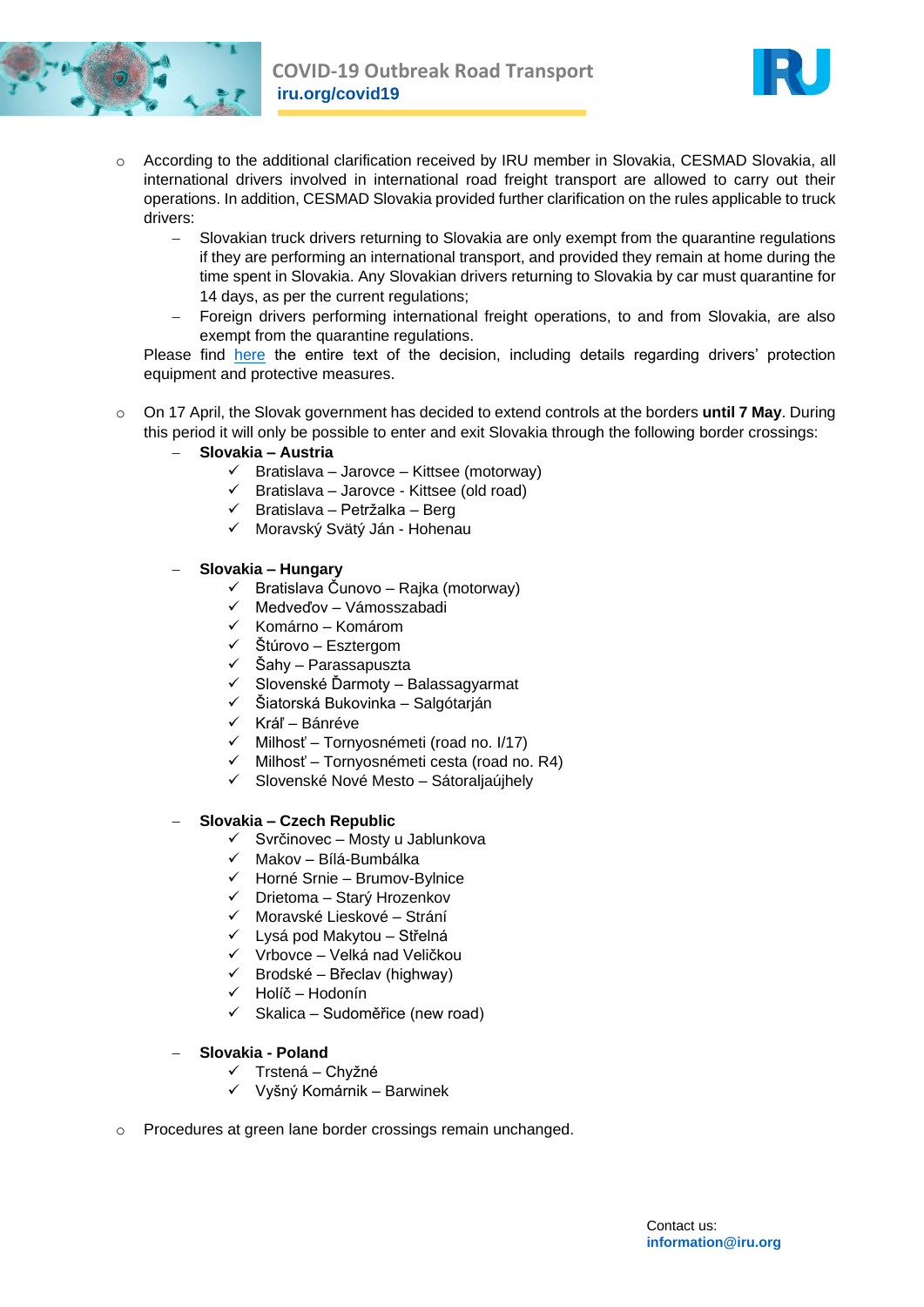



#### **Facilitation measures**

- o On 17 April, the Slovakian government has notified the extension of driving and rest times rules relaxations. Relaxations apply **from 00:00 of 18 April until 24:00 of 31 May** and are the following:
	- Art. 6.1: increase of the maximum daily driving time from 9 hours to 11 hours
	- Art. 6.2: increase of the maximum weekly driving time from 56 hours to 60 hours
	- Art. 6.3: increase of the fortnightly driving time from 90 hours to 96 hours
	- Art. 7: the driver shall have an uninterrupted break of at least 45 minutes if he does not take a rest period after five and a half hours of driving
	- Art. 8.1: reduction of the minimum daily rest period from 11 hours to 9 hours

#### **Source: CESMAD Slovakia**

**Spain** *Updated on 20/04/20*

#### **Restrictions on movements**

- o On 9 April, the Spanish parliament backed the government's proposal to **extend the state of emergency until 26 April**.
- $\circ$  In addition, the Royal decree 463/2020 published on 14 March aims at banning traffic on some national routes. *Those provisions has been not put in place, at the moment.* The following vehicles / services are exempted from the provision:
	- Roadside assistance and road maintenance vehicles
	- Vehicles distributing medical, food and fuel supplies
	- Vehicles collecting solid waste
	- Vehicles transporting live cattle and perishable goods (ATP)
- o Moreover, the 6-month period during which the holder of a foreign driving license (valid for driving in Spain) can drive in the national territory is suspended.
- $\circ$  On 30 March, the Spanish Ministry of Transport published [a list of tourist accommodation](https://www.boe.es/boe/dias/2020/03/30/pdfs/BOE-A-2020-4194.pdf) that will remain open to host, among others, drivers engaged in the transport of passengers and goods. An interactive map can be found [here.](https://www.mincotur.gob.es/es-es/COVID-19/Paginas/Mapa-Hoteles.aspx) The Government also released a [website](https://www.mitma.gob.es/transporte-terrestre/punto-de-informacion-de-servicios-de-restauracion) with information on restaurants, service stations and parking areas available for road carriers.
- $\circ$  On 31 March, the Spanish Ministry of Industry, Trade and Tourism published an [explanatory note](https://www.iru.org/apps/cms-filesystem-action?file=/flashinfo/31_03_2020%20Nota%20interpretativa%20sector%20industrial%20RDL10-2020.pdf) on the application of Royal Decree 10/2020, which regulates paid leave for people working in nonessential sectors. The Ministry clarifies that the status of "essential" applies to types of workers and not to types of goods, so there is no list of "essential goods". The last paragraph of the explanatory note clearly states that people working in import or export activity of any kind of goods or materials are exempted from the application of the decree.

#### **Therefore, the transport sector is considered essential regardless of the type of goods being carried.**

The obligatory leave for people working for non-essential sectors has been in force until 9 April, included.

In addition to the above mentioned measures, the Spanish government announced that, as from 17 March, borders are closed for movement of persons. Are exempted Spanish citizens, Spanish residents, cross-border commuters and anyone justifying a case of Force majeure. As already stated, freight transport remain exempted to guarantee economic activity and supply chain.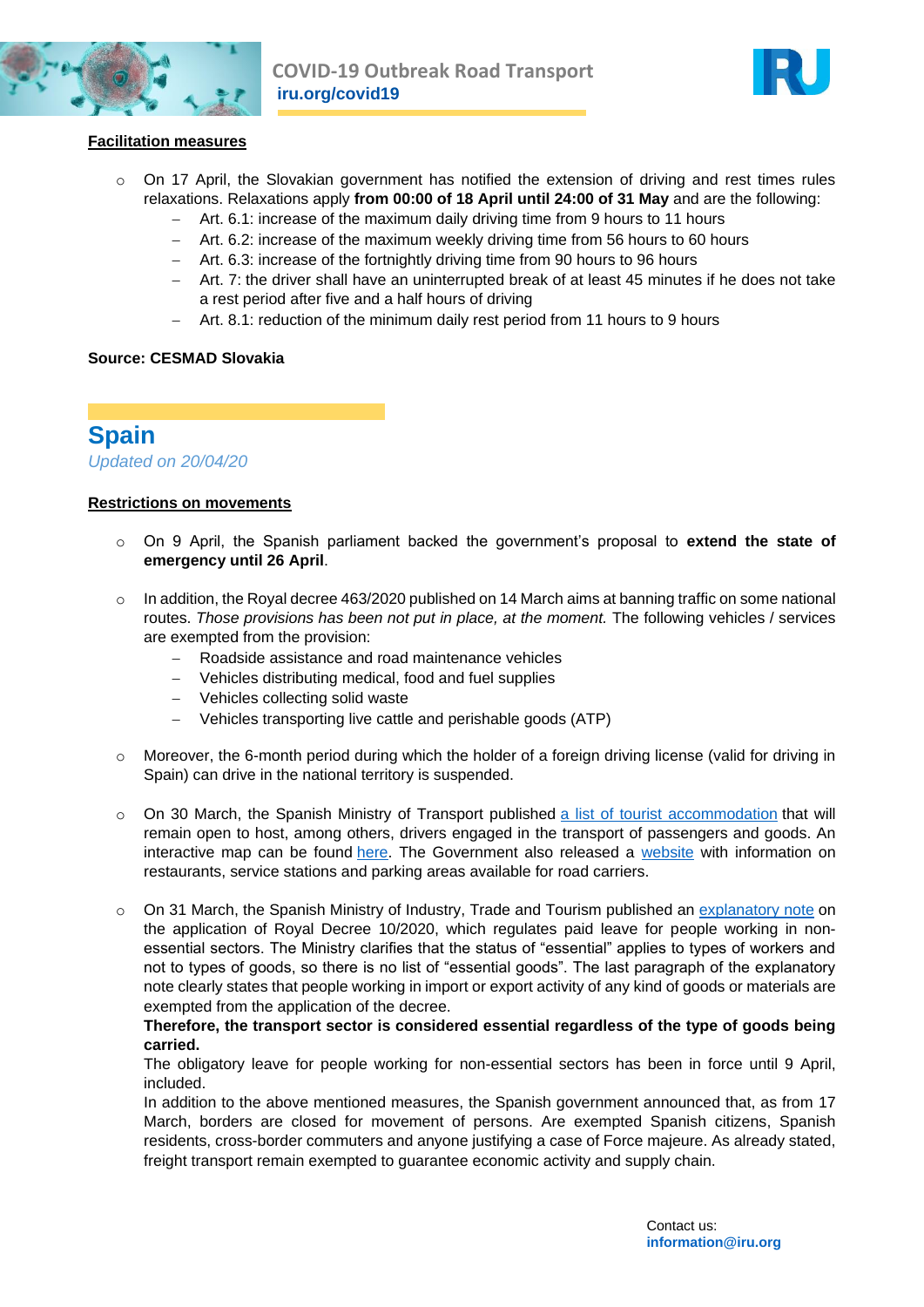



#### **Facilitation measures**

- o Driving restrictions have also been lifted by the competent authorities.
- $\circ$  In all cases, the lifting does not apply to the mandatory itineraries for dangerous goods. The following restrictions are suspended for the entire duration of the state of emergency
	- Week traffic bans for vehicles over 7.5 tonnes
	- Weekend and festive bans for ADR vehicles
	- Week, festive and weekend bans for abnormal transport
	- All traffic bans for transport vehicles in Catalonia and in the Basque Country
- o The following derogations apply:
	- Licenses, permits and any driving authorization expiring during the state of emergency is automatically extended until up to 70 days after its end
	- The validity of temporary authorizations for circulation are extended up until 60 days after the end of the state of emergency

More detailed information for [Spain,](http://www.dgt.es/es/prensa/notas-de-prensa/2020/Medidas_preventivas_adoptadas_por_la_Direccion_General_de_Trafico_como_consecuencia_del_COVID19.shtml) [Catalonia,](https://www.iru.org/apps/cms-filesystem-action?file=/flashinfo/Temporary%20lift%20of%20diving%20restrictions%20Catalonia%2014.03.20.pdf) and the [Basque Country.](https://www.iru.org/apps/cms-filesystem-action?file=/flashinfo/Lifting%20restrictions%20Basque%20Country.pdf)

- $\circ$  On 25 March, the Spanish Government published derogations to live animal transport rules:
	- Certificates, authorisations related to drivers and vehicles engaged in the transport of live animals expiring after 1/3/2020 are valid until 120 days after the end of the state of emergency or extensions thereof. In addition, this term may be extended by the Ministry of Agriculture, Fisheries and Food for a maximum of 30 more days.
	- The logbooks or route sheets will be valid despite not having been sealed by the competent authority until 7 days after the end of the state of emergency or its extensions, and may be extended 7 more days by the General Directorate of Agricultural Productions and Markets.
	- Exemptions granted on the rest times related to the protection of animals during transport and related operations. This applies to all animal movements that are carried out during the state of emergency. The total duration of the trip will be the maximum allowed for each species in Chapter V of Annex I of Regulation (EC) No. 1/2005, of the Council, of 22 December 2004, except for rest time.
	- These measures apply to the entire territory of Spain. The Government will notify the EC, aiming to extend the validity of such measures to other countries.
- o On 14 April, the Spanish government advised of the [relaxation](https://www.boe.es/boe/dias/2020/04/15/pdfs/BOE-A-2020-4461.pdf) of driving and rest times rules. These relaxations apply **from 14 April until 31 May** and are as follows:
	- Art. 6.1: increase in the maximum daily driving limit from 9 hours to 11 hours
	- Art. 8.2: reduction in the daily rest requirements from 11 to 9 hours
	- Art. 8.6: possibility of taking two consecutive reduced weekly rests of at least 24 hours, provided that:
		- a) The driver takes at least 4 weekly rest periods in those 4 consecutive weeks, at least two of which must be the normal weekly rest periods of at least 45 hours
		- b) no compensation is required for reduced weekly rest
	- Art. 8.8: Possibility for the driver to take the regular weekly rest in the vehicle, as long as it has suitable sleeping facilities for each driver, and the vehicle is stationary.

Members should bear in mind that maximum driving limits of 56 hours (Art. 6.2) and 90 hours (art. 6.3) are maintained.

#### **Sources: ASTIC, CETM, and Confebus**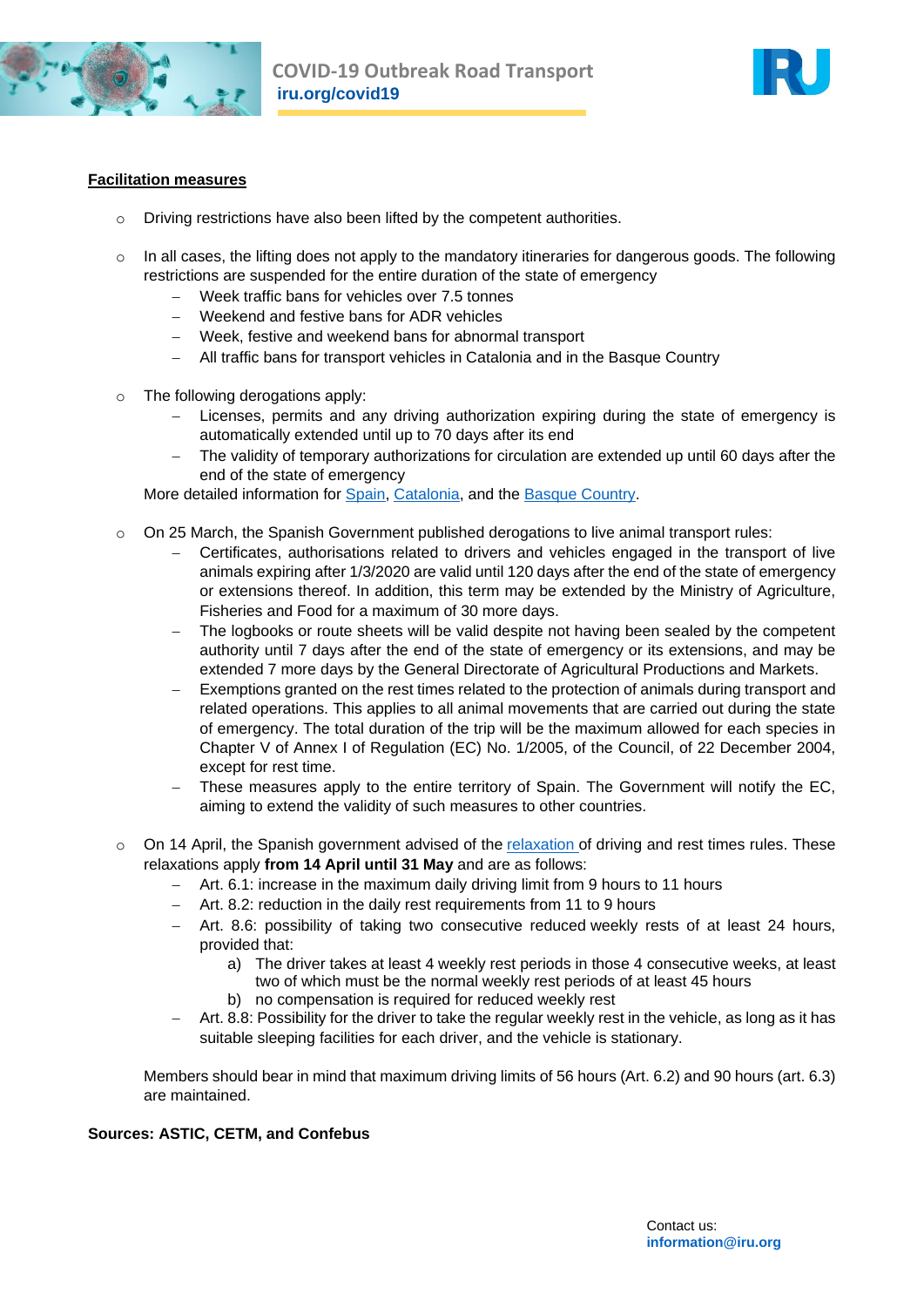



**Sweden** *Updated on 14/04/20*

#### **Restrictions on movements**

 $\circ$  The Sweden government has taken measures introducing social distancing to prevent the spread of the Coronavirus (COVID-19). Freight transport activities within, to and from Sweden are not impacted by these measures.

#### **Facilitation measures**

- o The Swedish Transport Agency states that Sweden [plans to adopt](https://transportstyrelsen.se/en/road/Commercial-transport/notification-of-temporary-derogation-from-driving-and-rest-times-pursuant-to-art.-141-of-regulation-5612006-by-sweden/) a temporary and limited relaxation on the enforcement of driving and rest times for the **drivers of vehicles transporting all types of goods and transport of passengers**.
- o This temporary relaxation applies **from 15 April 2020 and will run until 31 May 2020**. This relaxation is granted pursuant to Article 14(2) of the EU Regulation  $561/2006$ . It will apply to all drivers, irrespective of their nationality, when operating on the Swedish territory.
- $\circ$  For the above-mentioned category of drivers, the following provisions will be temporarily relaxed as follows:
	- Article 6.1: replacement of the maximum daily driving limit of 9 hours with one of 11 hours.
	- Article 6.2: replacement of the maximum weekly driving limit of 56 hours with one of 60 hours.
	- Article 6.3: replacement of the maximum fortnightly driving limit of 90 hours with one of 120 hours.
	- No derogation to Article 7 of Regulation 561/2006.
	- Article 8.1: reduction of the regular daily rest requirements from 11 to 9 hours.
	- Article 8.6: reduction of the regular weekly rest period from 45 hours to 24 hours.
	- Article 8.8: possibility for the driver to take the regular weekly rest shorter than 45 hours in the vehicle, as long as it has suitable sleeping facilities for each driver and the vehicle is stationary.

#### **Sources: SA and Stoneridge Electronics**

## **Switzerland**

*Updated on 20/04/20*

#### **General restrictions**

- o At an extraordinary meeting today, 16 March 2020, the Federal Council took the decision to introduce more stringent measures to protect the public. It has declared that an 'extraordinary situation' now exists in Switzerland in terms of the Epidemics Act. All shops, restaurants, bars and entertainment and leisure facilities will remain closed until 26 April. Not affected by the new ruling are food stores and healthcare institutions.
- $\circ$  The Federal Council has also authorised the deployment of up to 8000 members of the armed forces to assist the cantons at hospitals and with logistics and security.

#### **Restrictions on movements**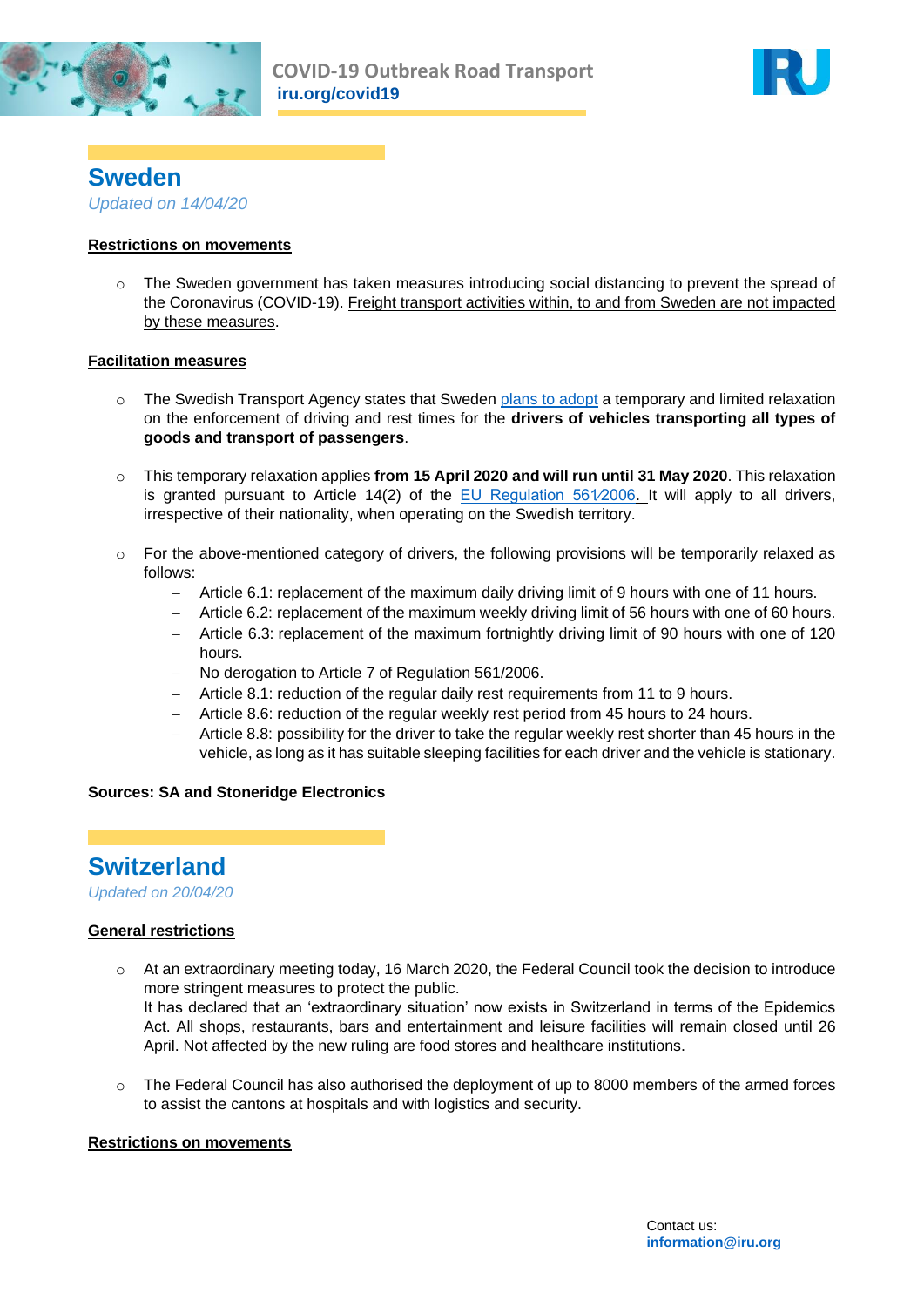



- o From 00:00 of 17 March, entry by road on the Swiss territory from Italy, France, Germany, and Austria is limited to Swiss citizens, Swiss residents and people entering for professional reasons. Only major border crossings are open for movements of persons.
- o International freight transport is not affected by these measures, and all border crossing points are open for freight movements. [Green lanes](https://www.ezv.admin.ch/ezv/fr/home/teaser-page-d-accueil/a-la-une-teaser/coronavirus/green-lanes.html) are also in place at some border crossings for import, export and transit of medical products, foodstuff, fuel supplies, and post. List of border crossings equipped with green lanes for freight transport is available [here.](https://www.ezv.admin.ch/ezv/fr/home/teaser-page-d-accueil/a-la-une-teaser/coronavirus/liste-geoeffnete-grenzuebergaenge.html)
- o On 1 April, the Swiss Federal Department of Justice notified the **extension of border controls until 24 April**. The prolongation involves borders with all Schengen states except land and air borders with France, Italy, Spain, Austria and Germany, which have been prolonged separately. Borders with the Principality of Liechtenstein are also exempted from the provision.
- o On 1 April, the Swiss Federal Department of Justice notified the **extension of border controls until further notice (as long as necessary, but for a maximum of 6 months)**. The prolongation involves all countries except the Principality of Liechtenstein. At present, there is no official date for the lifting of border controls.

#### **Source: [ASTAG,](https://www.astag.ch/connaissances/aktuell/corona-virus-f/) Federal Customs Administration, Swiss Federal Department of Justice and European Commission**

### **Tajikistan**

*Updated on 6/04/20*

- o Government of Tajikistan has issued a [temporary regulation](https://www.iru.org/apps/cms-filesystem-action?file=/flashinfo/Tajikistan_RU.pdf) concerning international freight transport in the Republic of Tajikistan in view of COVID-19 prevention (unofficial translation from ABBAT [here\)](https://www.iru.org/apps/cms-filesystem-action?file=/flashinfo/Tajikistan_EN_6.04.pdf).
- $\circ$  This temporary regulation specifies the entry, exit and transit of international freight vehicles and the movement of drivers engaged in international road transport to/from the Republic of Tajikistan.
- $\circ$  The regulation was approved by the Ministry of Transport, Health and Social Affairs, Internal Affairs, Customs and the State Committee for National Security of the Republic of Tajikistan. <http://www.abbat.tj/news/972>

#### **Source: ABBAT**

## **Tunisia**

*Updated on 7/04/20*

- $\circ$  There are no restrictions on movement of goods in Tunisia; however, importers are facing difficulties importing goods, not because of internal regulations but rather due to the situation worldwide.
- o Exporting medical supplies that are necessary for treatment of the virus, such as masks and oxygen machines require special authorization.
- o Work at the borders is maintained with staff reduction to ensure social distancing whilst on duty. Staff are split into 2 shifts that alternate every week.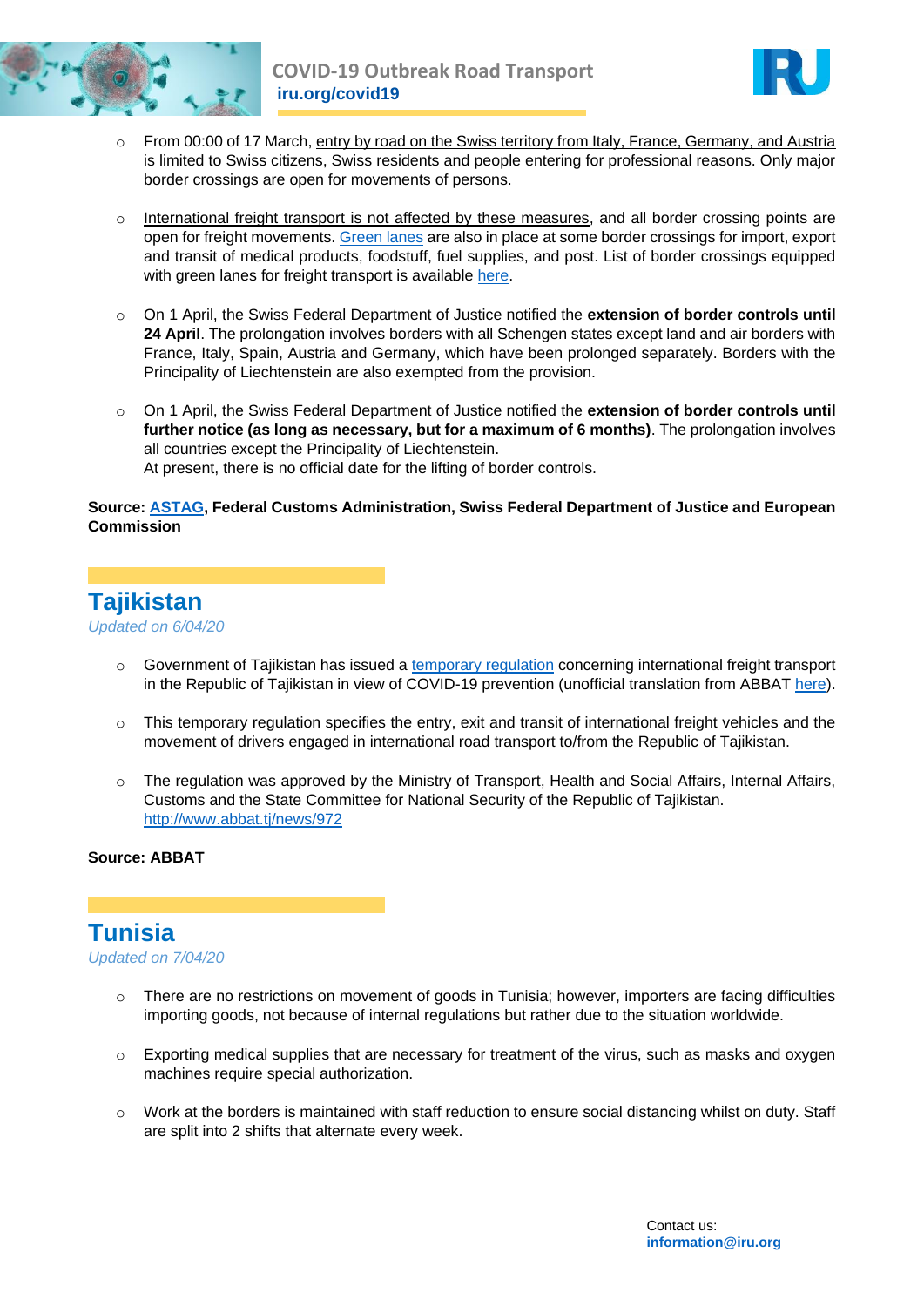



- $\circ$  Borders with Libya are already closed due to the political situation, therefore there is not very much transit movement in general, not because of the coronavirus, but because of the political situation in the region.
- o Borders with Algeria are closed both way.

**Source: Tunisian customs authorities**

**Turkey** *Updated on 12/04/20*

#### **Restrictions on movements**

- o On 9 April, the Turkish Ministry of Interior set out [new measures](https://www.iru.org/apps/cms-filesystem-action?file=/flashinfo/turkish%20notice.pdf) (translation [here\)](https://www.iru.org/apps/cms-filesystem-action?file=/flashinfo/turkey%20notice%20translation%202.pdf) related to limit the spread COVID-19. According to the measures, all drivers will be subject to health checks. Individuals who show symptoms related to the disease will not be allowed to enter Turkey.
- o After medical checks by health authorities, Turkish drivers will be allowed to enter by signing a commitment which proves that they accept to quarantine at home for 14 days, if they visited risky countries within last 14 days.
- o Foreign drivers will drive to designated and isolated areas where the exchange of drivers and/or trailer/goods, will be performed. In case this is not possible, and in case they have visited countries at risk within the last 14 days (see list below), foreign drivers will be allowed to enter Turkish territory only after a mandatory 14 days quarantine.
- o Foreign trucks/drivers carrying goods, such as medicine, medical supplies and food supplies, that bear urgency for Turkey, are allowed to enter (without having to quarantine for 14 days) under the obligation to undergo major relevant health examinations/checks and the obligation of getting necessary protective measures.
- $\circ$  Bulgarian, Azerbaijan, Nahcivan and Georgian drivers will be able to enter Turkey without waiting 14 days of quarantine period, after having undergone necessary health checks at the determined isolated areas and after the vehicles has been disinfected.
- o Ro-Ro vessels will only carry trailers (without truck) or containers; drivers will not be allowed to board Ro-Ro vessels.
- o All of above mentioned measures are not valid for entry/exit to and from Iran and Iraq. Foreign trucks and drivers in Turkey will be allowed to leave Turkey and reach those countries by using open border crossing points. However, they will not be allowed to return to Turkey after they have left.

Further clarification on the implementation of the order is expected from TOBB.

**Sources: UND and TOBB**

**Turkmenistan** *Updated on 14/04/20*

> Contact us: **[information@iru.org](mailto:information@iru.org)**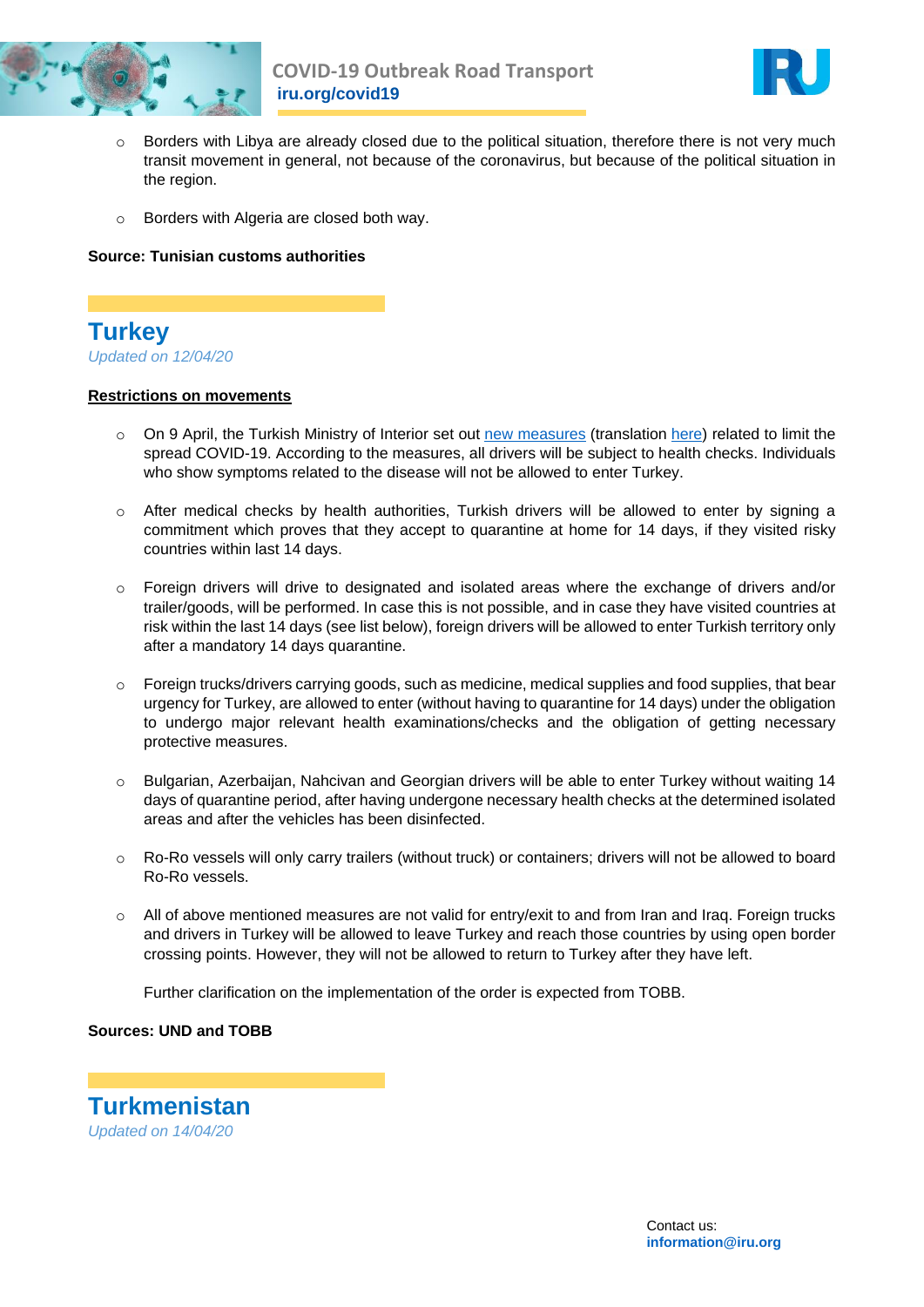



- o According to a new measure, as of 17 March, people entering Turkmenistan via Uzbekistan, must present a health report. Entry into the territory will not be allowed without this health report. More information [here.](http://askabat.be.mfa.gov.tr/Mission/ShowAnnouncement/369918)
- $\circ$  With effect from 24 March 2020, the transportation of goods arriving in Turkmenistan by road through the checkpoints "Garabogaz" and "Farap" on the state border of Turkmenistan, followed by transportation inside Turkmenistan, will be carried out by Turkmen carriers. The goods can be transferred from the foreign freight carrier to a Turkmen freight carrier in specially designated areas on the state border, provided that they are transferred without contact.
- $\circ$  Foreign trucks which arrived in Turkmenbashi International Seaport prior to, or on 23 March (inclusive) can leave trailers or semi-trailers in the designated areas on the territory of the Turkmenbashi International Seaport for subsequent transportation to Turkmenistan, or for transit through its territory by Turkmen trucking companies. Subsequently, foreign tractors must return, with the driver, by sea. Full rules and procedures on cargo delivery concerning Turkmenbashi seaport can be consulted [here.](https://www.iru.org/apps/cms-filesystem-action?file=/flashinfo/352%20-%2026032020%20-%20IRU%20-%20%20Rules%20and%20procedure%20of%20Cargo%20delivery.pdf)
- o However, with effect from 24 March 2020, **all** cargo arriving at the Turkmenbashi International Sea Port, including cargo in transit, can only be sent by sea vessel, on trailers or semi-trailers without tractors, drivers or persons accompanying the goods.
- $\circ$  At the same time, for the efficient functioning of transport and transit corridors passing through the territory of Turkmenistan, the Turkmen authorities propose to actively use combined modes of transport (both sea and land) for the transportation of goods in containers and railway wagons.
- o For any issues relating to the transportation of goods in Turkmenistan and transit through its territory, the Turkmen authorities have set up hotlines:
	- $-$  Ashgabat  $+99365647471$ ;
	- $-$  Baku +994502900301;
	- Tashkent +998712023210 / 998901297455.
- o Taking into account the introduction of additional measures in Turkmenistan to combat the spread of the coronavirus (COVID-19) pandemic, it is recommended that carriers, as well as organisations planning to deliver goods to Turkmenistan, minimise the volume of road freight transport in the region by using combined modes of transport.

Please consider this information when planning transportation.

o On 14 April, The Permanent Mission of Turkmenistan to the United Nations Office in Geneva has informed IRU of the **[following procedures](https://www.iru.org/apps/cms-filesystem-action?file=/flashinfo/Turkmenistan%20Cargo%20Procedures%20IRU.pdf)** affecting freight transport in Turkmenistan, and has requested that IRU communicate this to all interested parties. Please consider this information when planning transport in Turkmenistan.

#### **Sources: THADA, Permanent Mission of Turkmenistan to the United Nations Office, and Turkish Embassy – Ashgabat / Turkmenistan**

**Ukraine** *Updated on 16/04/20*

**Restrictions at borders**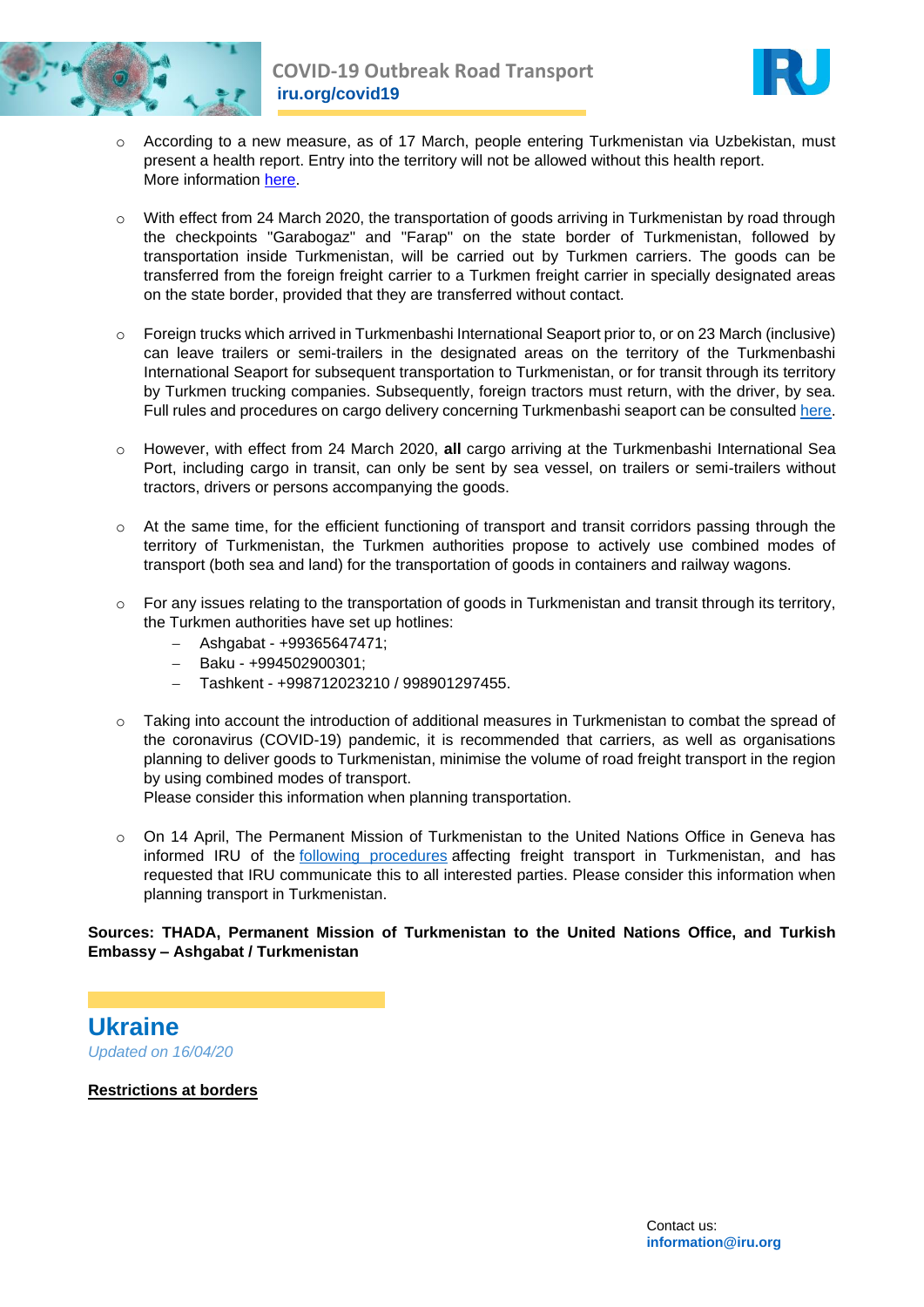



o The National Security and Defense Council of Ukraine, Oleksiy Danilov, announced on 13 March that the country will close its borders for foreigners (effective 15 March) **for 14 days**, with prolongation if necessary.

Border crossing points will remain open for freight transport (including transit). Temperature of drivers will be checked and they will be asked to wear masks, medical gloves, and have antiseptic gel for hands sanitation. The list of Ukrainian border crossing points closed or restricted for movements can be found on the annexes to the [governmental decree.](https://www.kmu.gov.ua/npas/pro-timchasove-zakrittya-deyakih-punktiv-propusku-cherez-derzhavnij-kordon-ta-punktiv-kontrolyu-i-pripinennya-v-nih-pishohidnogo-spoluchennya-288130320)

- o Given the fact that Ukraine and neighbouring countries have imposed restrictions on crossing the state borders, the State Border Service of Ukraine has released a list of checkpoints that operate between Ukraine and neighbouring countries.
- o In addition, to prevent the spread of COVID-19, Ukraine and most of the neighbouring countries have restricted entry of foreigners to their territory.
- $\circ$  As of 7 April, the following 19 border-crossing points are operational at the Ukrainian border:
	- **Crossing points at the border with Belarus:**
		- $\checkmark$  Senkivka- Veselivka
		- $\checkmark$  Novi Yarylovychi-Nova Huta
		- $\checkmark$  Slavutych-Komaryn
		- $\checkmark$  Vystupovychi-Nova Rudnia
		- $\checkmark$  Domanove-Mokrany
	- **At the border with Poland:**
		- $\checkmark$  Krakowiec-Korchowa
		- Yagodin-Dorohusk
	- **At the border with Slovakia:**
		- Uzhhorod-Vyshnie-Niemetske
	- **At the border with Hungary:**
		- $\checkmark$  Chop (Tysa)-Zakhon
	- **At the border with Romania:**
		- Diakove-Khalmeu
		- Porubne-Siret
	- **At the border with Moldova:**
		- $\checkmark$  Palanka-Maiaky-Udobne
		- $\checkmark$  Starokozache-Tudora
		- $\checkmark$  Reni-Dzhiurdzhiulesht
		- $\checkmark$  Mohyliv-Podilskyi-Otach

#### **At the border with Russia:**

- $\checkmark$  Hoptivka-Nekhotieievka
- $\checkmark$  lunakivka-Sudzha
- $\checkmark$  Bachivsk-Troiebortne
- $\checkmark$  Senkivka-Novi Yurkovychi
- $\circ$  On 15 April 2020, the Ukrainian Government approved a mechanism allowing, on the basis of reciprocity, to take restrictive measures against those countries that have set restrictions towards Ukraine. On the basis of reciprocity, appropriate measures can be applied to drivers and the crew of goods vehicles from countries which imposed border crossing restrictions to Ukrainian goods vehicles drivers and crew. Meanwhile, сrossing the state border of Ukraine is permitted for drivers and the crew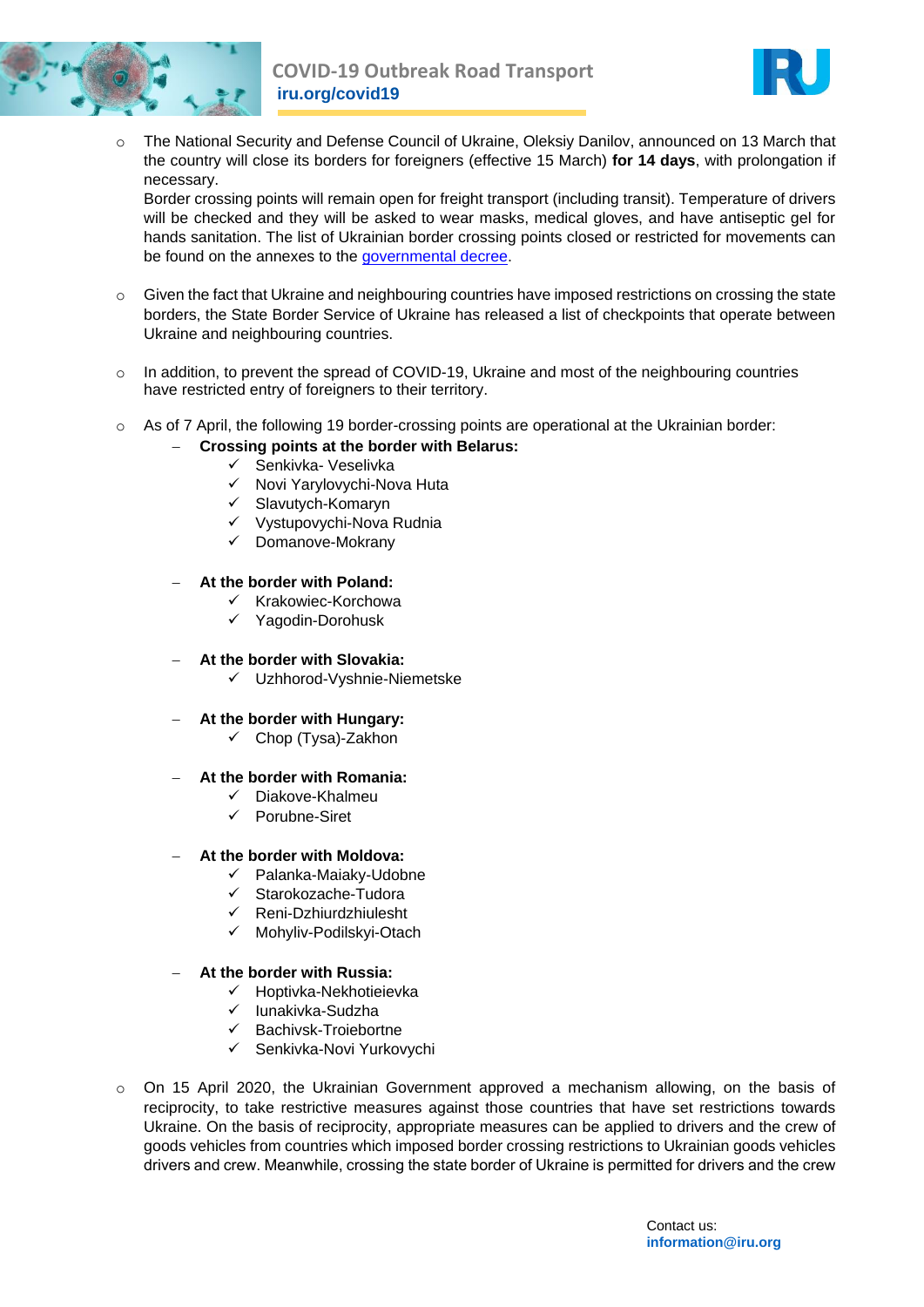



of goods vehicles from countries which didn't impose any restrictions on Ukrainian goods vehicles drivers and the crew.

**Sources: AsMAP-Ukraine, State Frontier Service of Ukraine - [https://dpsu.gov.ua/ua/news/Uryad](https://dpsu.gov.ua/ua/news/Uryad-posiliv-obmezhennya-na-kordoni/?fbclid=IwAR3SYmtoLhYG0ZSajD3I2DawrzbC0--6eXC7tlIZyTcdtURaY4ONBSzZR9M)[posiliv-obmezhennya-na-kordoni/?fbclid=IwAR3SYmtoLhYG0ZSajD3I2DawrzbC0--](https://dpsu.gov.ua/ua/news/Uryad-posiliv-obmezhennya-na-kordoni/?fbclid=IwAR3SYmtoLhYG0ZSajD3I2DawrzbC0--6eXC7tlIZyTcdtURaY4ONBSzZR9M) [6eXC7tlIZyTcdtURaY4ONBSzZR9M,](https://dpsu.gov.ua/ua/news/Uryad-posiliv-obmezhennya-na-kordoni/?fbclid=IwAR3SYmtoLhYG0ZSajD3I2DawrzbC0--6eXC7tlIZyTcdtURaY4ONBSzZR9M) IRU Moscow office**

# **United Kingdom**

*Updated on 17/04/20*

#### **Restrictions on movements**

- $\circ$  On March 17<sup>th</sup>, the government has taken new measures, which include advising British nationals [against all non-essential international travel.](https://www.gov.uk/guidance/travel-advice-novel-coronavirus)
- o The advice against non-essential travel is not intended to apply to international and domestic freight transport. Thus, haulage continues under no extra restrictions in the UK officially.
- o A first [guidance note](https://www.gov.uk/government/publications/covid-19-guidance-on-freight-transport/covid-19-advice-for-the-freight-transport-industry) on Coronavirus (Covid-19) and freight transport has been published by the UK Department for Transport, followed by a second [guidance note](https://www.iru.org/apps/cms-filesystem-action?file=/flashinfo/Guidance%20UK.pdf) on Covid-19 for the transport sector.
- $\circ$  In cases of non-resident drivers becoming unwell with the coronavirus (Covid-19) symptoms while in the UK, the national authorities recommend the following:
	- If emergency/clinical care is needed, an ambulance should be called;
	- The official guidelines must be followed, ie. immediate self-isolation; it is the responsibility of the freight company to safeguard employee well-being and therefore place them in suitable individual accommodation;
	- Foreign nationals can also approach their embassy for assistance;
	- $-$  In exceptional circumstances, depending on capacity, it may be possible to arrange accommodation at the London Isolation Centre.

#### **Facilitation measures**

#### *Relaxation of EU drivers' hours rules:*

- $\circ$  In response to unprecedented pressures on local and national supply chains, the Department for Transport has pursuant to Article 14(2) of [Regulation \(EC\) No 561/2006,](https://www.iru.org/apps/cms-filesystem-action?file=/flashinfo/EU%20Regulation%20No.%20561%202006.pdf) introduced a temporary and limited urgent relaxation of the enforcement of EU drivers' hours rules in England, Scotland and Wales. It has also introduced a temporary and limited urgent relaxation of the enforcement of GB drivers' hours rules in England, Scotland and Wales.
- o This relaxation began on 23 March and was due to end on 21 April 2020. A specific review of the continuation of the relaxations past 21 April has been conducted and, on the basis of the current evidence, a decision has been made to continue with the relaxations, (apart from the relaxation on break requirements) until **23:59 on Sunday 31 May 2020**. This relaxation applies to those undertaking carriage of goods by road in all sectors.
- o The EU drivers' hours rules can be temporarily relaxed as follows:
	- Replacement of the EU daily driving limit of 9 hours with one of 11 hours
	- Reduction of the daily rest requirements from 11 to 9 hours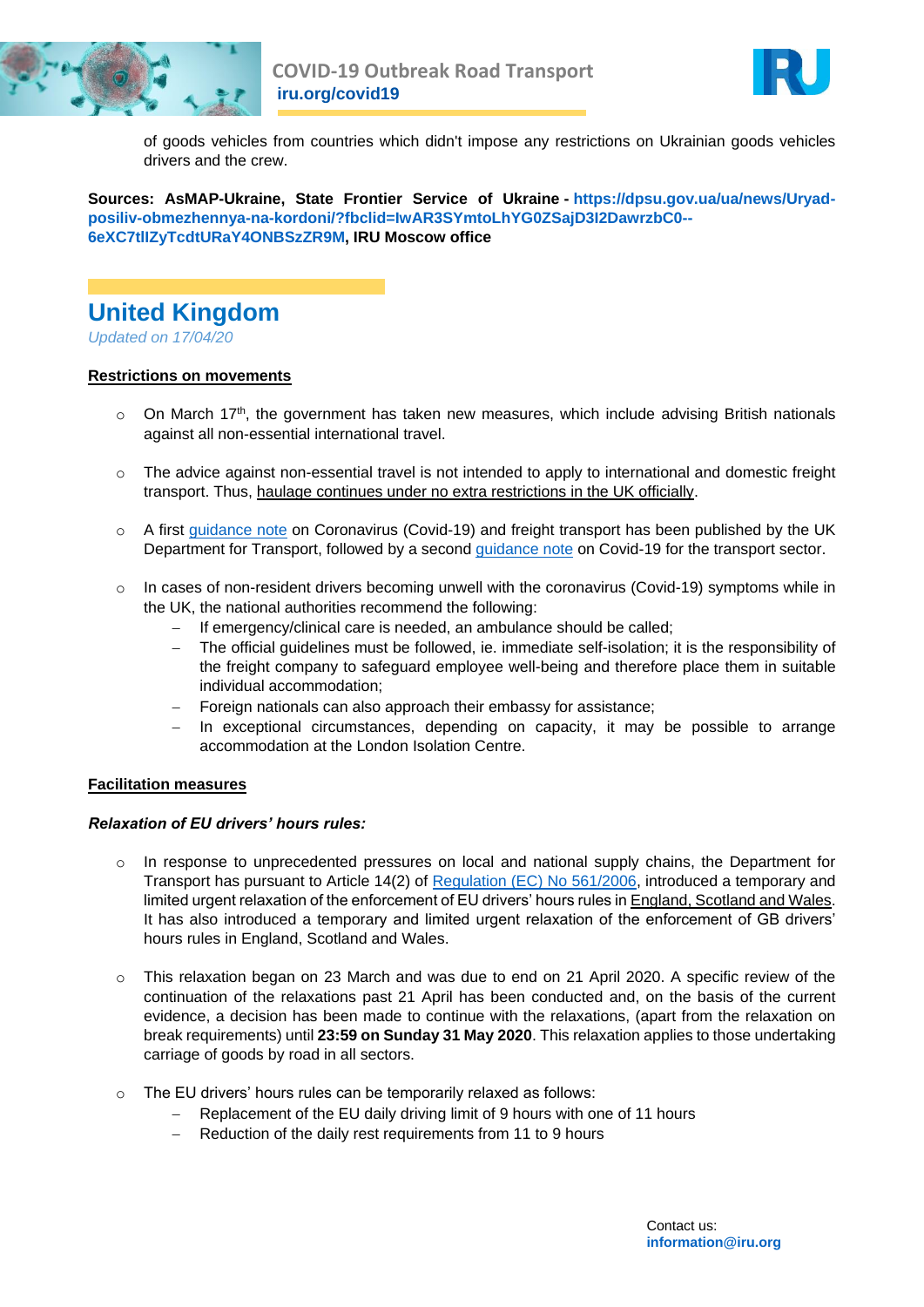



- Lifting the weekly (56 hours) and fortnightly driving limits (90 hours) to 60 and 96 hours respectively
- Postponement of the requirement to start a weekly rest period after six 24 hours periods, for after seven 24 hours period; although 2 regular weekly rest periods or a regular and a reduced weekly rest period will still be required within a fortnight
- Drivers using the relaxation at 'b', reducing their daily rest from 11 hours to 9, can still use the derogation allowing them to interrupt their daily rest, by up to one hour, to embark and disembark from a train or a ferry.
- Drivers must not use relaxation 'a' and 'd' at the same time. This is to ensure drivers can get adequate rest. Relaxations in force before 21 April are no longer applicable.

#### *Relaxation of GB drivers' hours rules:*

- o The GB drivers' hours rules can be temporarily relaxed as follows:
	- Replacement of the GB duty time limit of 11 hours with 12 hours
	- Replacement of the GB daily driving time limit of 10 hours with 11 hours.
- $\circ$  Drivers can only take advantage of this temporary relaxation 5 days in any 7-day period and must take a rest period of 24 hours within the same 7 day period when taking advantage of this relaxation. More information [here.](https://www.gov.uk/government/publications/temporary-relaxation-of-the-enforcement-of-the-drivers-hours-rules-all-sectors-carriage-of-goods-by-road/temporary-relaxation-of-the-enforcement-of-the-eu-and-gb-drivers-hours-rules-all-sectors-carriage-of-goods-by-road)
- $\circ$  In addition to these measures, from Monday 23 March, all road user charging schemes in the capital will be temporarily suspended until further notice. This includes the Congestion Charge, the central London ULEZ and the London-wide LEZ.

#### **Sources: RHA and FTA**

### **USA** *Updated on 23/03/20*

#### **Updated situation on Cross-Border Operations in North America (Canada, Mexico and USA)**

- o IRU's US freight member, ATA, has reported the following:
	- With effect from midnight, Friday 20 March, the US-Canada and US-Mexico border ports of entry have implemented a partial travel ban. This ban does not apply to trade or truck freight of any kind, nor to truck drivers from these three countries (providing the driver is in good health). Please see the highlights below, as well as the attached Federal Register notices. [US-Canada Joint Initiative COVID-19 Statement](https://www.dhs.gov/news/2020/03/20/joint-statement-us-canada-joint-initiative-temporary-restriction-travelers-crossing) [US-Mexico Joint Initiative COVID-19 Statement](https://www.dhs.gov/news/2020/03/20/joint-statement-us-mexico-joint-initiative-combat-covid-19-pandemic)
- o There have been reports of some Customs and Border Protection officers on the northern border informing drivers that, with effect from 23 March, their loads will not be considered "essential". There are also reports that some loads have already been turned away for the same reason. ATA has been informed that ALL truck freight is essential, and if drivers are told otherwise then he or she must request the assistance of a supervisor. Furthermore, drivers commuting to work across the border, or persons crossing the border on foot to collect a load, are also permitted to cross.

If you receive reports from your drivers of any issues, please inform ATA immediately to inform the CBP. Field officers should be fully aware that all freight and all truck drivers are considered essential at this point.